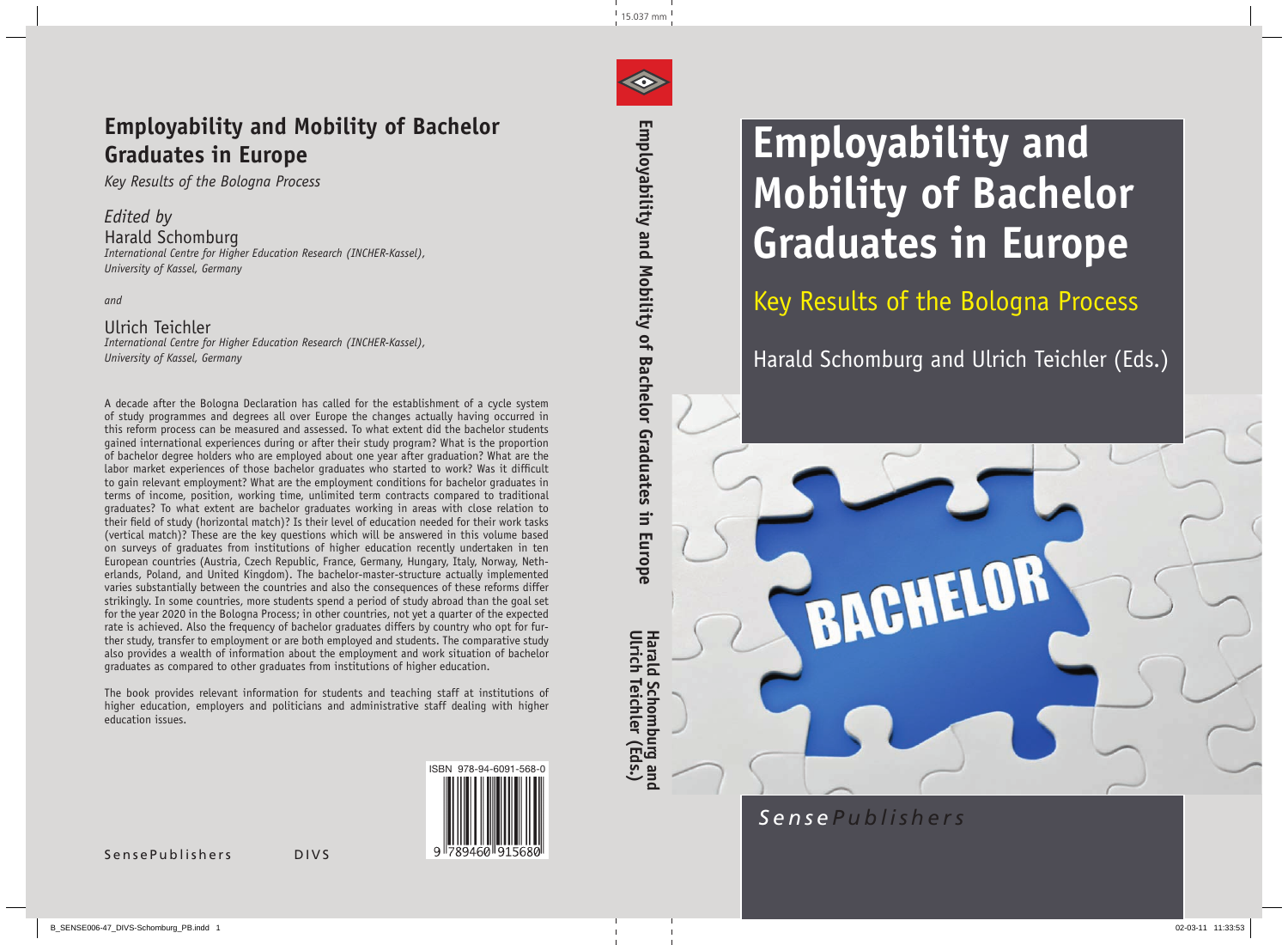# EMPLOYABILITY AND MOBILITY OF BACHELOR GRADUATES IN EUROPE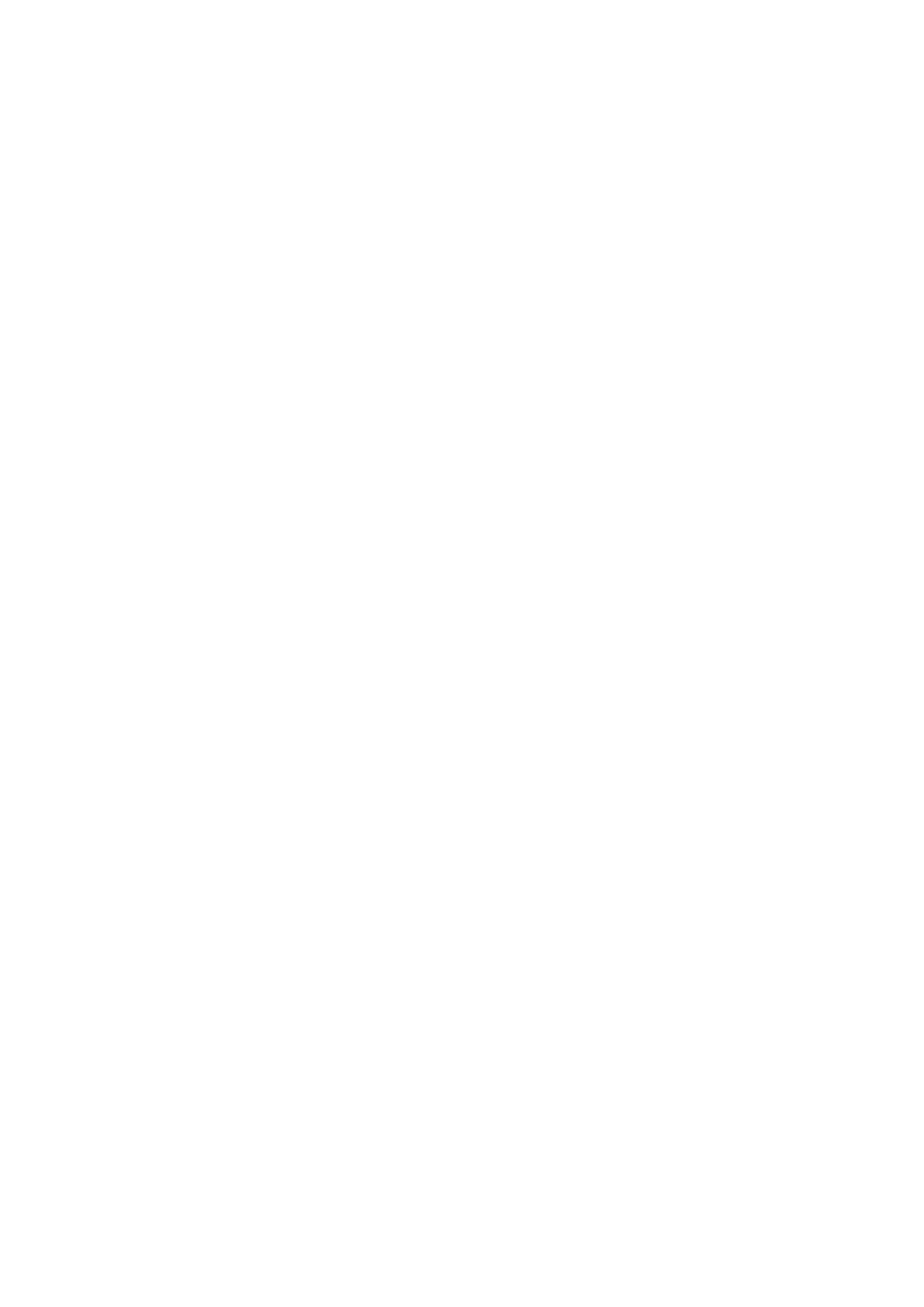# Employability and Mobility of Bachelor Graduates in Europe

Key Results of the Bologna Process

*Edited by*

Harald Schomburg *International Centre for Higher Education Research (INCHER-Kassel), University of Kassel, Germany*

and

Ulrich Teichler *International Centre for Higher Education Research (INCHER-Kassel), University of Kassel, Germany*



SENSE PUBLISHERS ROTTERDAM / BOSTON / TAIPEI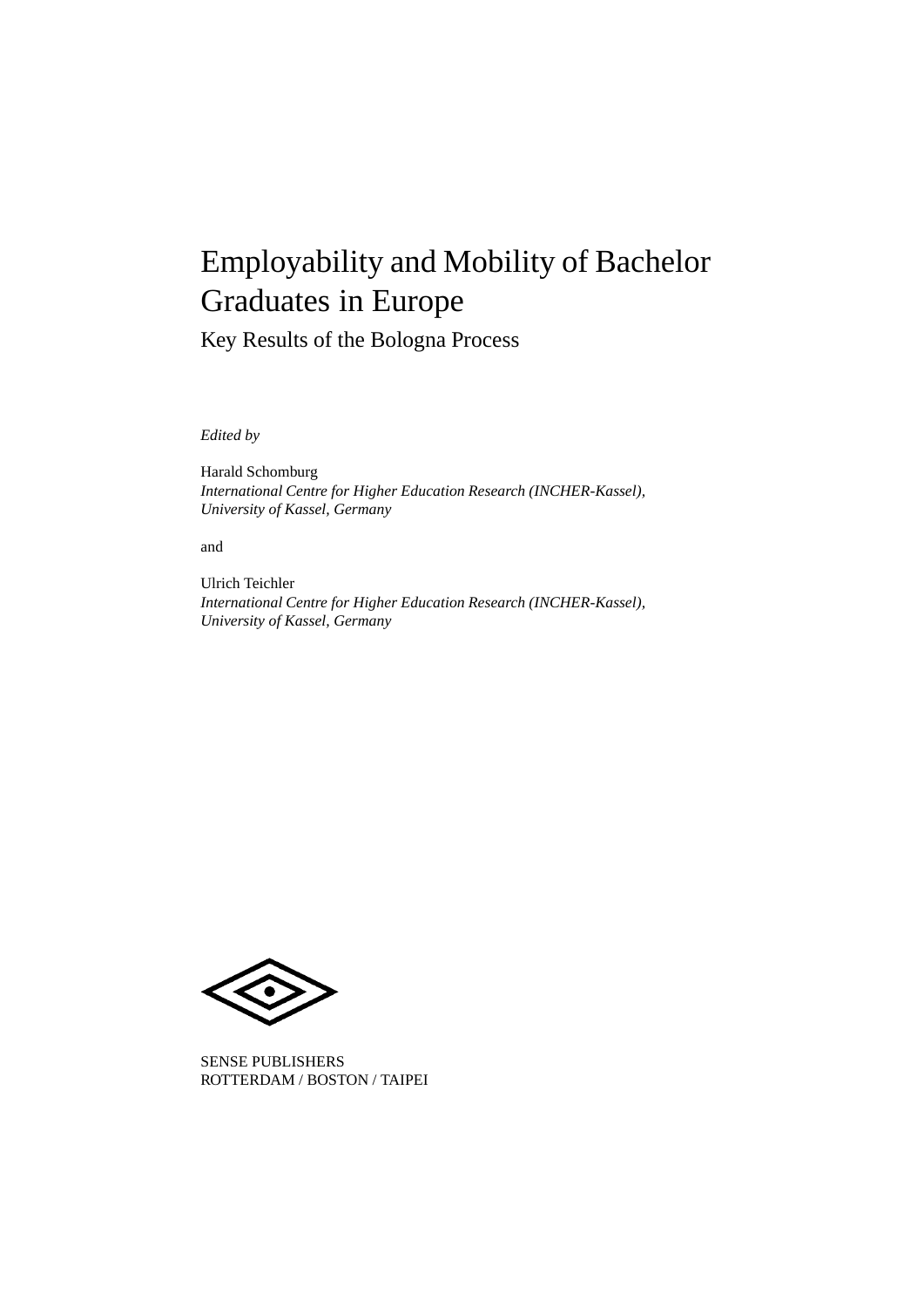A C.I.P. record for this book is available from the Library of Congress.

ISBN 978-94-6091-568-0 (paperback) ISBN 978-94-6091-569-7 (hardback) ISBN 978-94-6091-570-3 (e-book)

Published by: Sense Publishers, P.O. Box 21858, 3001 AW Rotterdam, The Netherlands www.sensepublishers.com

*Printed on acid-free paper*

All rights reserved © 2011 Sense Publishers

No part of this work may be reproduced, stored in a retrieval system, or transmitted in any form or by any means, electronic, mechanical, photocopying, microfilming, recording or otherwise, without written permission from the Publisher, with the exception of any material supplied specifically for the purpose of being entered and executed on a computer system, for exclusive use by the purchaser of the work.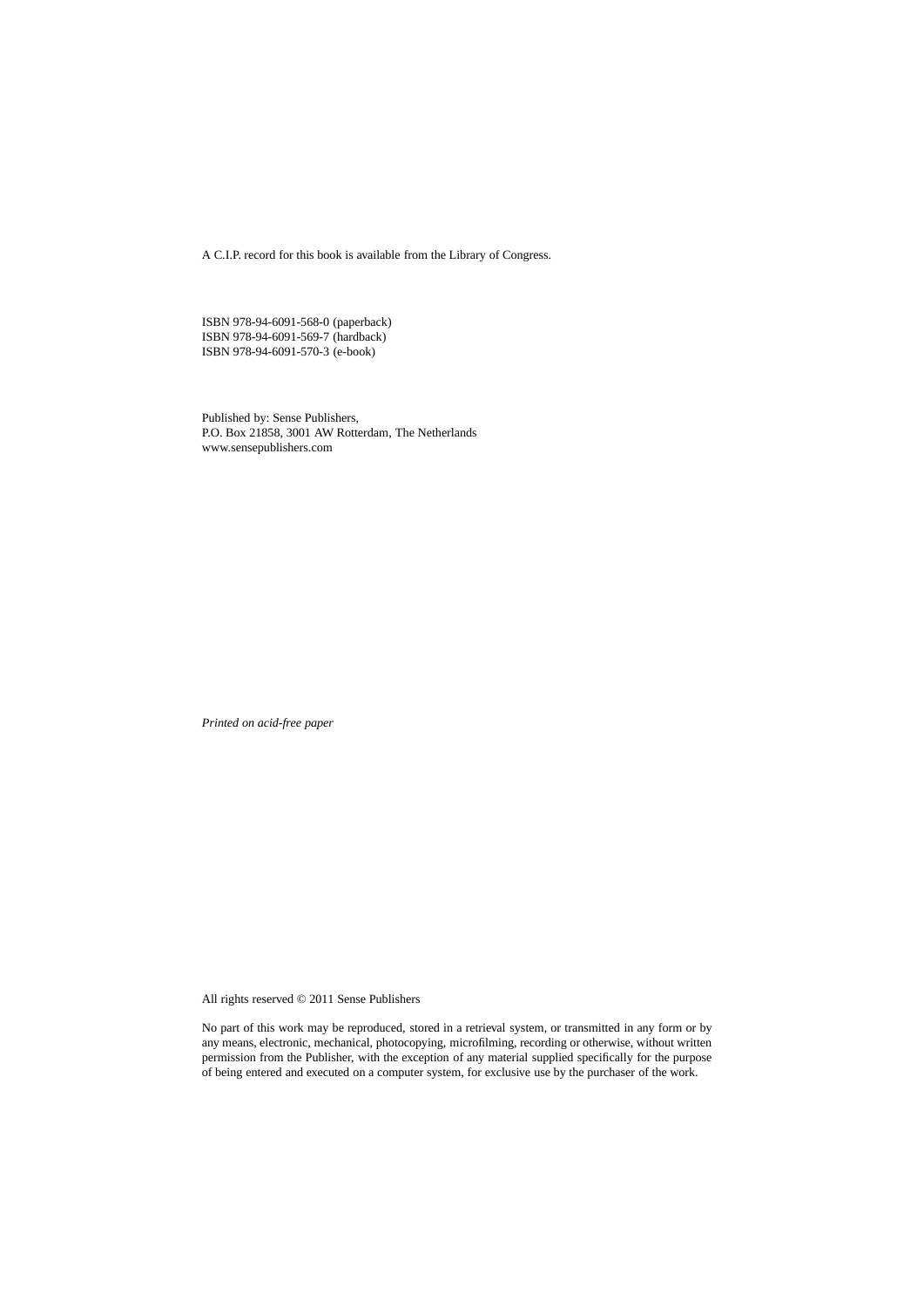# **CONTENTS**

| Preface<br>Harald Schomburg and Ulrich Teichler                     | $\mathbf{1}$ |
|---------------------------------------------------------------------|--------------|
|                                                                     |              |
| Bologna – Motor or Stumbling Block for the Mobility                 |              |
| and Employability of Graduates?                                     |              |
| <b>Ulrich Teichler</b>                                              | 3            |
| Moving to the Bologna Structure:                                    |              |
| Facing Challenges in the Austrian Higher Education System           |              |
| Helmut Guggenberger, Maria Keplinger and Martin Unger               | 43           |
| Professional Success due to Scarcity?                               |              |
| Bachelor Graduates in the Czech Republic                            |              |
| Radim Ryška and Martin Zelenka                                      | 69           |
| Bachelor Graduates in Germany:                                      |              |
| Internationally Mobile, Smooth Transition and Professional Success  |              |
| <b>Harald Schomburg</b>                                             | 89           |
| The Vocationalisation of University Programmes in France:           |              |
| Its Consequences for Employability and Mobility                     |              |
| Jean-François Giret, Christine Guégnard and Claire Michot           | 111          |
| Bachelor Graduates in Hungary in the Transitional Period of         |              |
| <b>Higher Education System</b>                                      |              |
| László Kiss and Zsuzsanna Veroszta                                  | 129          |
| Mixed Outcomes of the Bologna Process in Italy                      |              |
| Andrea Cammelli, Gilberto Antonelli, Angelo di Francia,             |              |
| Giancarlo Gasperoni and Matteo Sgarzi                               | 143          |
| Employability and Mobility of Bachelor Graduates in the Netherlands |              |
| Jim Allen and Johan Coenen                                          | 171          |
| Employability and Mobility of Norwegian Graduates Post Bologna      |              |
| Liv Anne Støren, Jannecke Wiers-Jenssen and Clara Åse Arnesen       | 185          |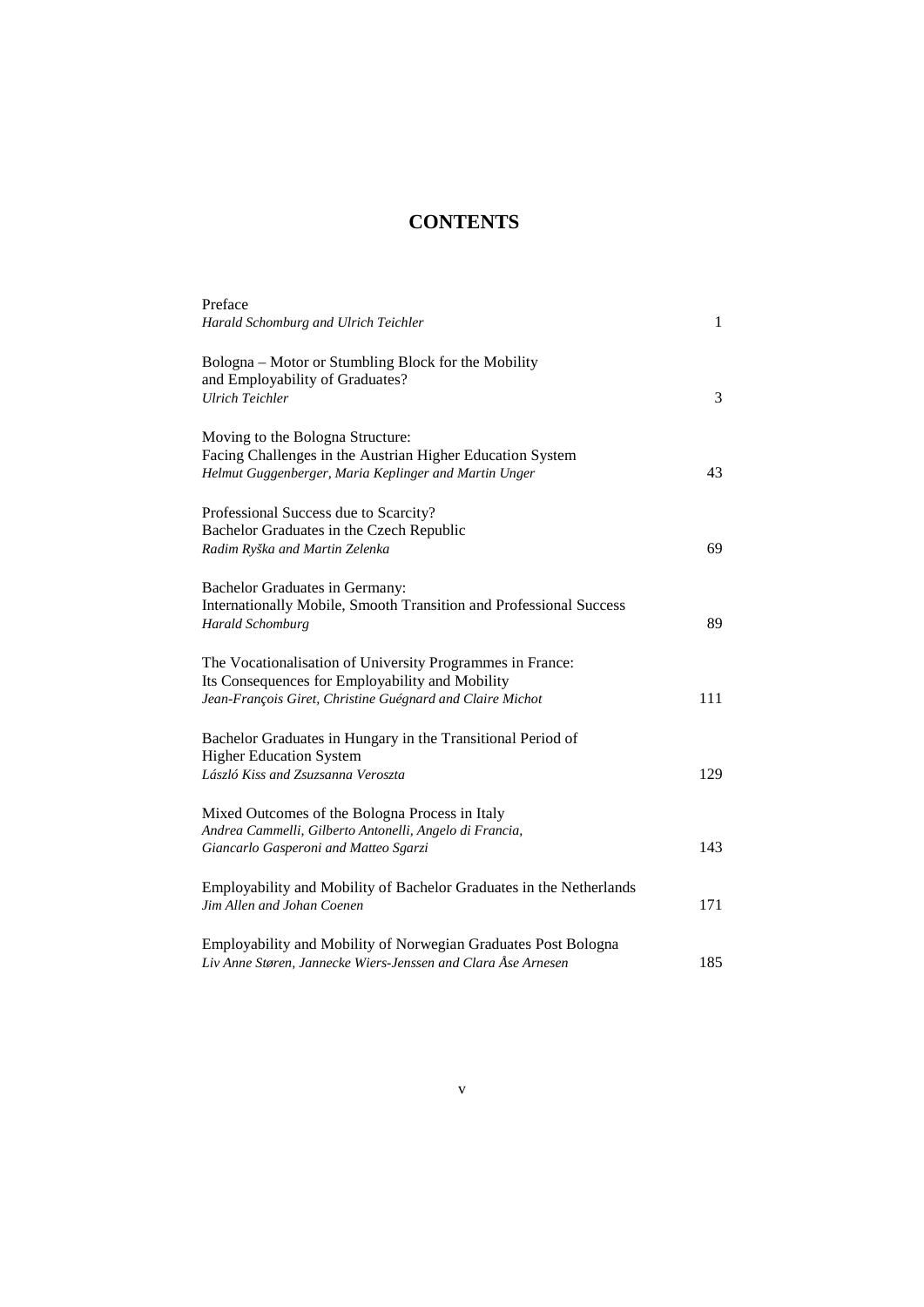# **CONTENTS**

| The Employability and Mobility of Bachelor Graduates in Poland<br>Gabriela Grotkowska                                                                                                               | 209 |
|-----------------------------------------------------------------------------------------------------------------------------------------------------------------------------------------------------|-----|
| The UK Bachelors Degree $- A$ Sound Basis for Flexible<br>Engagement with an Unregulated Labour Market?<br><b>Brenda Little</b>                                                                     | 229 |
| Employability and Mobility of Bachelor Graduates:<br>The Findings of Graduate Surveys in Ten European Countries<br>on the Assessment of the Impact of the Bologna Reform<br><b>Harald Schomburg</b> | 253 |
| The Authors                                                                                                                                                                                         | 275 |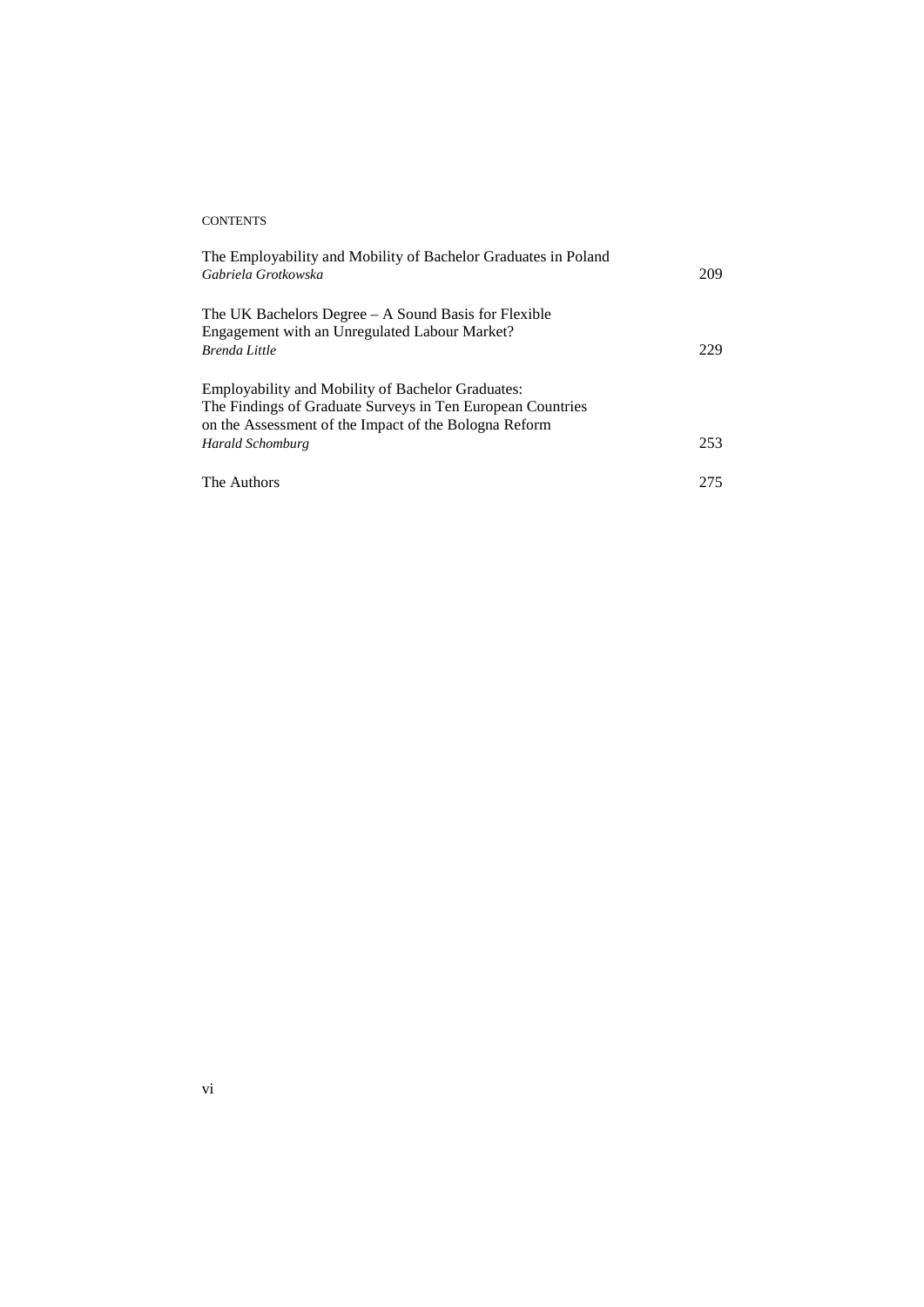# **PREFACE**

Since the late 1990s, cooperation among European countries has substantially intensified in undertaking similar higher education reforms. The efforts to establish a convergent system of a cycle-structure of study programmes and degrees has captured the minds of actors and experts and have led to a lively debate about the desirability and feasibility of the reform programme. The public debate is lively and controversial because it is not just a matter of quantitative and structural changes. Rather, very ambitious aims are pursued with the restructuring of the higher education system. It was emphasised from the outset of this reform programme that the new Bachelor-Master system and various accompanying measures should help to increase student mobility. In the subsequent years of the "Bologna" Process" a second aim became relevant: the structural and the curricular elements of the reform should contribute to a closer relationship between higher education and subsequent employment, often called "employability".

The public debate addresses the rationales of the reform as such: What type of higher education do we want? What should be the future role of student mobility? What kind of links between higher education and the world of work are desirable and questionable? But over the years, the discourse changed and questions concerning implementation and impact have gained momentum: To what extent and how has a cycle-structure of study programmes been established? What relationships between study and subsequent employment have emerged? Can both developments be seen to be in tune with the objectives of the Bologna reform?

The information base on the developments of student mobility and on employment in the framework of the Bologna Process is quite limited. The discussions as to whether the Bologna Reform is a motor or stumbling block for increasing mobility and desirable "employability" cannot draw from a wealth of empirical findings.

This book aims to show what information can be drawn from graduate surveys which are periodically undertaken in various European countries as regards the implementation and the results of the Bologna process. Those responsible for national graduate surveys were asked to concentrate on the findings of the most recent surveys and to present information that can answer three major questions:

- What share of Bachelor students and all students have international experience in the course of their study?
- How many Bachelor graduates, possibly sub-divided into Bachelors from universities and from other higher education institutions and programmes, opt for employment and how many for further study?
- How is the employment situation of Bachelor graduates in general and notably of university Bachelor graduates? How much do their income and their positions differ from those of graduates from Master programmes or from – old or new – long single-cycle study programmes? How different or similar are the contractual relationships with their employers and the links between level of degree and level of position and the links between the substance of study and their work tasks? Finally, are Bachelor graduates satisfied with their employment situation compared to other graduates?

 *H. Schomburg and U. Teichler (eds.), Employability and Mobility of Bachelor Graduates in Europe,* 1–2*. ©* 2011 *Sense Publishers. All rights reserved.*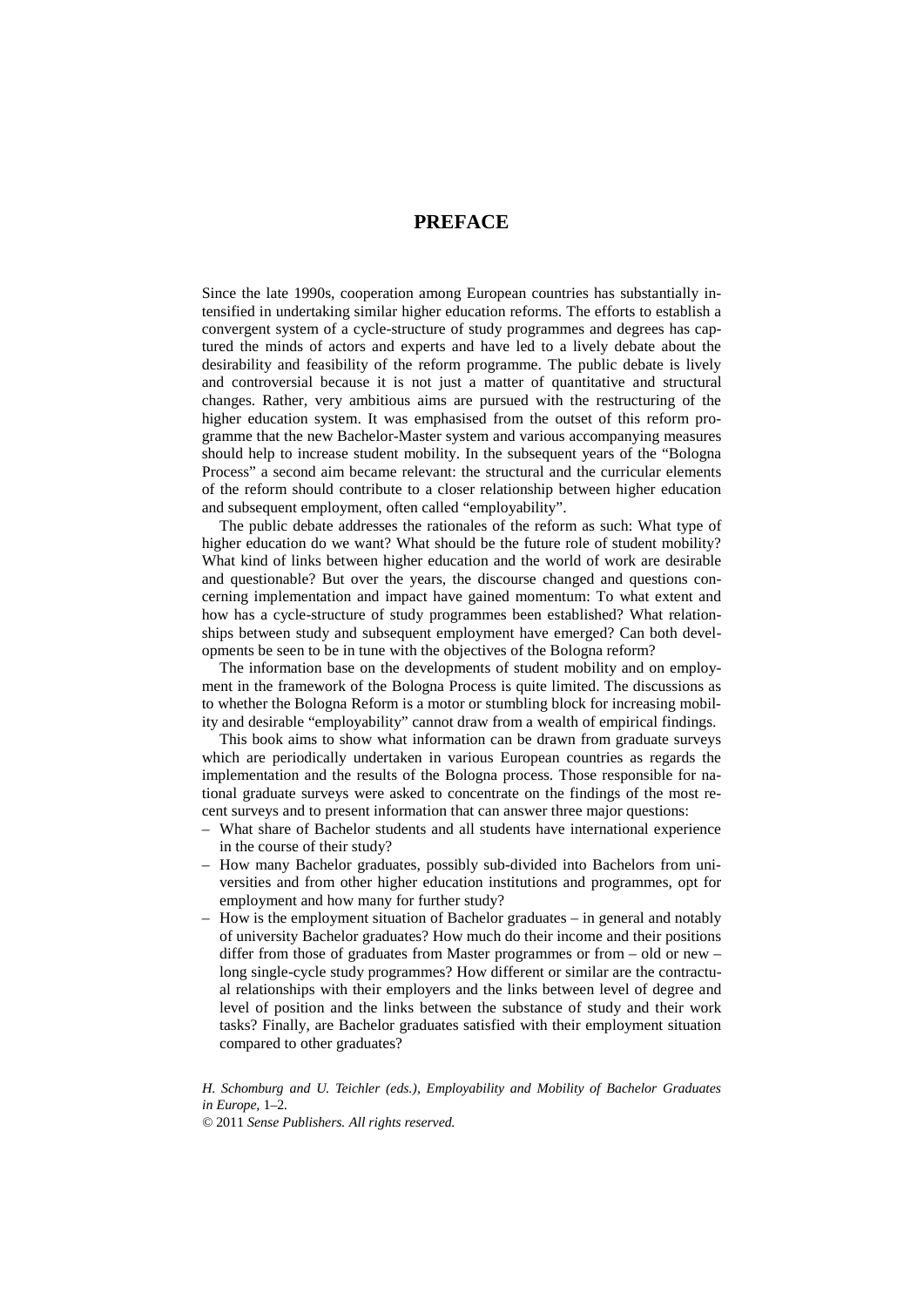#### HARALD SCHOMBURG AND ULRICH TEICHLER

Researchers at the International Centre for Higher Education Research of the University of Kassel (INCHER-Kassel – Internationales Zentrum für Hochschulforschung), Germany, asked colleagues from nine other countries to contribute to this volume. Countries were chosen where the Bologna Process has sufficiently progressed to undertake a meaningful interim account and where national graduate surveys are conducted periodically: Austria, the Czech Republic, France, Hungary, Italy, the Netherlands, Norway, Poland and the United Kingdom, as well as Germany, the country where this comparative study was initiated.

The authors first presented their findings at an international conference arranged for this purpose. The conference on "Employability and Mobility of Bachelor Graduates" was held in Berlin from 30 September to 1 October 2010. Organised by INCHER-Kassel, it was sponsored by the German Federal Ministry of Education and Research (BMBF – Bundesministerium für Bildung und Forschung) and supported by the German Rectors' Conference (HRK – Hochschulrektorenkonferenz). The conference also helped to explore opportunities for future cooperation in analysing the findings of graduate surveys. The conference was viewed as an eyeopener to see how findings could be organised and presented in a more fruitful way as meaningful evidence for the policy discourse on higher education reforms.

The editors of this volume are grateful to the authors of the country chapters for their readiness to structure and interpret their findings along the lines of the questions above. Also, their willingness to take on such a task within a relatively short period is highly appreciated. The editors also wish to express their gratitude to the sponsor and to the official supporter of the conference. The BMBF did not only provide generous financial support, but also – together with the HRK – helped sharpen the focus of this dialogue between actors and researchers. This was also true of many persons contributing to the discussion.

Finally, the editors are indebted to the many persons who supported the organisation of the conference, the analysis of the German case, and the comparative analysis, and the preparation of this volume. Our gratitude goes to the team at INCHER-Kassel and more especially to Lutz Heidemann, Katharina Benderoth, Constanze Engel, Susanne Steinke, Vera Wolf, Pia Wagner, Florian Löwenstein, René Kooij, Martin Guist and Christiane Rittgerott, as well as to the students who supported the team. The editors thank Roman Schmidt, Wibke Gröschner and Vasileia Skrimpa for their tireless efforts before and during the conference. Paul Greim, Christina Keyes and the staff from B.Effective were reliable partners in publishing this volume and organising the international conference in Berlin.

We expect that further analyses of the impact of European cooperation in higher education reforms on graduate employment will be undertaken in the future. Other issues are salient. Some themes can be analysed in a better way once the implementation of the reform has progressed. And graduate surveys may become more elaborate and comparable in the future and, thus, provide more relevant evidence for the respective public debates.

*Kassel, January 2011 Harald Schomburg and Ulrich Teichler*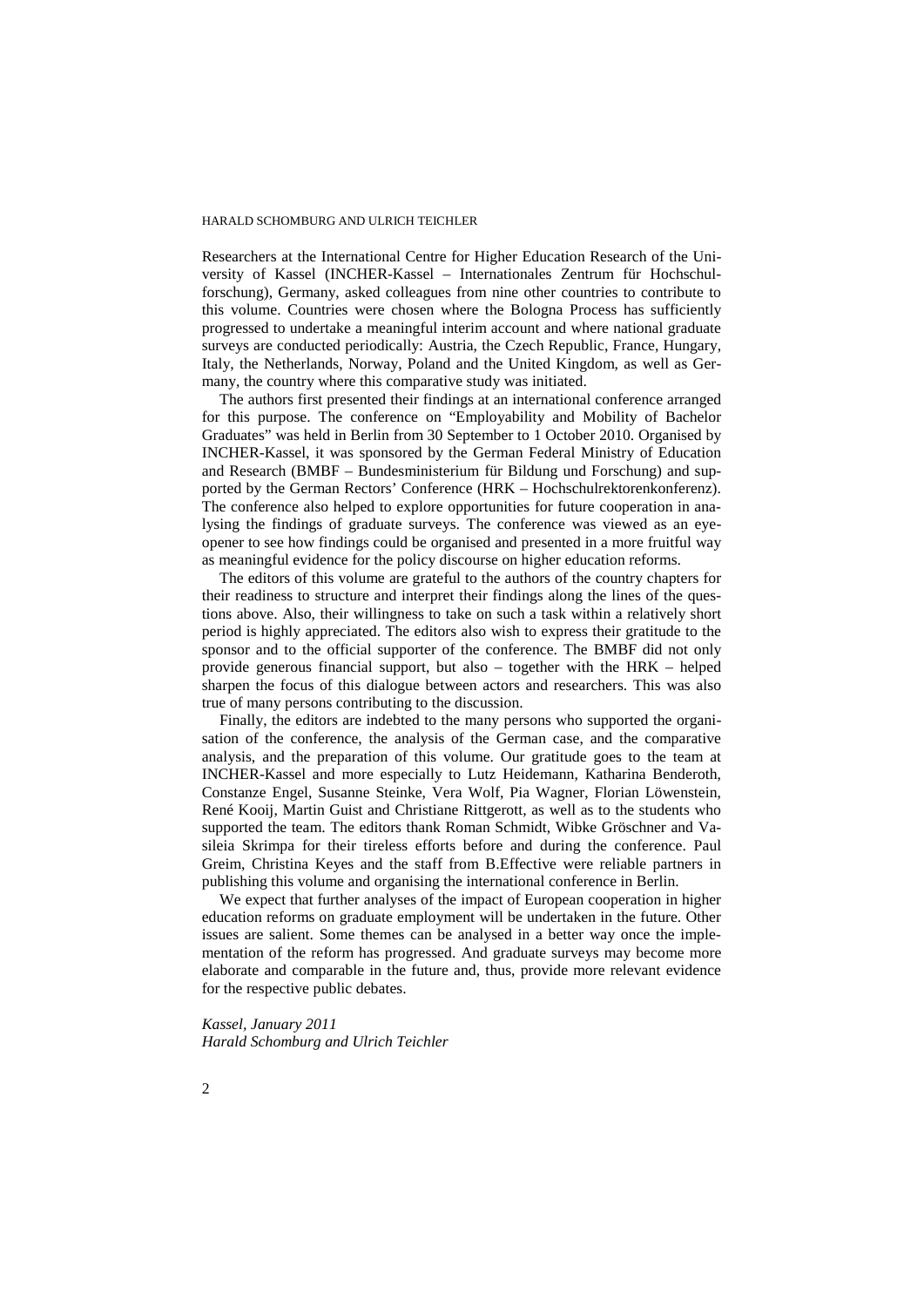# **BOLOGNA – MOTOR OR STUMBLING BLOCK FOR THE MOBILITY AND EMPLOYABILITY OF GRADUATES?**

## INTRODUCTION

# *A decade of European reforms*

The first decade of the  $21<sup>st</sup>$  century is characterised by a lively debate about the future of higher education and by collaborative efforts to change the national systems of higher education in Europe in a similar direction. In the "Bologna Process", structural changes are the focal operational arena of higher education reform. Steps have been taken since the late 1990s to replace or complement the variety of national patterns of higher education systems by a convergent cycle-model, often called the Bachelor-Master model.

When the Bologna Declaration was signed in 1999 by the ministers in charge of higher education in most European countries, increase and improvement of student mobility was underscored as the major rationale for this structural reform approach. Notably, it was assumed that the new model could make higher education in Europe more attractive for students from other regions of the world and facilitate intra-European mobility.

In the course of the Bologna Process, a second rationale has been emphasised the structural reform and various other measures should contribute to closer relationships between higher education and the world of work. It was obvious from the outset that the new structures and study programmes and degrees challenges established relationships in this domain and that quantitative-structural changes in higher education had to be accompanied by curricular reforms. The recent debates and activities – often summarised in the catchphrase "employability" – indicate that a major movement has been triggered of reconsideration and reshaping the way higher education addresses the subsequent employment of the graduates, i.e. beyond the needs of the structural reform.

When the Bologna Process was launched, one expected that most of the reforms were likely to be implemented within a decade. This was symbolically stressed by calling 2010 the year of the start of the "European Higher Education Area". Even though most actors and experts agreed that such a substantial reform agenda needed a longer period of decision-making and implementation, 2010 was often taken as a kairos for interim accounts of the Bologna Process.

#### *Structural change: the operational aim*

As regards the changing patterns of the higher education systems in Europe we note a varying speed in the implementation of the Bachelor-Master structure. Indi-

 *H. Schomburg and U. Teichler (eds.), Employability and Mobility of Bachelor Graduates in Europe,* 3–41*. ©* 2011 *Sense Publishers. All rights reserved.*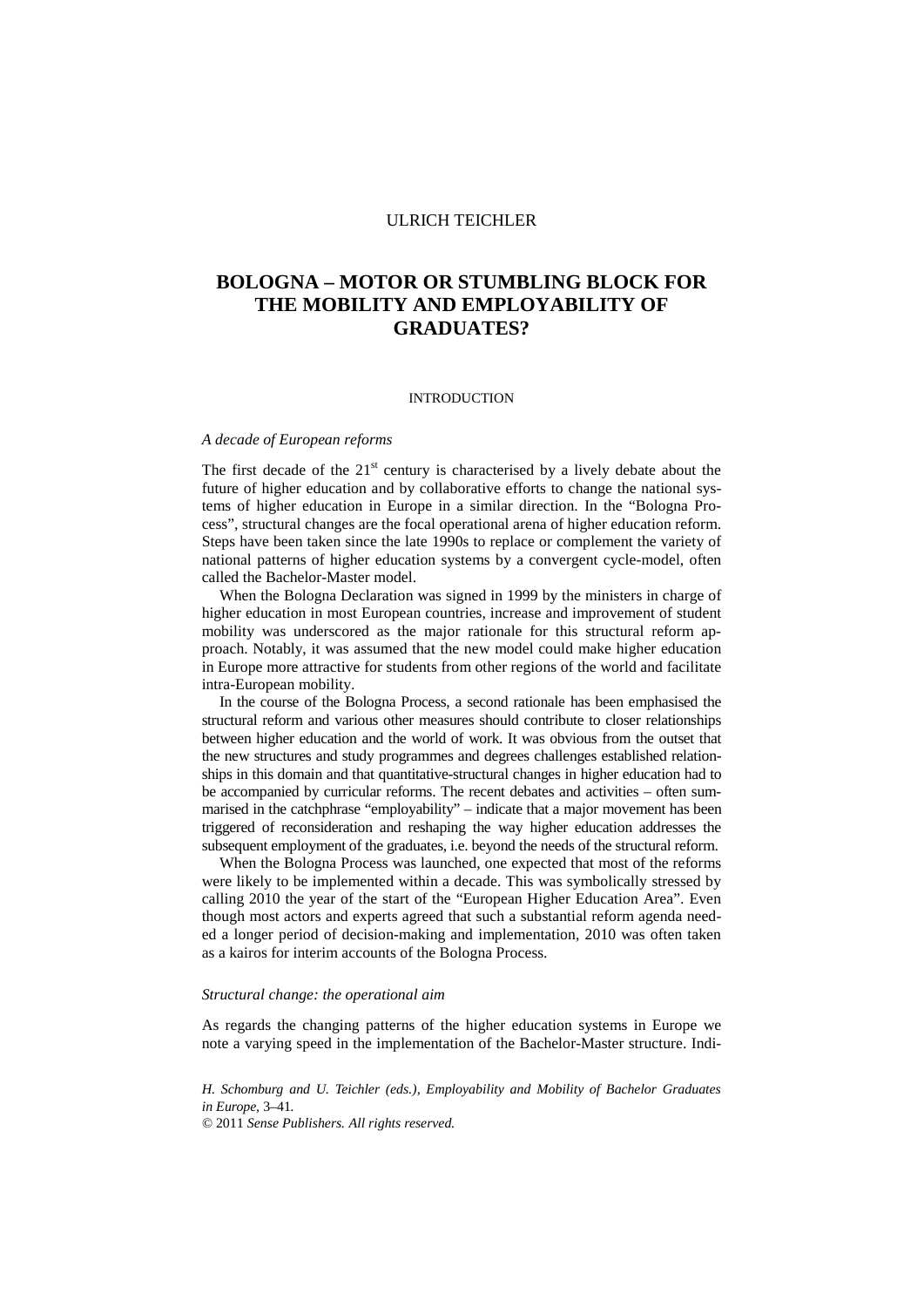vidual countries varied more than was expected in determining the length of the study programmes, the conditions of progression from the first to the second cycle, the role of the various types of higher education in the provision of first-cycle and second-cycle programmes and the fields of studies excluded from this cycle-model. Of course, questions emerged concerning how such a structural change of study programmes up to a Master-level was linked to the overall quantitative and structural development in higher education, for example to changes in access and admission and to practices of regulating the conditions for the transition from the Bachelor stage to the Master stage. Furthermore, doctoral training was declared as a third stage in the mean time, though no convergent steps are advocated as to how to shape such a third cycle and how to link it to the preceding cycles. Finally, a controversial debate emerged about the changing functions of higher education in the process of such a structural change. Many academics called into question the desirability of short university programmes as an entry qualification to the labour market.

# *Enhancing student mobility: the core objective of the Bologna Process*

As regards the enhancement of student mobility, increasing mobility at the time when the Bologna Declaration was signed was greatly appreciated, and the increase in student mobility could be seen as an uncontroversial goal that was high on the political agenda. But there was a need to specify the directions of mobility: should only inward mobility of students from other parts of the world be stimulated, or should outward mobility of students from European countries to other parts of the world also be stimulated? What role should "diploma mobility" (i.e. studying for the whole programme in another country) play vis-à-vis temporary mobility in the course of study? How varied should the flow patterns between countries be, and is a there a virtue in reciprocal flows? Moreover, the conditions of mobility were constantly being debated: What modes of funding are desirable? What are the opportunities and limitations in the encouragement of the recognition of study abroad? Last but not least, the real trends of student mobility and the underlying causes became an issue of debate.

Available data suggest that the number of students from outside Europe choosing European countries has increased and the increase beyond the general trend of worldwide student mobility suggests that higher education in European countries has become attractive for students from other regions of the world. But the public debates focused on the question as to whether intra-European student mobility was really increasing substantially and whether higher education reforms in Europe had really served to facilitate intra-European student mobility or on the contrary turned out to be stumbling blocks . Those supporting the latter view argue that the shorter study programme up to a first degree and that the accompanying measure of introducing or spreading a credit system as well as various activities towards a detailed structuring of the Bachelor programmes have undermined the readiness of students to study abroad for a period and have reduced their chances of having their study achievements abroad recognised upon return.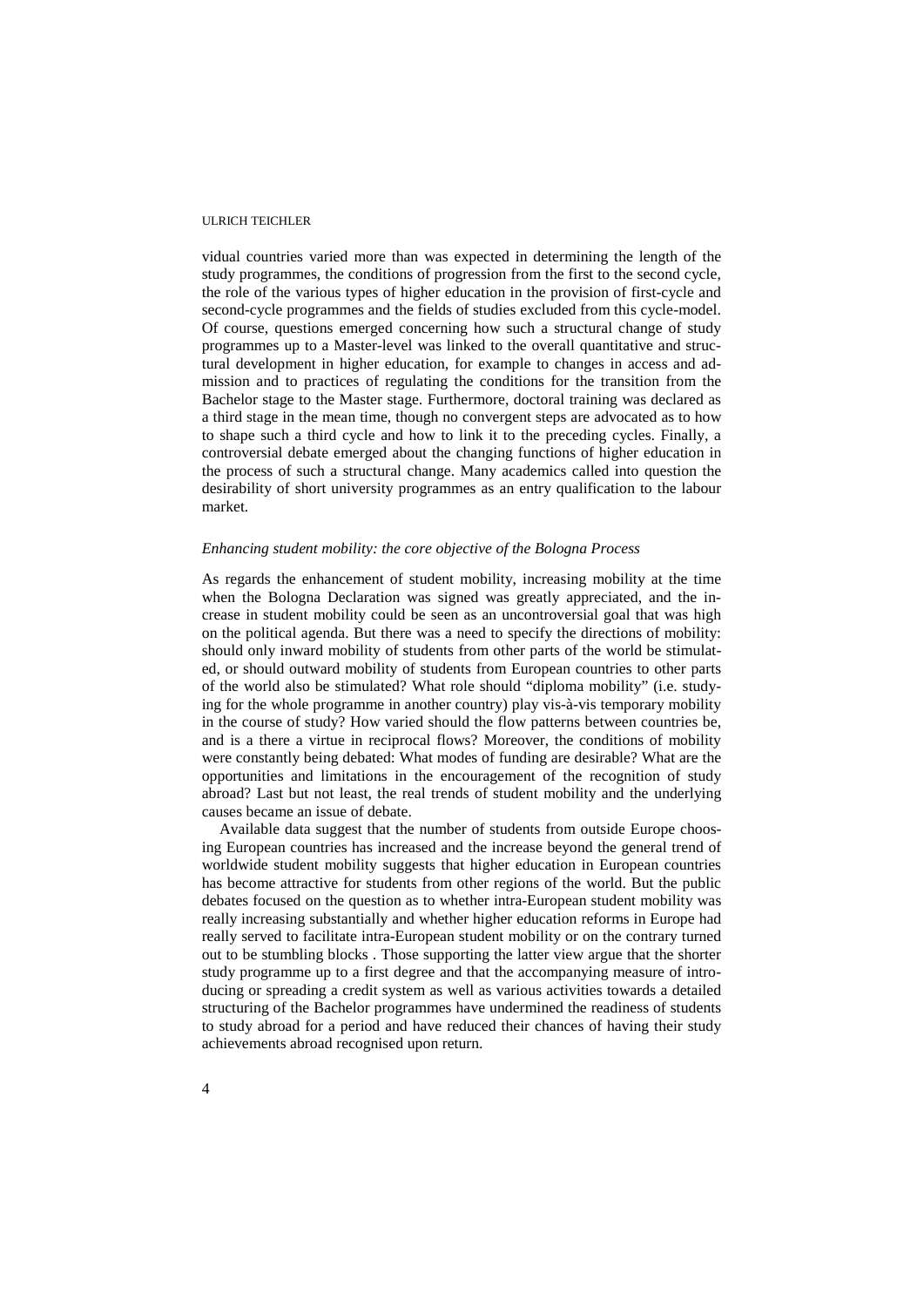# *Enhancing "employability": the increasingly relevant additional objective*

As regards employment, it was clear from the outset that the introduction of a convergent cycle-structure of study programmes and degrees would provoke the established links between higher education and the world of work most strongly in one respect: What would be the role of Bachelor programmes as regards preparation for the world of work in countries, fields of study and occupational areas and higher education agenda where no study programmes of a similar length existed previously? One could not be surprised if employers were uncertain whether and in what areas they should employ graduates. One could expect controversial debates in universities that traditionally offered only long study programmes leading to Master-equivalent degrees: Obviously, uncertainty prevailed in how to develop professionally relevant short study programmes and how one should strike the balance between their functions to lay the foundation for professional work and advanced study. Finally, one could not be surprised that students were uncertain as to how to handle these new options. These challenges were anticipated in the Bologna Declaration of 1999 in the often quoted sentence "The degree awarded after the first cycle shall also be relevant to the European labour market."

Over the years, however, "employability" was constantly extended in the process of the Bologna Process. Universities were called upon to reflect more strongly on the "learning outcomes", the "competences" to be enhanced through the study provisions and conditions and the impact of study programmes on graduate employment and to draw conclusions for the design of curricula. "Qualifications frameworks" were developed in the Bologna Process at the European, national and disciplinary levels in order to ensure a certain similarity of curricular thrusts and strengthen the perspectives of "learning outcomes", "competences" and "employability". This triggered a lively debate not only about the suitability of these kinds of operations and concepts, but also about fundamental issues of the teaching function of higher education: To what extent should study programmes aim to serve specialised and professional knowledge and to what extent should "generic skills" or "key qualifications" be promoted? To what extent should curricula, teaching and learning be designed to prepare for employment or be geared to employers' expectations, or to what extent should they emphasise other aims, i.e. academic quality and pursuit of knowledge for its own sake, cultural enhancement and civic responsibility, or the ability to address expectations critically and innovatively in order to become agents of change. This debate was often polarised by calls that higher education should adapt to the presumed demands of the "knowledge economy" and by calls to resist a sell-out of the university to instrumental pressures and thereby uphold the principles of the European university of being both driven by rationales of academic reasoning and professional relevance and to learn to act professionally and question the existing professional, economic and societal settings.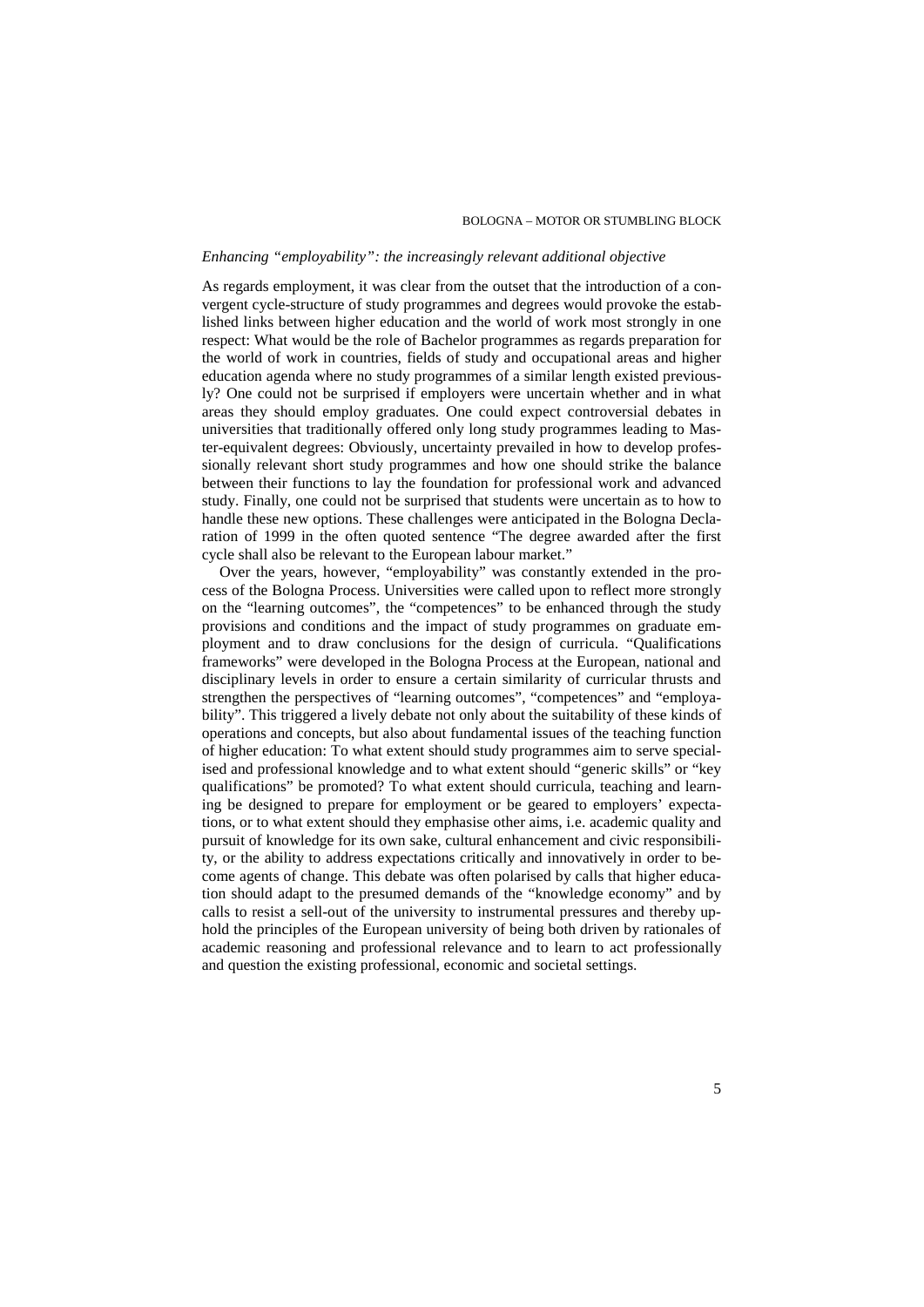# *Limited information about structural change, mobility and graduate employment*

In the public discourse about the process of the Bologna reform and the changes occurring in the key areas of this reform endeavour, we observe an enormous variety of statements about the facts. With all due respect to the interesting arguments that are presented, one can argue that the Bologna discourse is not very evidencebased. For example, we hear that the countries have established similar Bachelor-Master models or have gone in quite divergent directions. We are told that student mobility has substantially grown in the Bologna Process or that the Bologna Process hampers mobility. We hear claims that the new pattern of degrees is widely accepted on the labour market or that university Bachelor graduates face extreme difficulties in finding employment.

 Many evaluation studies have been commissioned at the European level and in the individual countries and many scholars have taken initiative to analyse this reform process and its consequence for higher education. But many of these studies merely collect the views of actors and experts who present sophisticated guesses rather than reliable information. Also, many studies analyse statistics, surveys and other empirical sources which are not designed in such a way as to give convincing answers to the questions which must be posed in the Bologna Process. To take a well-known example: The currently available student statistics for Europe do not provide figures about the number of Bachelor and Master students and do not tell us how many students study in another European country for a semester or a year.

# *A secondary analysis of national graduate surveys*

Enormous efforts will be needed in the future to ensure that reform efforts in higher education such as the Bologna reform can work as evidence-based policies: that a basis will be created for regular stock-taking and that the information thus provided and the analysis thus enabled will contribute to a reflection on the preceding aims, processes and result and to a creative revision of future aims and activities. First, more systematic collection of information will be needed. Second, more efforts will be needed to harmonise national data collection in order to improve the opportunities of creating Europe-wide databases or to undertake comparative studies on the basis of comparable sources. Third, the principles and details of information collection must be updated more quickly in order to get responses to new questions or gain relevance in the reform processes. To take an example: The stimulation of temporary mobility in Europe is seen as one of the most important and successful policy initiatives for more than two decades, but we still have to guess whether we have about 300,000 or 600,000 temporarily mobile students in Europe this year.

The establishment of a proper information base across Europe for each of the major themes addressed here could take a decade or more, once the view that a good information basis should be established has been widely accepted. Therefore, it remains important to examine existing sources of information to see whether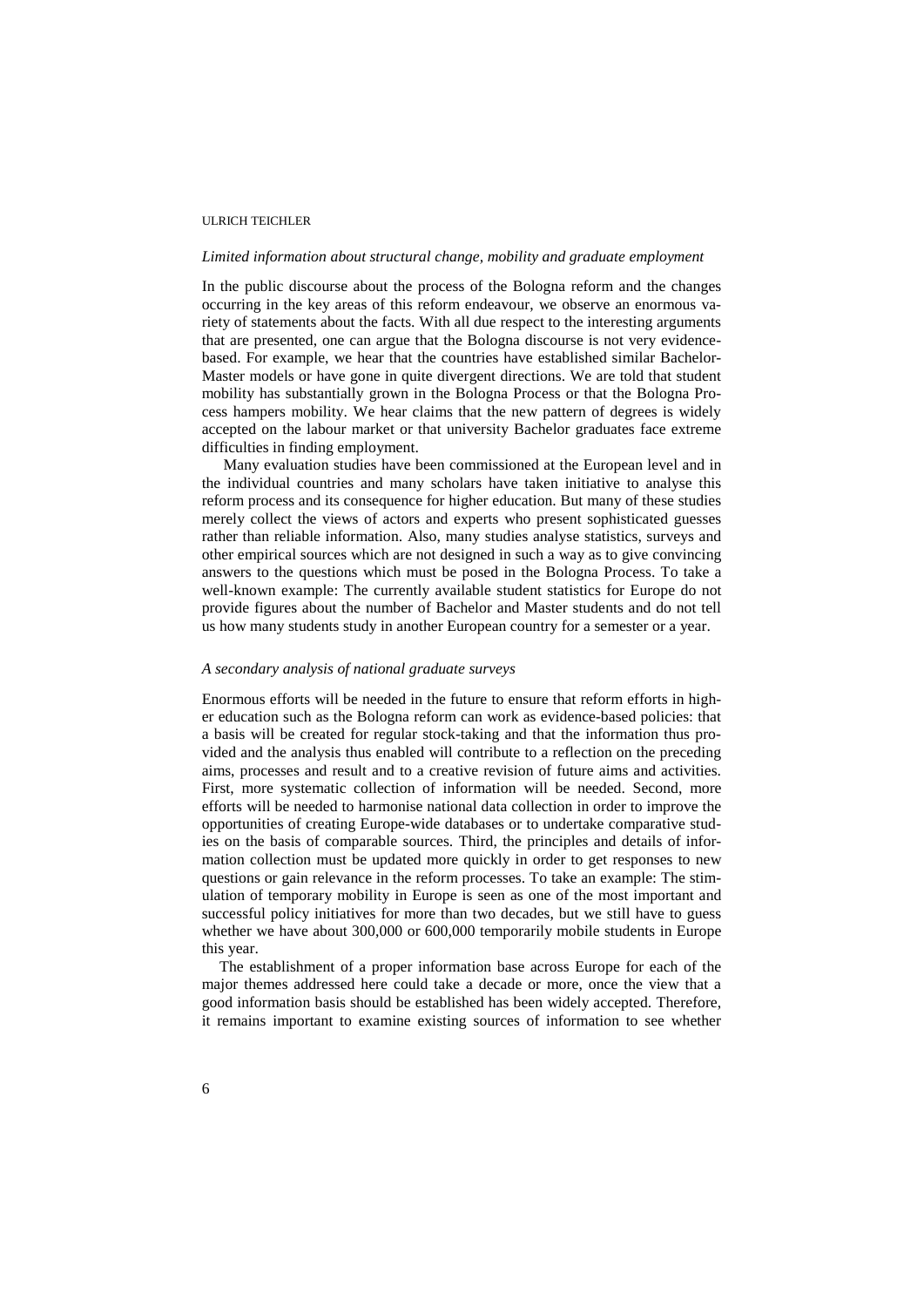they can provide a better quality of information than the type of information and analysis which seems to have currently the strongest influence on public discourse.

This volume is the result of the collaboration of researchers in various European countries who are active in undertaking graduate surveys. They have tried to identify the potentials of surveys on the employment of former higher education students in order to respond to some key questions raised in the stock-taking concerning what higher education looks like after some years of the Bologna reform.

As will be shown below, graduate surveys are not only a suitable source for taking up questions which arise in the context of the "employability" debate. They can also comprise information on mobility. Various graduate surveys ask retrospectively about experiences in the course of study and, thus, are in the position to establish how many graduates have spent a study period in another country. Moreover, various graduate surveys provide information about international mobility after graduation – an issue that is not directly addressed in the discourse about the Bologna reform, but that is certainly an indicator for the potential impact of student mobility.

#### *The aim of this chapter*

The aim of the introductory chapter of this volume is two-fold. First, an account of the Bologna Process is presented to identify salient issues which must be taken into consideration when analysing the potentials of graduate surveys to provide meaningful information for the Bologna Process and in this framework notably information on the employment of Bachelor graduates. Second, a review is undertaken of available sources of information, and notably of graduate surveys, in order to identify their value in enhancing the information base as regards the Bologna Process.

#### THE BOLOGNA THRUST

#### *The Bologna Declaration*

On the occasion of an anniversary of the Sorbonne University in Paris in 1998, the ministers of education of France, Germany, Italy and the United Kingdom declared that they would establish a "harmonised" structure of study programmes and degrees. As the signing of the *"Sorbonne Declaration"* was criticised as an isolated attempt of a few European countries, but the concept found widespread support in other European countries as a great leap forward, efforts were made to establish a broader basis for further action.

In Bologna (Italy) in June 1999, the ministers of 29 European countries signed the *"Bologna Declaration*", according to which a cycle structure of programmes and degrees should be established and a "European higher education area" should be implemented by the year 2010. Subsequent ministerial *follow-up conferences* to monitor, specify and stimulate this process were held in Prague (Czech Republic) in 2001, Berlin (Germany) in 2003, Bergen (Norway) in 2005, London (United Kingdom) in 2007, Leuven (Belgium) in 2009, this time jointly prepared by the governments of the Netherlands, Belgium and Luxembourg, and Vienna (Austria)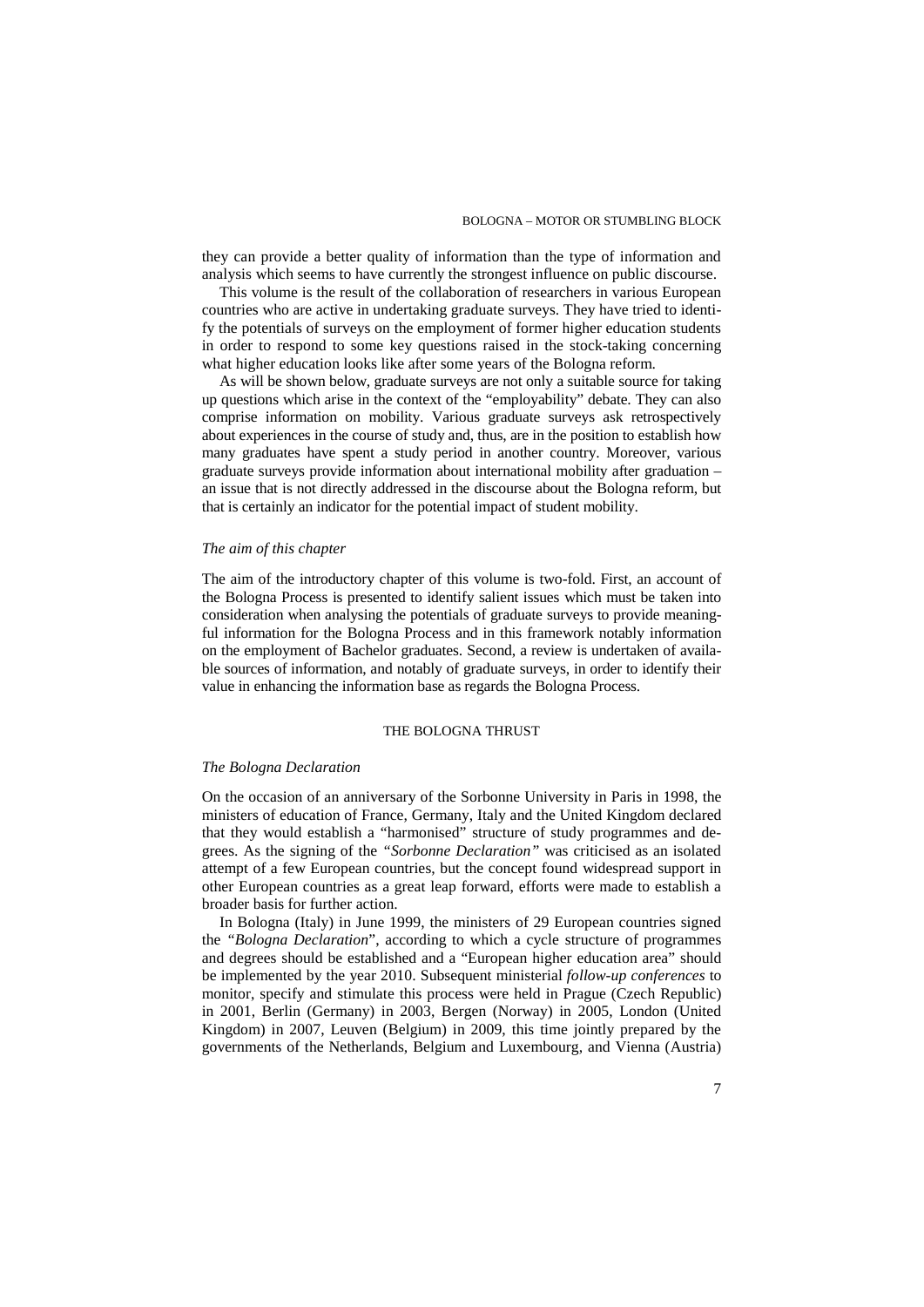and Budapest (Hungary) in 2010. In the meantime, 47 countries joined this cooperation venture.

The major supra-national actor of the "Bologna Process", in contrast to that of the process to establish a European Research Area, is not the European Union; rather, the ministers of individual countries jointly promote this process. The European Commission, the governmental body of the European Union, was caught by surprise in 1998 because the four ministers who signed the Sorbonne Declaration advocated exactly what they had forbidden the European Commission to do in the past: to challenge the variety of higher education systems in Europe.

# *Major aims and operational objectives*

The Bologna Declaration, in its core, calls for the establishment of a *cycle system of study programmes and degrees* all over Europe: a first study programme leading a degree which is called Bachelor in the Anglo-Saxon World, and a second leading to a Master.

The ministers of the European countries involved in the Bologna Process *never agreed on a common model as regards length of the study programmes*. As will be pointed out below, three-year Bachelor and two-year Master programmes were established most frequently, and five years of study up a Master is the most widespread model, but room for manoeuvre remained for other options (see Reichert & Tauch, 2003, 2005).

Over the years, the Communiqués signed by the ministers in the follow-up conferences emphasised that *doctoral studies* should be seen as the third stage of the Bologna model. However, no concrete agreements were reached as regards its nature, the status of doctoral candidates or similar salient issues.

The Bologna Declaration also suggested *accompanying measures* to reinforce the possible impact of the structural convergence of higher education systems in the European countries. First, a *credit system* should be introduced everywhere in order to measure study achievements cumulatively and to have a common "currency" for decisions to recognise the study achievements abroad upon return of the temporarily mobile students. Secondly, a "*diploma supplement"* should be awarded to all students upon graduation in order to provide easily readable and internationally understandable information on the national higher education system, the study programme and the individual students' achievements. Thirdly, close cooperation between the European countries was advocated in evaluation activities, in this context often called *"quality assurance"* (cf. Cavalli, 2007).

In the Bologna Declaration, this structural reform and the accompanying measures are called for to serve the major aim of *contributing to student mobility* which is:

- to increase the attractiveness of higher education in Europe for students from other parts of the world, and
- to facilitate intra-European mobility.

Without explicitly stating so, the Bologna Process aims primarily to increase the following modes of student mobility: (a) inbound mobility for the whole degree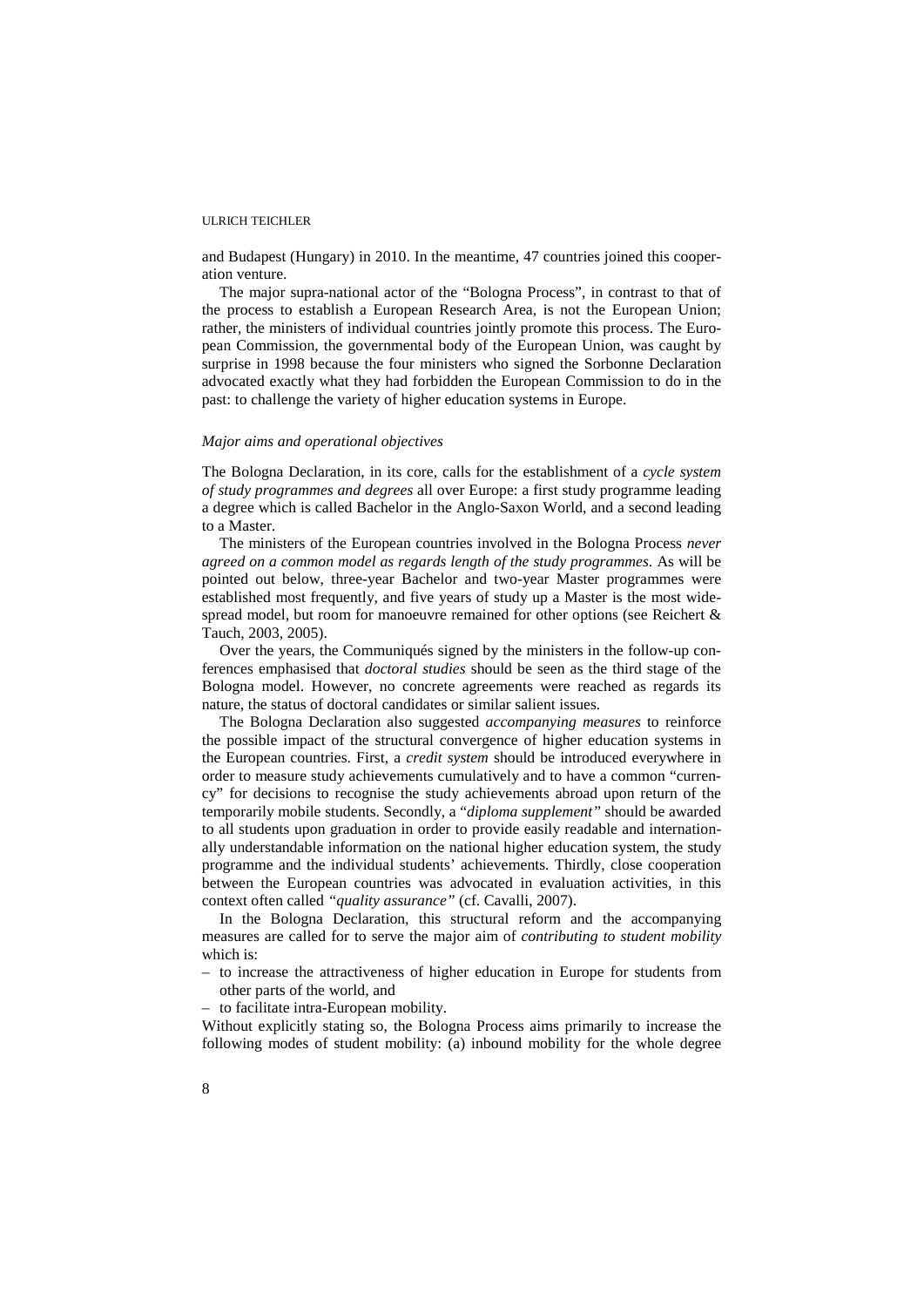programmes from other parts of the world, and (b) temporary (between three months and a year) inbound and outbound mobility between the European countries (see Teichler, 2009b; Wächter, 2008).

It is also clear that the Bologna reform programme considers the cycle system of degrees as a virtue for the options of the students and for a better articulation between the provisions of the higher education system and the needs of society. *Short study programmes should be made more attractive*, and students should have more *flexibility in the course of their study career* whereby study could be more easily stretched over the life course ("lifelong learning").

In the course of the years, the *Bologna agenda seems to have broadened*. As the Bologna Process turned out to be a motor of change in higher education in many European countries, many actors aim to widen the agenda either by suggesting that the European governments add new themes to the Communiqués of the follow-up conferences or, less officially, to the official conferences held under the auspices of the Bologna Follow-up Group (BFUG, the coordination group between the ministerial conferences), or by just reinterpreting the Bologna discourse as including their preferred themes. For example, the European Commission published various papers in which it claimed that the philosophy underlying the Lisbon Process was more or less identical to that underlying the Bologna Process (cf. European Commission, 2010).

There is no doubt, however, that another major theme of the Bologna Process emerged and grew over time in addition to the structural theme (the stage structure of study programmes and degrees) and the theme of student mobility: that of the *substance of the study programmes*, notably the major curricular thrusts and the relationships between study and subsequent graduate employment. "Qualifications frameworks" and "employability" became the most frequent terms referred to in order to underscore the relevance of this second major theme (see Haug, 2005).

The debates and policies in the framework or the context of the Bologna Process spread beyond those themes. Joint activities of *"quality assurance"* extended beyond the initially envisaged objectives. Various themes were added to the list: *widened access* to higher education and permeability between the vocational training system and higher education, as well as the *"social dimension"* of higher education, notably in terms of widened access and equality of opportunity, but also of the financial conditions for study and the actual study conditions.

#### *Preceding developments and policies*

The Bologna Process is a clear step forward towards closer cooperation on selected issues of higher education. But it was not completely new: neither in terms of joint action between different countries in higher education nor in terms of the themes addressed. Rather, repeated activities have been undertaken since the end of World War II in the various European countries to counteract the idiosyncrasies and the relative isolation of national systems of higher education. Such policies were promoted by different *supra-national actors* as a quick glance on the five most influential activities within four stages of development (see Teichler, 2010).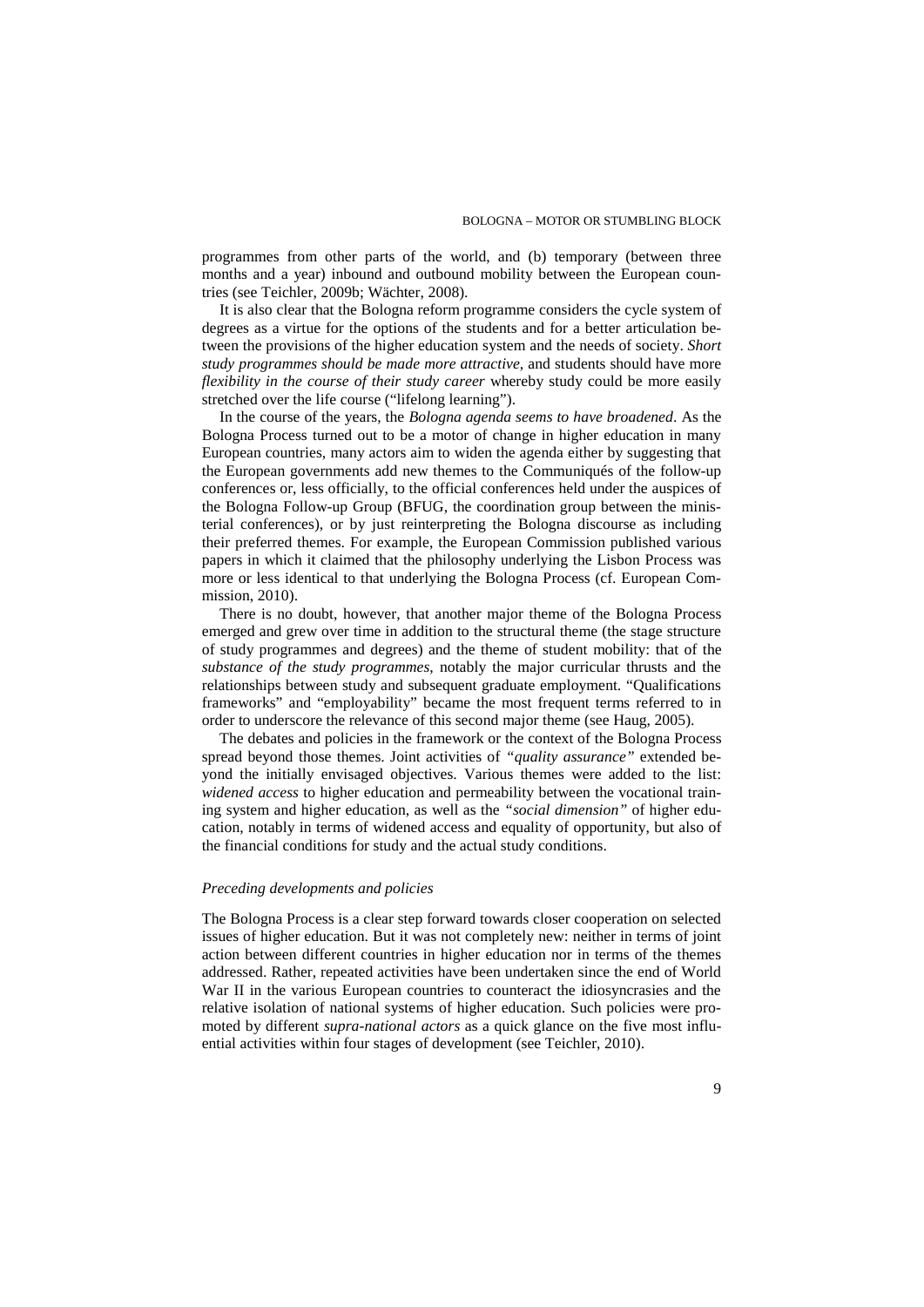In the first stage, efforts were made to increase the *mutual understanding* between the various European countries. In this framework, activities to *facilitate student mobility* played a dominant role in the hope that more detailed knowledge of other countries would dilute prejudices and increase sympathy for other ways of life and thinking. In Western Europe, the *Council of Europe* has been active since the early 1950s in facilitating mobility through conventions signed and ratified by individual countries for the *recognition of study* – more precisely for the recognition of prior education as entry qualification to higher education, of periods of study for mobile students during the course of study, and of degrees for mobile graduates. Similar activities have been undertaken by Eastern European countries since the 1970s for all European countries through cooperation between the Council of Europe and UNESCO, and in 1997 through the Lisbon Convention for the recognition of studies initiated again by the Council of Europe and UNESCO, this time in cooperation with the European Commission (see Teichler, 2003).

In the second stage, since the 1960s, most Western European countries and market-oriented economically advanced countries outside Europe have collaborated in the search for the best ways to stimulate and accommodate the *quantitative expansion of student enrolment* in higher education, thereby both aiming to *contribute to economic growth and to the reduction inequalities of educational opportunity*. The OECD (Organization of Economic Co-operation and Development), a think tank for mutual economic and social advice of these countries, suggested expanding the enrolment capacity of higher education through *the upgrading and the extension of relatively short study programmes* in institutions where there was no close link between teaching and research. Hence, diversification in higher education by types began to play a major role in many European countries.

The third stage was characterised by greater *cooperation, mobility* and the search for concerted *European dimensions* of higher education. This was initially put forward in the political "club" named European Union since the 1990s. The *ERASMUS programme,* inaugurated in 1987 to promote short-term student mobility within Europe, is the most prominent example of this stage.

In the fourth stage, the *individual European countries jointly* aimed *to pursue similar higher education policies and to strive for a system convergence*. In the Bologna Declaration of 1999, ministers in charge of higher education of almost 30 European countries expressed their intention to establish a common stage structure of study programmes and degrees. Subsequently, in the Lisbon Declaration in 2000, the European Council, i.e. the assembly of the heads of governments of the countries of the *European Union*, agreed to cooperate and take joint measures to invest in research and development and establish a "European Research Area" by 2010. Notably, public and private expenditures for research and development should be increased on average to three per cent of the Gross Domestic Product, thus helping to make Europe "the most competitive and dynamic knowledge-based economy of the world".

Obviously, the efforts to change higher education in Europe in the framework of the "Bologna Process" are by no means isolated. They could be seen as the most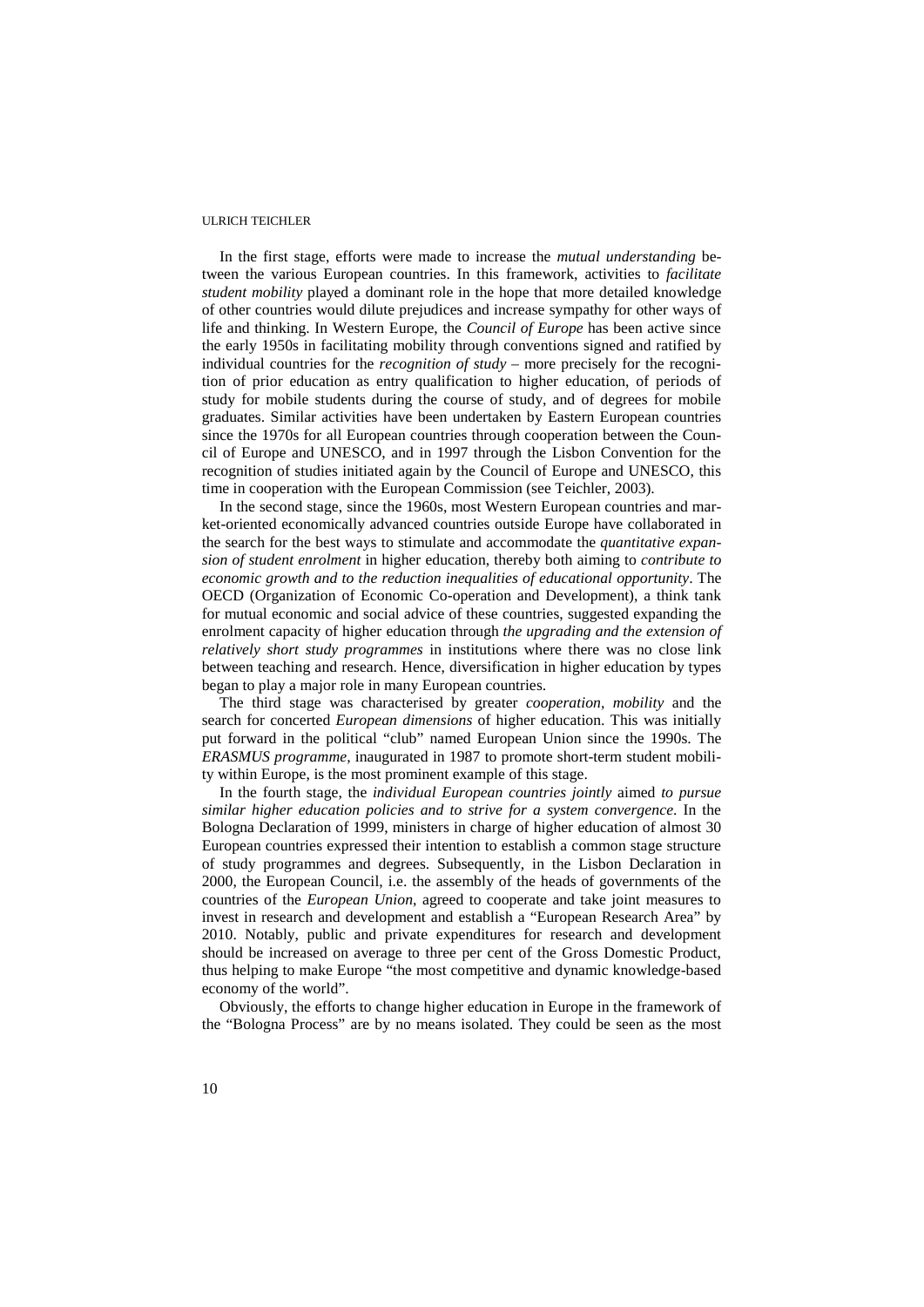ambitious activities to increase the common characteristics of national higher education systems in Europe.

In looking at the themes of the Bologna Process, we also note that they were not totally new at the time when the Bologna Declaration was signed. The views vary, however, among experts as regards the major *factors that triggered the decision* to advocate a convergent system of study programmes and degrees in Europe (see Witte, 2006). One can argue that three factors were frequently cited by experts exploring this issue. First, since the 1960s there have been debates in various European countries about the most desirable patterns of the higher education system and a need was felt to *make relatively short study programmes more attractive* in the wake of the expansion of higher education. Second, the ERASMUS programme inaugurated by the European Commission in 1987 was seen as such a "success story" that it stimulated debates on how *temporary student mobility within Europe* could be spread further. Thirdly, many politicians and other actors became concerned since about the mid-1990s that study in non-English-speaking European countries seemed to lose *attractiveness for students from other parts of the world*; the introduction of a Bachelor-Master structure of study programmes was considered to be a major vehicle to increase this attractiveness. These views spread rapidly, notably in France and Germany. In Germany, the Framework Act for Higher Education was already revised early in 1998 in order to facilitate the establishment of stages of study programmes and degrees, before joint declarations were signed across Europe.

It should be noted that *the basic assumptions that triggered the Bologna Process were not well founded statistically*. The number of students worldwide who were studying abroad and who opted for study in the non-English-speaking European countries was not really on the decline, as it was often claimed (see Teichler, 1999). Moreover, it is not certain whether measures of structural convergence are the most important to make higher education in Europe more attractive to students from other parts of the world: The language issue, the scarcity of highly organised doctoral programmes or the deficiencies regarding individual academic and administrative support for the students in some European countries could have been more salient factors. But, clearly, beliefs are also facts: The belief spread in Europe around the year 2000 that the structural similarities of the European higher education systems would make them more attractive for persons from outside Europe.

Also, a second assumption underlying the Bologna Process is questionable. The Bologna Declaration stressed that similar programmes and degrees in Europe would also serve intra-European student mobility. But temporary student mobility in Europe worked quite well beforehand in the framework of ERASMUS, and if problems of recognition did occur, they were seldom attributed to the structural variety of higher education across Europe. Intra-European student mobility could work better, if programmes and degrees were similar, but one could conclude that European countries would not have revamped the programmes and degrees in Europe, for a moderate increase in student mobility within Europe.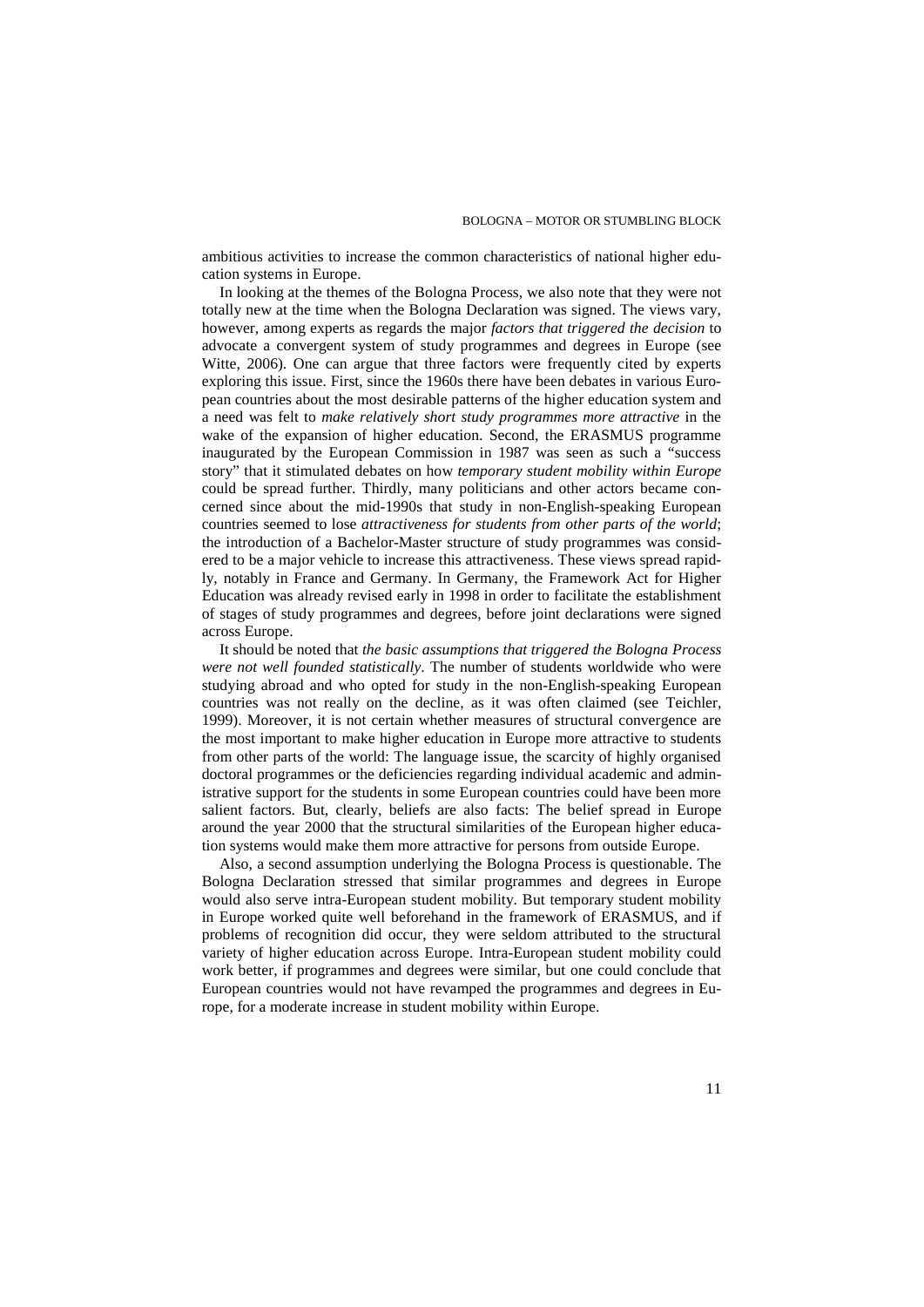# *Reviewing the processes and results of the Bologna Process*

The Bologna Process was accompanied by many *evaluation activities*:

- For the preparation of each ministerial follow-up conference, the individual countries were asked to write *progress reports*, and every time a working group synthesised these in an overall "*stocktaking" report*.
- The European University Association (EUA) or individual experts were commissioned regularly to undertake *"trend"surveys at higher education institutions* on the implementation of the Bologna Process (Haug & Tauch, 2001; Reichert & Tauch, 2003, 2005; Crosier, Purser & Smidt, 2007; Sursock & Smidt, 2010).
- On various occasions, *higher education researchers* were asked to assess the overall development of the Bologna Process (see Alesi, Bürger, Kehm & Teichler, 2005; Kehm, Huisman & Stensaker, 2009; Center for Higher Education Policy Studies, International Centre for Higher Education Research Kassel & ECOTEC, 2010).
- Several studies were commissioned on *specific themes*, such as statistics and developments of student mobility (Kelo, Teichler & Wächter, 2006; Center for Higher Education Policy Studies, International Centre for Higher Education Research Kassel & ECOTEC, 2008; Teichler, Wächter & Lungu, 2011), the opinions of academic staff (Gallup Organization, 2007) or student statistics and surveys in general (EUROSTAT & EUROSTUDENT, 2009).
- Moreover, various studies were commissioned *in individual countries* or undertaken by various agencies and scholars on their own initiative.

Yet, most actors and experts discussing the implementation and results of the Bologna Process come to the conclusion that *the information base achieved is deficient*. Available *statistics* are often not suited to measure Bologna-relevant phenomena. There are few valuable *surveys* that cover all the European countries. Information provided by actors is often highly politicised. Many reports focus on how far actors comply to the official *operational objectives* without any discussion of salient effects and possibly unintended effects (see Reichert, 2010). Many reports are characterised by *pre-mature expectation*s. They aim to measure and assess the results at a time when only the first steps of change are underway: For example, reports on the acceptance of the new Bachelors in the labour market were often undertaken and presented as valid findings before one tenth of the graduates had studied in the new degree system. Last but not least, the exciting and controversial reform climate created by the Bologna Process led to many *emotionally coloured reports* on its processes and impact.

# *A provisional account of the results of ten years of the Bologna Process*

The analyses of the Bologna Process and the changes occurring in the process cannot be easily and comprehensively summarised. Yet, the author of this chapter claims that the following account covers the main messages of available analyses.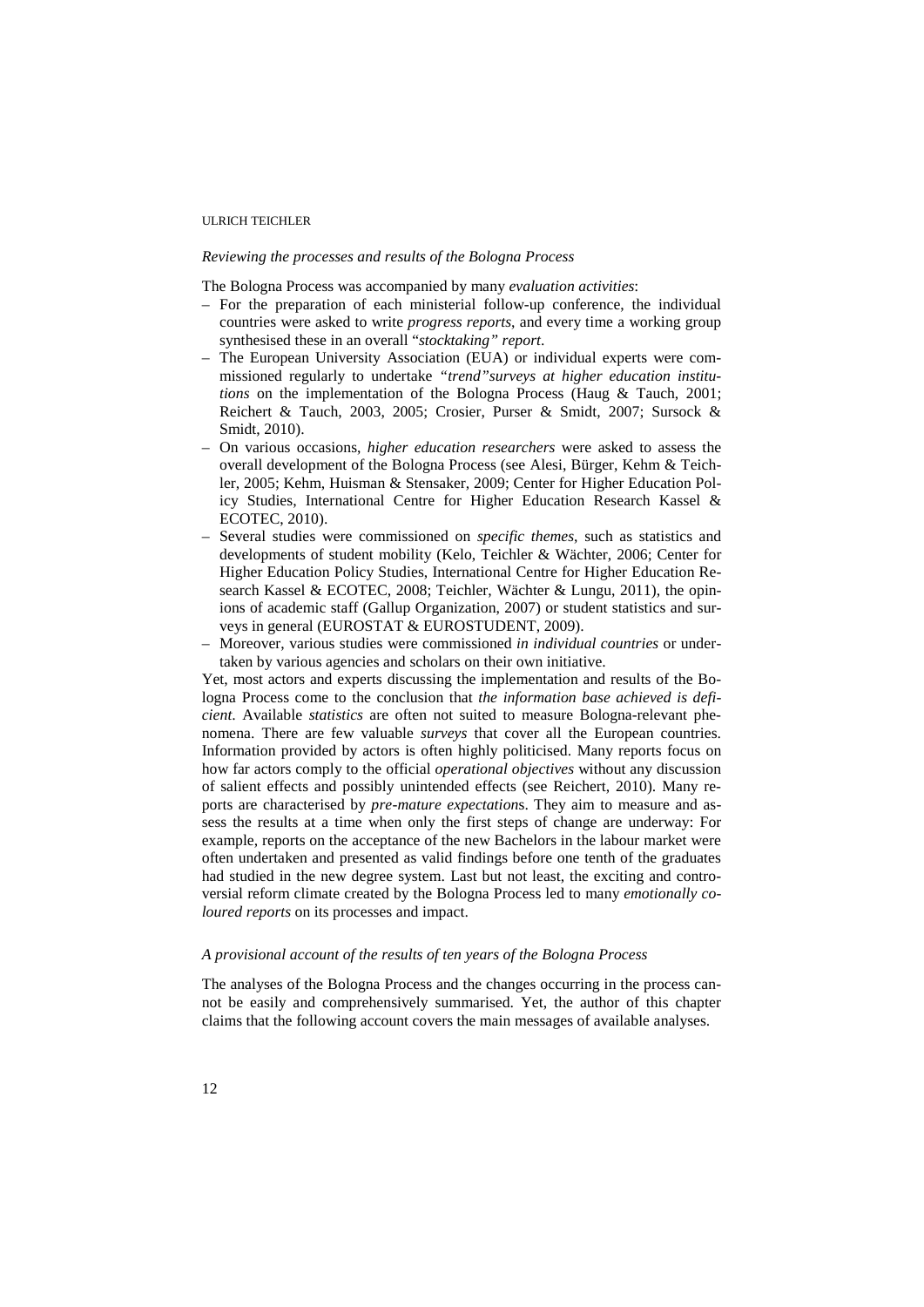*Speed of implementation:* The operational objectives of the Bologna Process were implemented at very varying speed in the individual European countries. In some countries, the new degree structures and most of the accompanying measures were already introduced by 2002. In others, implementation started early but lasted many years. In other countries, the first years were characterised by debates on whether the new structures should be introduced, and it was only after a few years of discussion about the "if" of the reform that the "how" became the focus of the debate. In other countries, not much has happened after a decade since the Bologna Declaration (see Alesi et al., 2005; Sursock & Smidt, 2010).

*The introduction of the Bachelor-Master structure*: Surveys undertaken on behalf of the European University Association (see Sursock & Smidt, 2010) suggest that a Bachelor-Master structure of study programmes and degrees was implemented by 2010 in most higher education institutions in the Bologna countries. Accordingly, 53 per cent had implemented a cycle – Bachelor, Master and possibly doctor – structure in 2003. This share rose to 82 per cent in 2007 and to 95 per cent in 2010.

It can be added here that the "accompanying measures" to the structural change seem to have been carried out to a similar extent. 96 per cent of the higher education institutions responding in the EUA survey 2010 stated that they had a *credit accumulation system* for all Bachelor and Master programmes. Hence, 88 per cent make use of the ECTS system (60 credits as a normal nominal work load for one academic year). Also, the *Diploma Supplement* spreads quickly. According to the surveys named, 48 per cent of the higher education institutions in 2007 and 66 per cent in 2010 issued it to all graduating students and a further 14 per cent of institutions upon request.

The survey results are reported here, even though only 15 per cent of the higher education institutions had provided information. Certainly, institutions are more likely to respond to such a survey if they have implemented the changes addressed in the survey. Thus, the figures exaggerate the actual degree of implementation. Yet, most experts are convinced that the formal implementation of the Bologna mechanisms has progressed considerably.

*Variation by field of study:* However, the Bachelor-Master structure was not introduced to the same degree across all fields of study. As one might expect, it remained a minority phenomenon according to the EUA 2010 survey in most medical fields (veterinary medicine 16 per cent, dentistry 21 per cent, pharmacy 27 per cent, medicine 28 per cent, midwifery 36 per cent and nursing 46 per cent). But the introduction of the cycle-structure also remained incomplete in other fields, notably: architecture (46 per cent), law (61 per cent), teacher training (68 per cent) and engineering (73 per cent).

*The Bachelor degree – a terminal or transitional degree*: The Bachelor programmes at universities seem to function predominantly as an interim stage towards a Master degree. 85 per cent of the university representatives and 55 per cent of those from other higher education institutions responding to the 2010 EUA survey expect that most Bachelor graduates will not enter the labour market directly.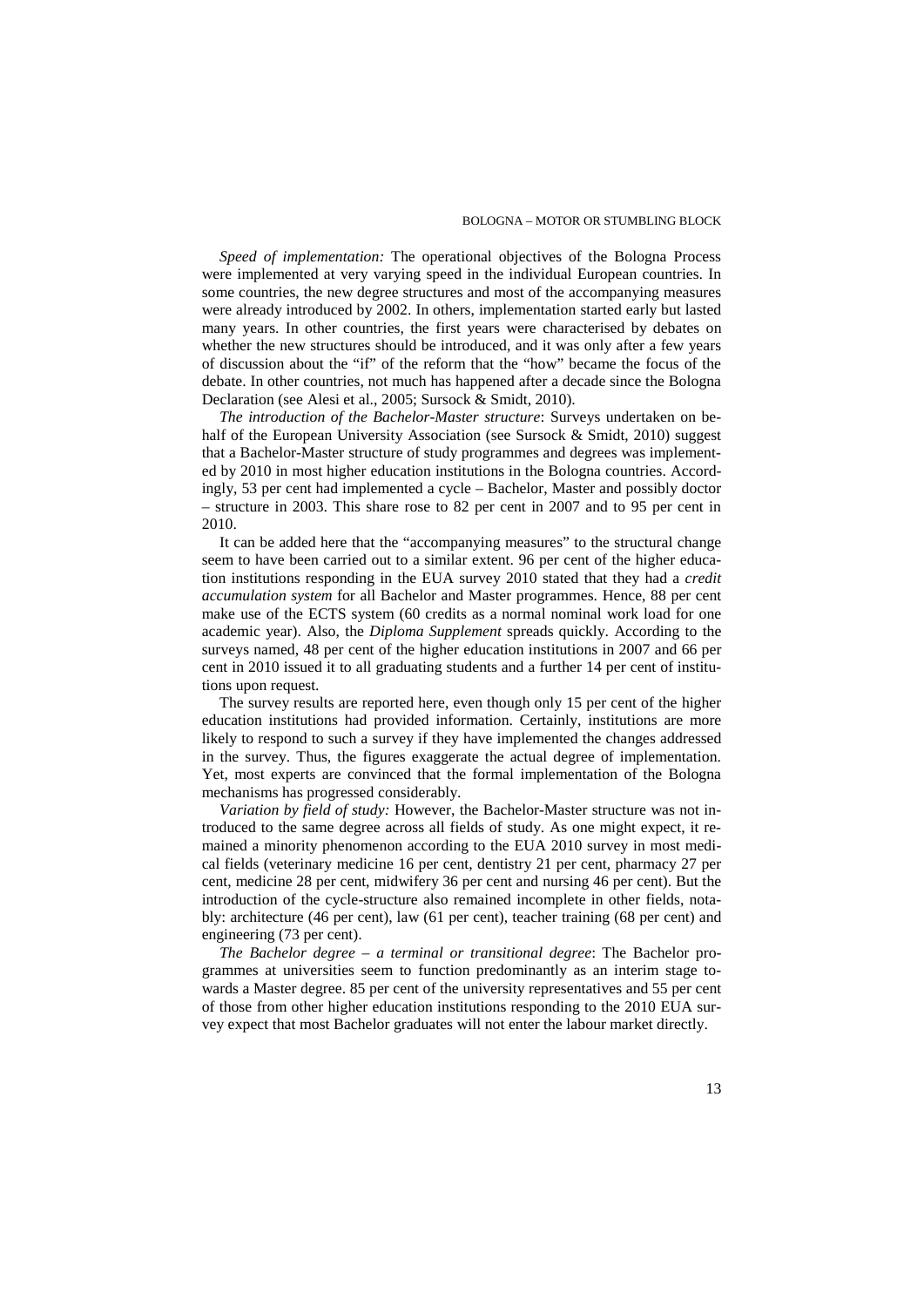*Length of study programmes:* Although common goals and operational objectives were emphasised, the individual countries varied substantially in their interpretation of the goals and operational activities. Even the most obvious possible measure of European coordination within the new system of study programme, namely a standardisation of the length of the study programmes, has never been achieved. 18 countries consistently introduced 3-year Bachelor and 2-year Master programmes. Six have a 4+2 system, and four countries 4-year Bachelor programmes and Master programmes comprising one or 1½ years. The other countries have varied models (Eurydice, 2010).

*Concurrent curricular reforms*: Most higher education institutions responding to the 2010 EUA survey claim that curricular reconsiderations have taken place along structural changes. Among those introducing a Bachelor-Master structure, 77 per cent reported that this had been on the agenda in all departments.

*Thematic range of the Bologna Process*: As already pointed out, the thematic range of the Bologna Process widened substantially over time. As the Bologna Declaration was successful in triggering intensive discussions and efforts to change higher education, efforts were frequently made add issues to the Bologna agenda. Some observers consider this as steps towards a comprehensive reform of higher education in Europe, while others view this as a dilution of the reform programme.

In some countries, the introduction of the cycle system of study programmes and degrees was accompanied by intensive activities of *reconsideration and change of curricula*, while in others operational changes were implemented with few curricular considerations. In the course of the ministerial follow-up conferences, greater emphasis was placed on substantive matters of the new study programmes. This could be seen as an indication of disappointment that the initial aim to strive for structural convergence of the higher education system across Europe was a less powerful instrument for an overall reform than initially envisaged. In contrast, one could have assumed from the outset that a structural reform had to be accompanied by major curricular reforms. Most observers believe that the curricular debates on a stronger awareness of the results of study ("competences", "learning outcomes"), on feedback of experiences for the improvement of teaching and learning ("quality assurance"), on the levels of competences to be reached at the end of the various stages of study ("qualifications frameworks"), on the links between study and subsequent employment ("employability") and on the role of higher education programmes in the life course ("lifelong learning") indicate the need for improvements as well as successful changes (cf. Teichler, 2009c). But nobody dares to assess the extent to which changes in those directions have taken place. The aims of such reforms remain controversial. And it has remained an open question to know how far a paradigmatic shift towards a curricular convergence across Europe has taken place in recent years or how far the initial aim of preserving curricular variety amidst structural convergence has been upheld.

*Involvement of actors:* Many assessments of the Bologna Process point out that the *governmental actors* have been the strongest advocates of the key reforms from the outset. *Leaders of higher education institutions* followed quickly, while many *academics* continued to consider the Bologna programme as an undesirable impo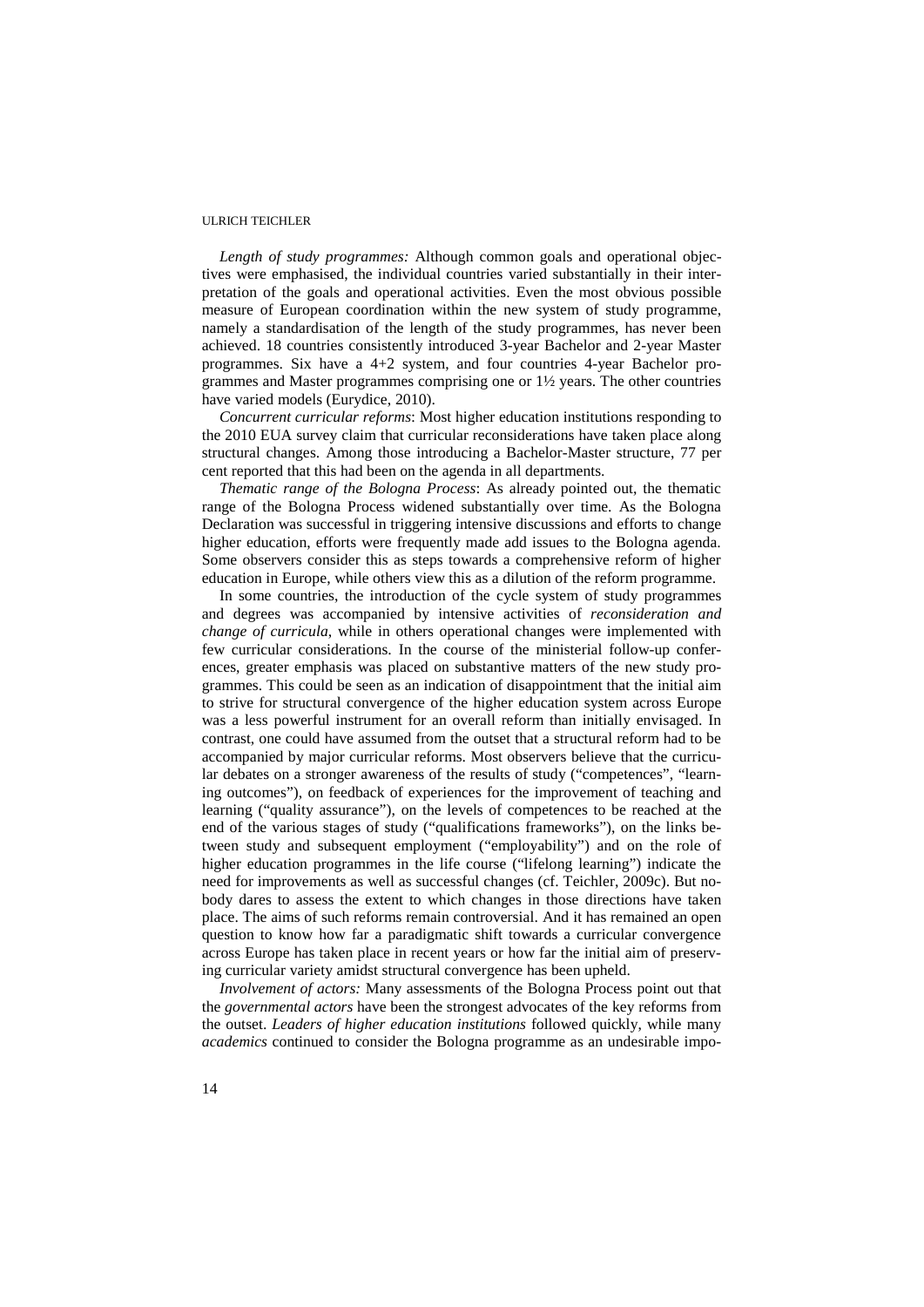sition from "above". And protests by *students* were not infrequent. There were widespread critiques that a university Bachelor was not a sufficient level of academically-based study, and many university teachers and students see the university Bachelor as a transition stage to the Master. The learning processes are often viewed as over-regulated in the short Bachelor programmes that are shaped by frequent examinations as a consequence of the implementation of a credit system. There are concerns that the strong drive towards "employability" undermines academic quality and students' critical and innovative reasoning.

 *General acceptance*: As the debates about the strengths and weaknesses of the Bologna agenda are highly emotional and as we note many "eulogies and protests" (Reichert, 2010), it is very difficult to establish *how far the major reform trend is accepted or refuted.* In a survey of academic staff in 31 European countries conducted in 2007, about one third agreed to the statement "It would have been better if the old single-tier system (without a split in Bachelor and Master) was kept", while almost six out of ten disagreed (Gallup Organization, 2007). Disapproval of the Bachelor-Master system was most frequent on the part of academics in Germany (53 per cent), followed by those in Estonia (46 per cent), Hungary and Italy (42 per cent each).

*Protracted process towards a European Higher Education Area:* The Bologna Declaration of 1999 called for a "European Higher Education Area" by 2010. Actors and observers agree that major changes have taken place since 1999, but that a comprehensive reform has not taken place so far. The ministers of the European countries involved in the Bologna Process indicated in the their Communiqué of 2009 and 2010 that they saw another decade of the Bologna Process shaped by further steps of implementation of the initial goals, necessary revisions and efforts to reach even more ambitious goals.

*Heterogeneous national approaches of "Bologna":* Finally, it became clear that higher education in the various European countries, despite efforts for increased similarity and cooperation, has remained quite heterogeneous (cf. Eurydice, 2010). This is mirrored in the enormous differences, in the length of study programmes and curricular approaches. But it also affects the frequency of student mobility across Europe, as well as key issues of the relationships between higher education and the world of work touched upon in the Bologna reforms.

#### THE STRUCTURE OF STUDY PROGRAMMES AND DEGREES

# *"Convergence" and "comparability"*

As already pointed out, the major operational objective of the 1999 Bologna Declaration was to encourage all countries to introduce a cycle system of study programmes and degrees. The aim was not to create a homogeneous structure. The term "harmonization" employed in the Sorbonne Declaration was replaced by the term *"convergence"* in the Bologna Process, but obviously a high degree of similarity was intended in order to achieve the aims of this structural reform.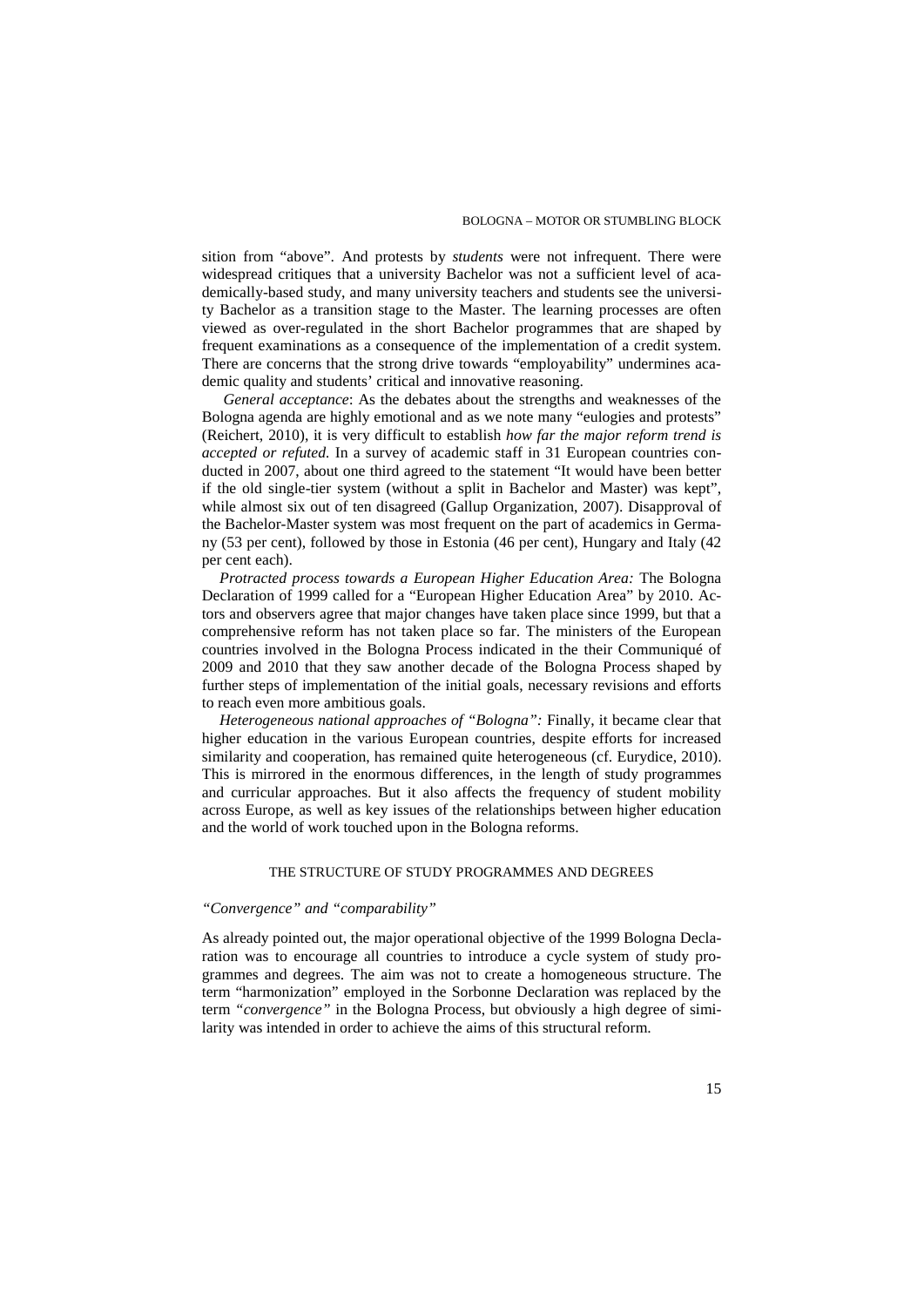The introduction of a convergent Bachelor-Master structure (the individual countries, of course, are free to name the degrees and titles as they like) was envisaged in order to reach a *"greater compatibility and comparability of the systems of higher education"*. This was expected to help to increase the recognition of study of students who were during their course of study and make the study programmes and degree more transparent for the students, graduates and employers,.

# *Length of study programmes*

Prior to the Bologna Declaration, the *years of study* were viewed as the most important, though not only, criteria to compare study programmes and degrees. For example, reference to the years of study was a major point in facilitating student exchange and recognition in the framework of the ERASMUS programme. A high degree of "comparability" could be reached if the European countries agreed on a standard length of both Bachelor and Master programmes. This would imply a substantial change, for an analysis undertaken in the late 1980s had shown that the length of first study programmes in European universities had varied between three and six years and those, in other higher education institutions between one and four years, and among them those at least equivalent to a Bachelor between three and four years (Teichler, 1988).

Therefore, great efforts were made in the early stages of the Bologna Process to reach an agreement on the standard length of study. But these efforts failed. As already pointed out, the length of Bachelor programmes is 3-4 years, that of Master programmes 1-2 years and the overall length up to a Master degree 4-6 years. Hence the length of study is often formulated in terms of credits (60 ECTS credits equal one year of full-time study). However, the  $3+2$  structure became the most common. The 4+2 structure prevailed in the U.S. and the 3+1 structure in England and Wales. Yet, it is premature to assess whether the degree or the years of study are the dominant "exchange rate", if a comparison between programmes and degrees based on different lengths must be undertaken concerning mobility and employment. In any event, the lack of standard periods impedes "comparability".

# *Types of study programmes*

A further issue as regards the extent of homogeneity or variety of the Bachelor structure is the *typology of the various Bachelor and Master programmes and degrees*. Different types of Bachelor programmes and degrees might exist de facto or de jure if there is not only a formal diversity of higher education programmes according to the study cycles, but also according to types of higher education institutions and study programmes already existing prior to the Bologna Declaration (for example in Austria, Germany and the Netherlands among the countries addressed in this comparative study). Also, a division of Bachelor programmes according to types may have been established in the Bologna Process (for example, the vocational Bachelor programme in French universities along the general Bachelor programme which corresponds to the traditional licence). Furthermore,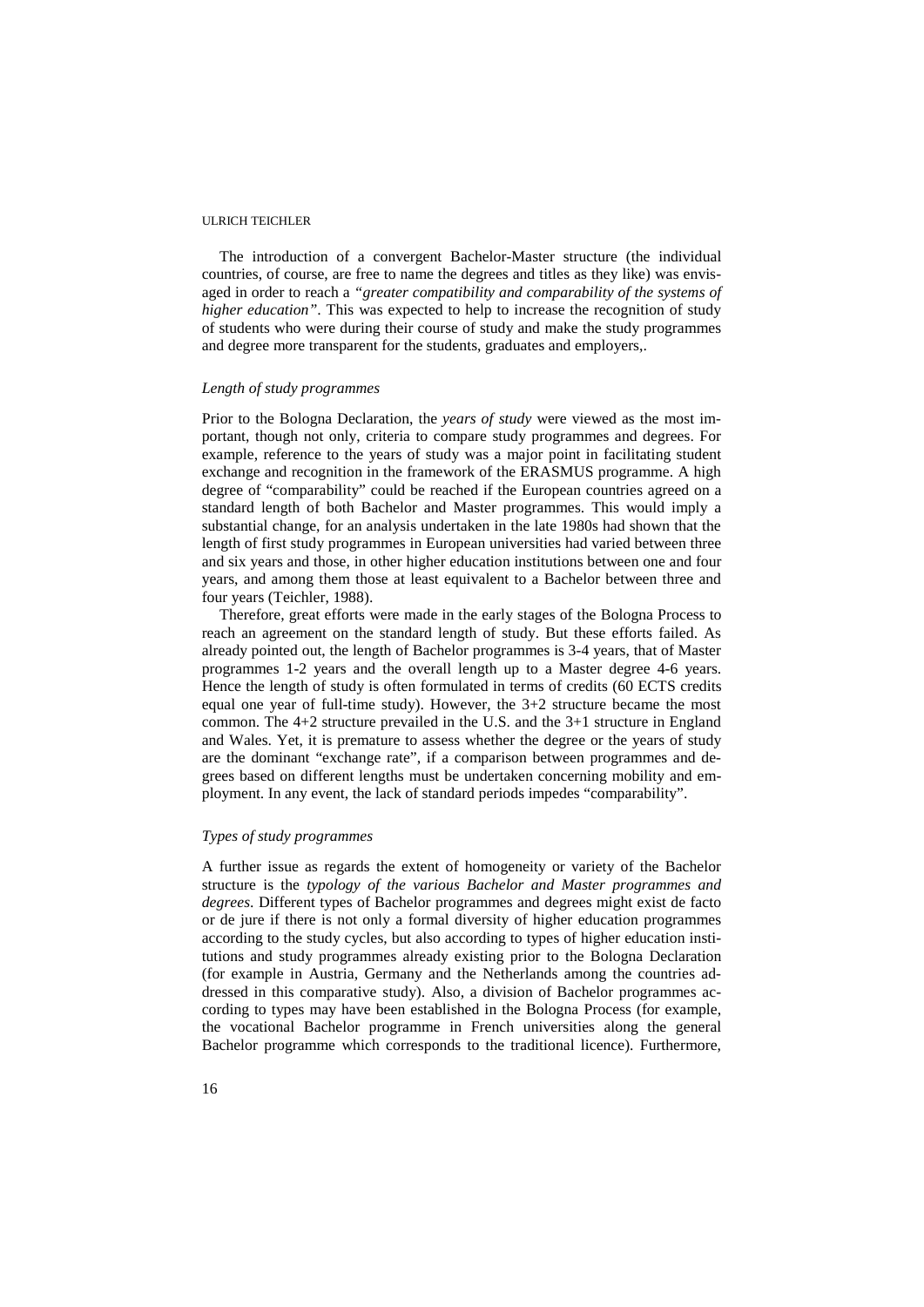Bachelor programmes could be introduced in some countries in some tertiary education institutions that are not considered as higher education institutions (ISCED 5b), while in other countries these programmes are neither called Bachelor nor considered equivalent to Bachelor programmes.

Moreover, some countries opted for different types of Master programmes – varying, for example, according to whether they have an academic or professional emphasis, whether they are a sequel to a Bachelor in a certain discipline or can be a second cycle for Bachelor graduates from different disciplines, whether they cover the range of the respective discipline or are more highly specialised, whether they are studied, as a rule, immediately after the award of the Bachelor or whether a time span between the Bachelor award and the start of the Master programme is customary or even mandatory (in the case Master programmes for continuing professional training) (cf. Davies, 2009).

# *Opportunities of entry and transition*

A further possible variation is worth noting. There may be differences within countries and between countries in the regulations and practices as regards *entry to Bachelor study* and the *transition from Bachelor to Master study*. For example, entry requirements to study programmes of different types or to study programmes in different types of higher education institutions may vary. And Bachelor graduates from different programme or institutional types may face more problems than others in being admitted to certain Master programmes. Even if there is no distinction as regards the Bachelor awards, Master programmes may vary between countries and within countries as regards entry conditions: They may offer open access for all Bachelor graduates, those from certain institutional types, those from their own institution or they may set restricted admissions for all students. The selection criteria and processes may be determined supra-institutionally, by the individual higher education institutions or by those responsible for the individual study programmes. Hence, the selection criteria and processes may be closely linked to prior study (e.g. according to grades obtained in Bachelor studies) or be based on specific selective admission systems.

There may also be a considerable diversity of Bachelor and Master programmes on the basis of *formal elements of diversity* in higher education. And many of the formal elements of diversity did not emerge in the Bologna Processes, but are carryovers from the previously existing formal diversity of higher education. Experts agree that the difference between types of institutions was the most salient element of formal diversity prior to the Bologna process in many European countries (cf. the overview in Teichler, 2007a, 2008), and this element did not become marginal when the Bologna reform aimed to make the cycle structure the single most important element of formal diversity in European higher education.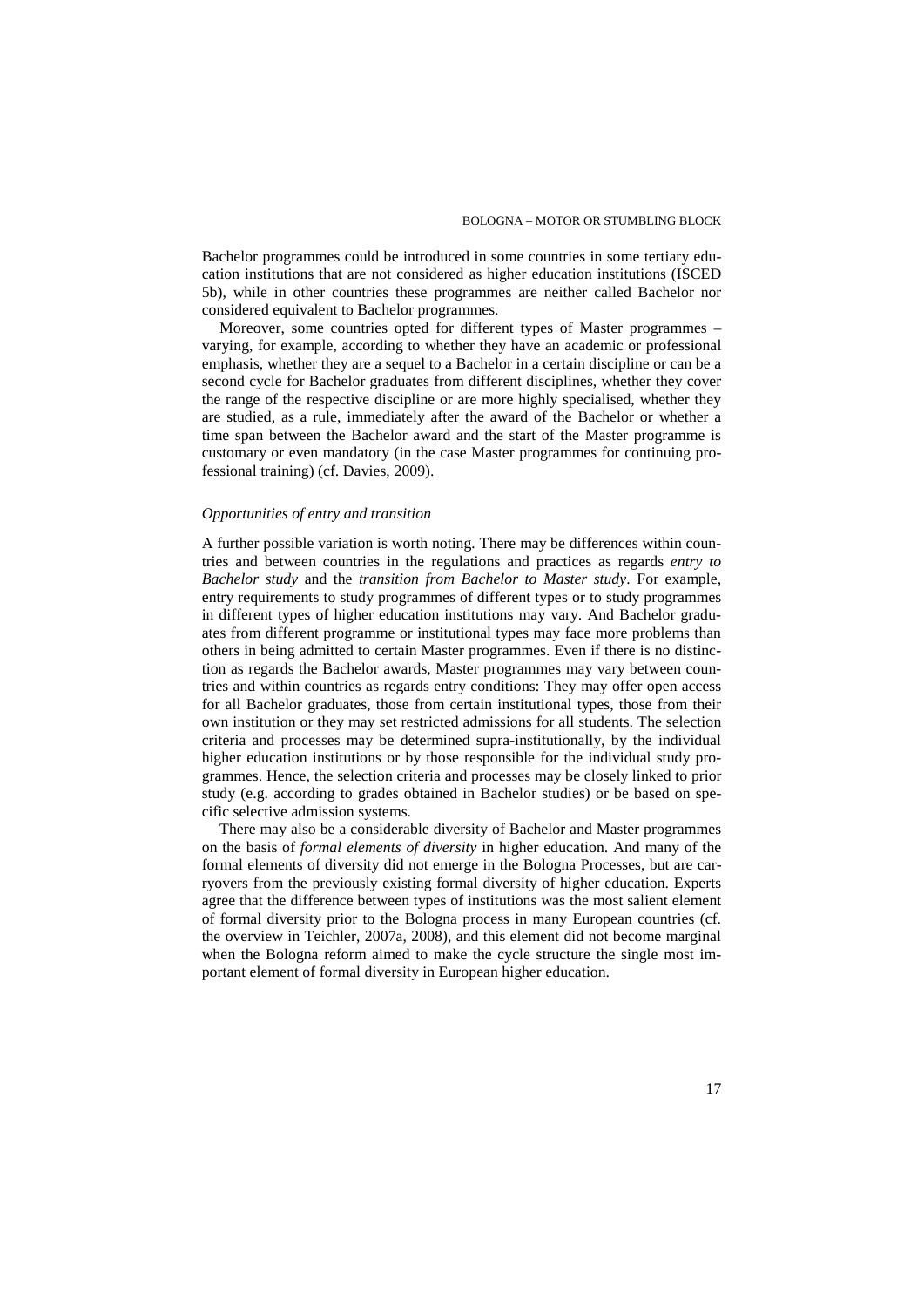# *Transition from traditional to new structural types*

In analysing the ten European countries addressed in the comparative study of this volume we note *five different types of structural changes or structural continuity of study programmes* possibly linked differently to types of higher education institutions:

- Substitution of a more or less unitary system (only universities, almost only long study programmes) by a two-cycle system within a single institutional type: Italy.
- Substitution of a two-institution type system with single-cycle study programmes (longer programmes at universities and shorter programmes at other higher education institutions) by a two-cycle system with Master programmes at both institutional types: Austria, Germany and Hungary and the Czech Republic, where first steps towards a two-cycle structure were already undertaken prior to the Bologna Declaration.
- Substitution of some models above (two-institution type system by single-cycle study programmes of different lengths) by a two-cycle (Bachelor-Master) system with Master programmes at one type of institution (the universities) and only Bachelor programmes at other higher education institutions: the Netherlands.
- Substitution of a system of long study programmes at universities in a broad range of fields and short study programmes at universities as well as in a limited number of fields by a two-cycle system in a broad range of fields: France, Norway and Poland. In the case of France, a new vocational Bachelor degree was established where most students move after the award of a two-year diploma programme to a third-year vocational Bachelor programme. In Norway, two types of short study programmes existed previously: programmes for select fields of study (notably humanities and natural sciences) at universities and study programmes in most fields provided by other higher education institutions.
- Continuation of a traditional two-cycle structure: United Kingdom.

As a consequence of both varied structures prior to the Bologna Declaration and varied approaches within the Bologna Process, we note a *variety of patterns of study programmes and degrees*:

- As regards (first-cycle) *Bachelor programmes*, a single type of Bachelor graduates seems to have emerged de jure or de facto in Italy, Poland and the United Kingdom. In contrast, two types of Bachelor graduates have been created de jure or de facto in Austria, the Czech Republic, France, Germany, Hungary, the Netherlands and Norway. Hence, the university Bachelor graduates are seen as a partly new or completely new type of graduates, while the other Bachelor graduates are seen as the successors of those from the previously existing short study programmes at other higher education institutions.
- As regards (second-cycle) *Master programmes*, the country reports on Austria and Germany present a divide by institutional type, even though more refined and cross-institutional types overlapping typologies of Master programmes exist in these countries.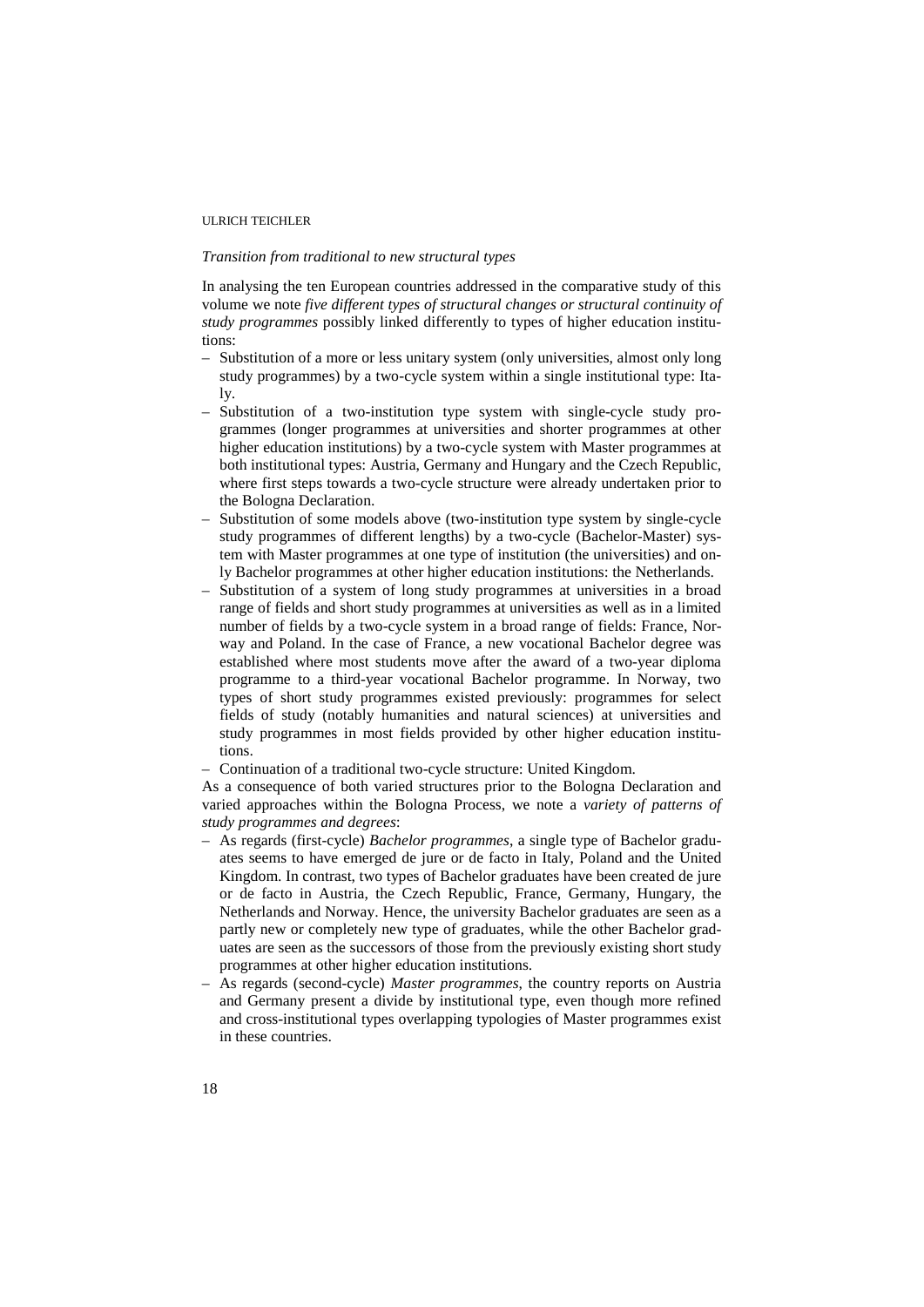– As regards *long single-cycle programmes*, we note that the two-cycle structure has not been established in all fields of study. There are single-cycle long study programmes in all countries in which the two-cycle structure was introduced as the dominant pattern in the framework of the Bologna Process. In some instances, traditional programmes persist which are expected to be phased out over time. But in all countries efforts often led to decisions to keep single-cycle programmes in selected fields, most frequently in medical fields, but also in some other fields, as pointed out above. Most country reports do not delineate traditional and new single-cycle programmes, and no clear distinction is made between the terms "traditional study programmes" and "single-cycle programmes".

Obviously, the transition from the formal diversity preceding the Bologna process to the new formal diversity, primarily based on cycles of study programmes, can be achieved more easily if (a) some short programmes had already existed previously and/or if (b) there is no clear divide between university Bachelor programmes and Bachelor programmes from other types of higher education institutions.

# *Informal diversity*

The "comparability" of study programmes and degrees is not only challenged by elements of formal diversity in higher education, but also by *informal diversity*. Concurrently to the Bologna Process, greater attention is paid in the public to the informal vertical diversity, i.e. differences between individual higher education institutions as far as reputation and "quality" are concerned. *"Rankings"* of "world-class universities" (see the controversial debates in Sadlak & Liu, 2007; Usher & Savino, 2006; Marginson, 2008; Kehm & Stensaker, 2009; Shin, Toutkoushian & Teichler, 2011) became extremely popular and are believed by experts to reinforce an even more steeply stratified system. In contrast, *informal "horizontal" diversity* in terms of specific "profiles" of the individual higher education institutions is advocated here and there, but does not gain the same momentum or is even undermined by the trend towards imitation of the thrust of the top universities. This competition for informal vertical ranks seems to counteract the vision of the Bologna Process according to which student mobility is facilitated between large numbers of institutions and according to which formal degree levels are viewed as important for "comparability". In response to "ranking" pressures to increase vertical diversity, the European Commission supports a project aimed at establishing a multi-dimensional "classification" of higher education institutions (van Vught, Kaiser, Bohmert, File & van der Wende, 2008). But this project is also driven by the view that maximal diversification is desirable and that multi-dimensional rankings should be pursued and, thus, does not match the vision of the Bologna Process of facilitating mobility and increasing comparability through new formal degree structures – a vision which requires that many institutions mutually trust each other as far as the similarity of the quality level is concerned.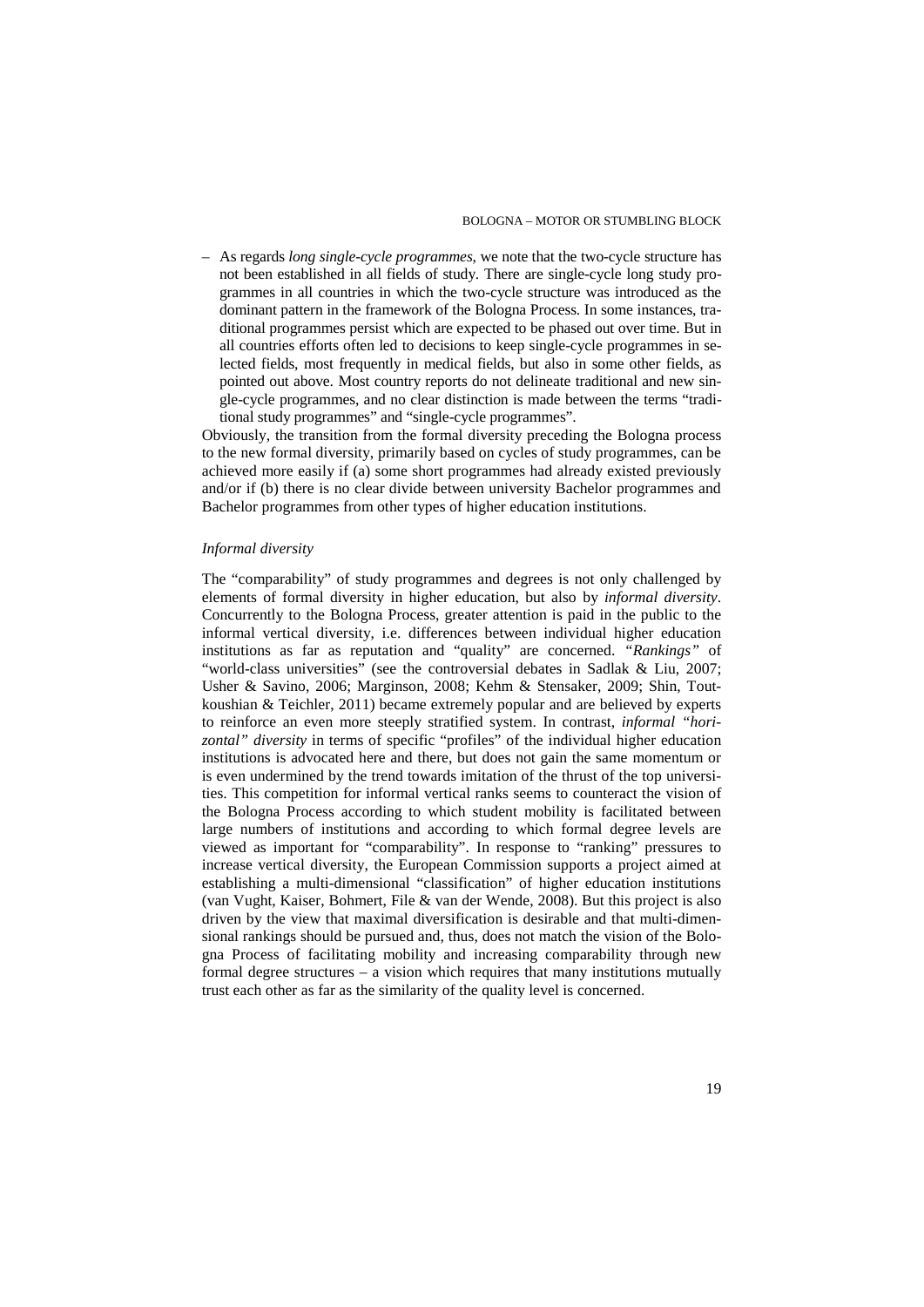# *Bachelor graduates: Transition to the world of work or further study?*

The introduction of the Bachelor-Master structure is also expected to make the Bachelor programmes more attractive as a basis for subsequent employment. This will require efforts on the part of the universities to organise curricula in such a way that they cannot be understood as merely the first stage of a Master programme and acceptance on the part of the students and employers for whom short study programmes at universities are a new phenomenon. Therefore, the Bologna Declaration stated that: "The degree awarded after the first cycle shall also be relevant to the European labour market".

Formal vertical diversification in various European countries has been pursued since the 1960s by establishing – alongside universities – other higher education institutions with a vocational emphasis, concentrating on the teaching function and relatively short study programmes. It is taken for granted that a large number of graduates from the other higher education institutions would be employed in associate professional positions, while most university graduates would be employed in managerial and professional positions. This was viewed as normal in the wake of higher education expansion, even though the successful careers of some graduates from other higher education institutions in a professional and managerial position were viewed as helping to stabilise the reputation of these institutions and their study programmes.

As the Bologna Process aims to make the Bachelor-Master structure the most important dimension of formal vertical diversity, one could expect that the Bachelor-Master distinction would play a similar role in the labour market as the other higher education institutions-universities distinction had played: Most Bachelor graduates could be expected to be employed in associate professional positions, whilst most Master graduates would be absorbed in professional and managerial positions. Similarly, one can expect that Master graduates will have a somewhat higher average income than Bachelor graduates from the same field of study who are employed after the award of the Bachelor degree.

# *Conclusions for the analysis of graduate surveys*

An account of the structural-quantitative changes occurring in the Bologna Process makes clear that the introduction of a convergent system of study programmes and degrees across Europe as such does not automatically create a "greater compatibility and comparability of the systems of higher education". Many specifications, such as the length of the study programmes, the possible creation of different types of Bachelor and Master programmes, and regulations and practices as regards entry to Bachelor programmes and progression from Bachelor to Master programmes are handled differently in the European countries. Graduate surveys – as they are designed – cannot reveal the diversity in those respects, but they can show how far professional success varies between Bachelor graduates from universities and Bachelor graduates from other higher education institutions.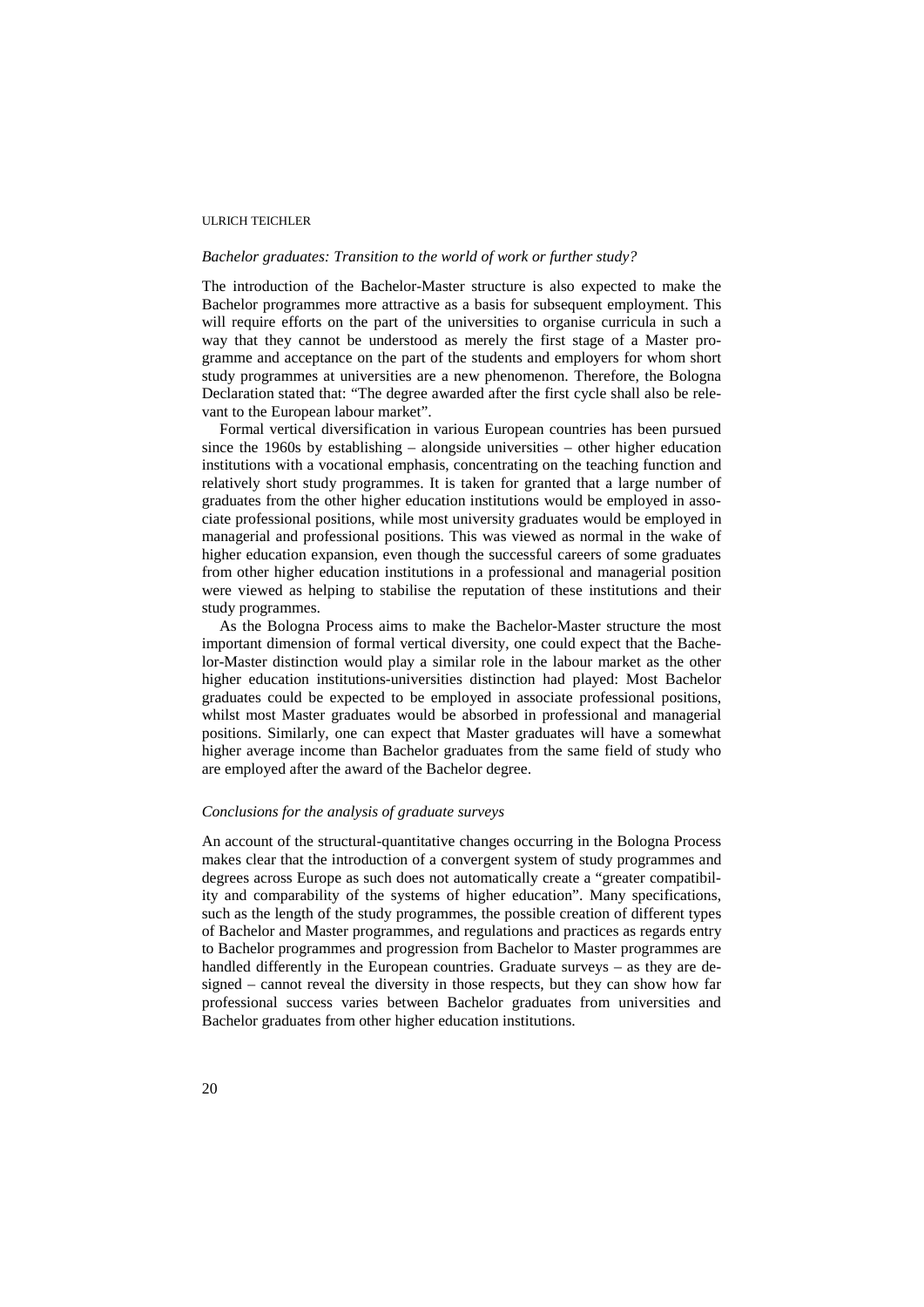Moreover, one must point out that the promotion of a cycle structure of study programmes and degrees can only be viewed as successful if a sizeable proportion of Bachelor graduates opt for employment after the award of the degree. Graduate surveys are the most suitable tool to measure rates of Bachelor graduates embarking on employment and those who continue their studies. They can serve this purpose if they do not exclude Bachelor graduates who continue study, and they can serve this purpose even better if they are undertaken not too soon after graduation.

Finally, graduate surveys can help to assess the functioning of the cycle structure of study programmes and degrees by measuring how close or how different the "professional value" of the Bachelor degree is compared to that of the Master degree. This will be the major theme of the subsequent chapters.

Here also the question is asked: How many Bachelor graduates continue their studies? But either this share cannot be compared with respective shares of other Bachelor graduates because such a comparison group does not exist, or the difference between the professional success of university Bachelor graduates and other Bachelor graduates is likely to be smaller because there was a tradition of transfer to employment on the part of university short-programme graduates prior to the Bologna Process. Therefore, more or at least the same degree of attention is paid to the second question: How far does the professional success of university Bachelor graduates differ from that of Master graduates?

#### THE BOLOGNA PROCESS AND STUDENT MOBILITY

#### *The initial objectives*

The Bologna Declaration of 1999 set the enhancement of student mobility as the major strategic objective of the reform. From the outset, the key operational objective was to establish a cycle structure of study programmes and degrees, and the increase of student mobility was the single most important strategic objective. Other strategic objectives gained momentum in the Bologna Process over time, but increasing mobility remained an undisputed priority.

As already pointed out, two aspects of mobility were emphasised at the beginning: The structural reform and the accompanying measures should help (a) to increase the attractiveness of higher education in Europe for students from other parts of the world, and (b) to facilitate intra-European mobility.

# *Categories of mobility*

The region of origin or destination (or specifically the country of origin and destination) of student mobility already addressed at the outset of the Bologna Process is only one of the relevant categories in the analysis of mobility in Europe. The following other categories are also employed frequently in policy discourses as well as in analytical studies, as a methodological study on the quantitative measurement of student mobility has pointed out (Kelo, Teichler & Wächter, 2006):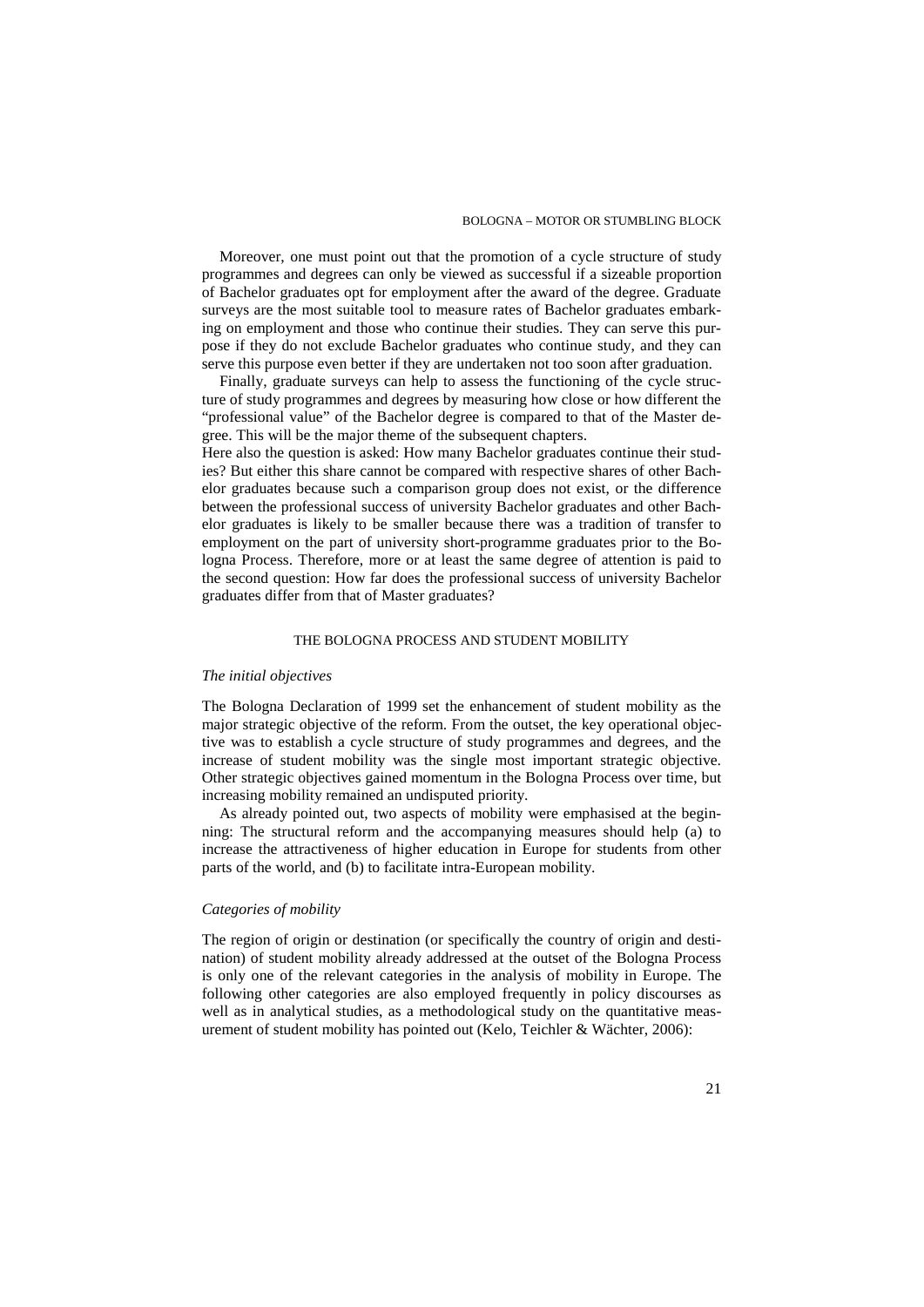Many actors and experts refer to the *nationality* (or "citizenship") of the students and its relation to the country of study. In contrast, other analyses measure *genuine mobility*, i.e. border-crossing for the purpose of study.

All analyses make a distinction between the directions of mobility. If citizenship is referred to, a distinction is made between "foreign students" and "study abroad", and if mobility is addressed, the respective terms are *"inward mobile students"* and *"outbound mobile students".*

As a rule, mobile students are foreigners; in contrast, many foreign students have lived and learned in the host country prior to study: they are foreign but not mobile for the purpose of study. As a consequence, figures of foreign students are higher as a rule than those of mobile students. However, not all students are foreigners, but persons may have lived and learned abroad prior to study and opt to study in the country of the nationality. Therefore, a distinction can be made between *"foreign mobile students"* and *"home country mobile students".*

Some students go to another country in order to study and are awarded a degree or any other certificate or diploma that testify the successful completion of the study programme in that country. Other students go to another country for a period of study, often for a semester or an academic year. In the methodological study quoted above, a distinction is made between *"diploma mobility" and "credit mobility".* Terms such as "degree mobility" and "temporary mobility", "short-term mobility", etc. are also employed.

A short-term *sojourn may serve different activities*. Students may study regularly or make short visits, take language courses, participate in an internship or work abroad, where the work may be linked to the field of study and the prospective vocational area. Activities other than study are not addressed, as a rule, in educational statistics (unless students doing other activities are regularly enrolled), but some surveys make distinctions between various activities: in the latter case, these may be described as either "study" or "(other) study-related activities"; some surveys use various categories of study-related activities.

A further distinction is sometimes made between mobility that is funded or arranged by the institution on the one hand and mobility outside such institutional frameworks on the other, i.e. choice of the partner institution outside institutional exchange arrangements and funding by other means than support schemes for student mobility. Terms such as *"programme mobility" and "exchange students"* are used on the one hand and *"individual mobility" and "free movers"* on the other. Hence, these terms are not used consistently: "Free movers", for example, in some texts are understood as students who are mobile outside support programmes and in others as students who spend the period abroad at a higher education institution which is not linked to the home institution through any partnership arrangement.

Finally, the methodological study above underscores the difference between *"vertical" and "horizontal" student mobility*. Students of the former type move to a higher education institution with greater academic quality than at the home institution or t home country, whence the higher academic quality in the host country is often combined with a more favourable economic situation. In contrast, the latter students go to a country and institution where the academic quality is similar to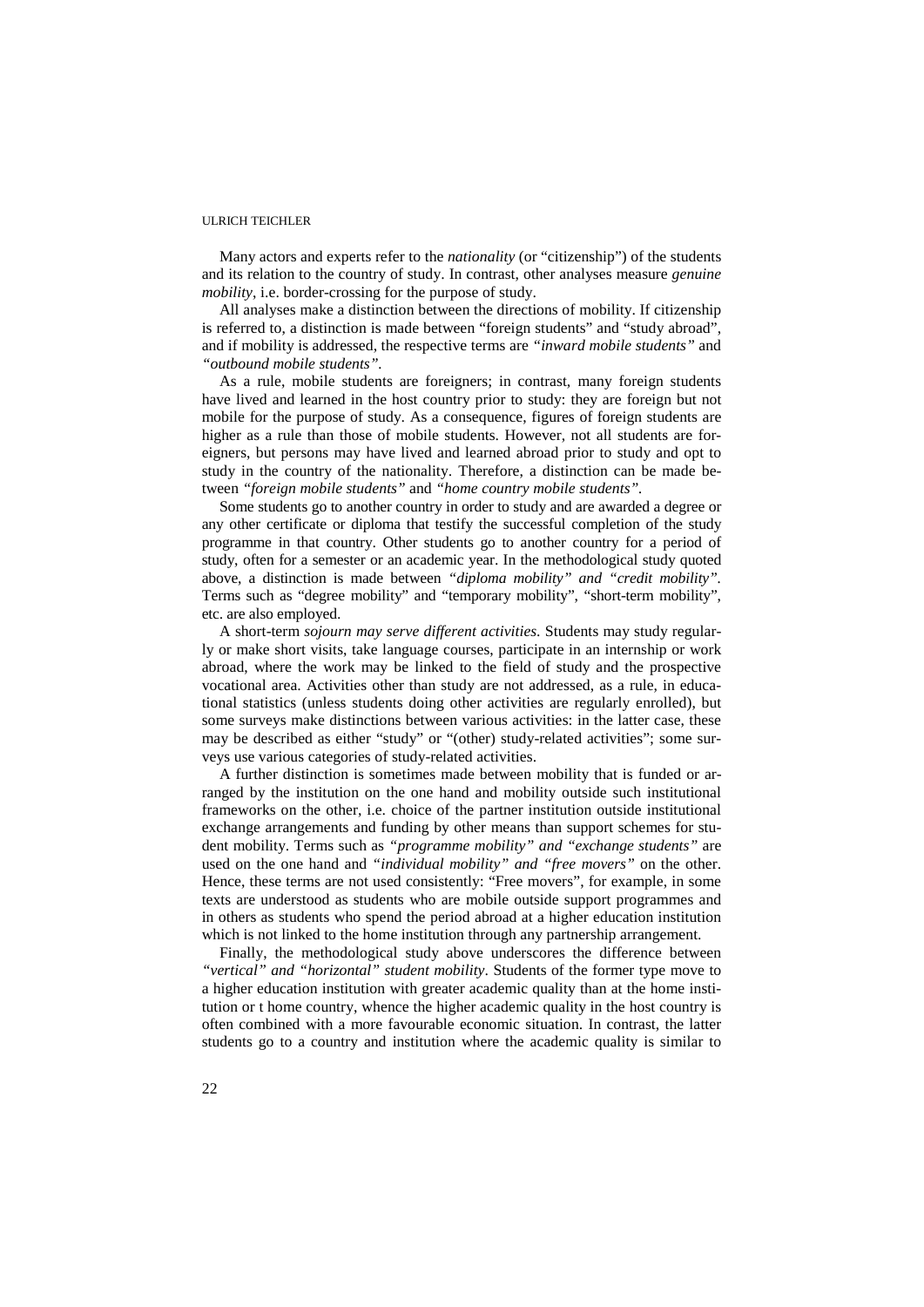that at home. Such a distinction cannot be made consistently on the basis of available statistics and is often as informal distinction, but it is very important, as far as the students' motives for mobility, their conditions of learning in another country and the typical outcome of study in another country are concerned. Vertically mobile students expect a major quality leap forward, and for that purpose they have adapted to the conditions at the host institution; they are more likely to study for the whole programme abroad, and they have a great need of academic support on the part of the host institution. Horizontally mobile students are more likely to learn from contrasts of profile rather from a higher level or quality in the host country; many are temporarily mobile and need less academic and administrative support than vertically mobile students.

In the early years of the Bologna Process, the discourse about student mobility often remained vague concerning the terms employed and the underlying concept. Also, no strong need was felt to set common priorities for student mobility along those categories. For example, many actors and experts quoted available statistics of foreign students and study abroad as if they were not aware of the difference between foreign nationality and mobility for the purpose of study abroad, while others accepted statistics on foreign students as the best available "proxies" for student mobility.

# *Lack of statistical data on student mobility*

International educational statistics are jointly collected and compiled by UNESCO, OECD and EUROSTAT<sup>1</sup> (*UOE*) which are delivered to them by the respective national statistical agencies. Until recently, the UOE statistics informed solely on foreign students and study abroad (if some countries collected data on genuine mobility, these were presented in statistics on foreign students and study abroad without any respective explanation). In the light of the information needs of the Bologna process, we observe further weaknesses of the available international statistics:

- Many countries include temporarily mobile students the most frequent mode of intra-European student mobility – only partially or not at all in their student statistics. Some countries even count temporarily outbound mobile students as home students during the study period abroad.
- The available international statistics do not make any distinction between "degree-mobile" or "diploma-mobile" students, i.e. those intending to study a whole study programme abroad, and "temporarily mobile", "short-term mobile" or "credit-mobile" students, i.e. those intending to study abroad for one semester or a somewhat longer period within a study programme.
- There is no distinction in the international statistics according to citizenship or mobility according to Bachelor and Master programmes.

The statistical agency of the European Union.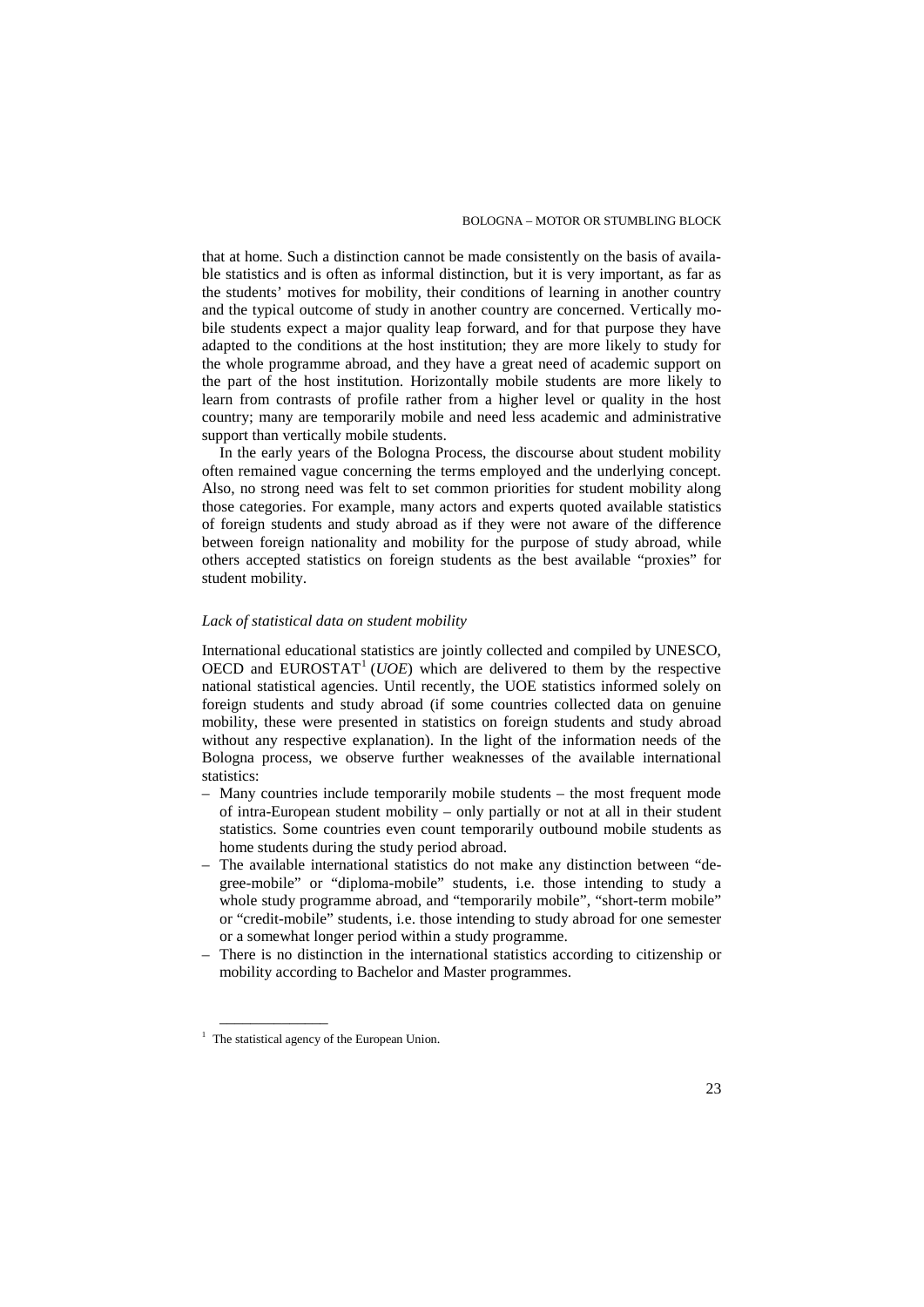– The statistics present student numbers in a given year (in most cases an academic year). Thus, they are not suitable to establish how many students have studied in another country during their course of study – either for the whole programme or for some period during the course of study.

# *The gradual move towards genuine mobility data*

The methodological study on student mobility data pointed out that nine European countries had statistical data on genuine student mobility – most of them in addition to nationality data, but some instead of nationality data. Students were counted as mobile if the country of prior education was different from the country of study or if the country of residence was different from the country of study (Kelo, Teichler & Wächter, 2006). Therefore, it was possible to show how statistics of foreign students differed from statistics of inward mobile students for some countries. This can be illustrated for Austria – the only country of the ten countries addressed in this comparative for which detailed data were available both for 2002/03 and for 2006/07 (see Teichler, Wächter & Lungu, 2011). In 2002/03, 11 per cent of all higher education students in Austria were foreign mobile students and 1 per cent were home country mobile students, thus adding up to 12 per cent all mobile students, while 3 per cent were foreign non-mobile students and thus 13 per cent of foreign students. From 2002/03 to 2006/07, the proportion of foreign mobile students – the most important of the available statistical data for the Bologna Process – increased from 11 per cent to 12 per cent.

The methodological study triggered efforts on the part of various European countries to also collect data on genuine student mobility; in the meantime, most European countries collected data on both foreign and mobile students. However, the number of countries that collects data on mobility is still too limited to calculate outbound mobility with the help of data on inward mobility. Moreover, the international data collectors recommend that national agencies exclude short-term mobile students; many countries follow this recommendation, while others include foreign and possible foreign mobile students for a short period.

Hence, data are now available now on foreign students and students studying abroad which most likely include all diploma-mobile and possibly half the shortterm mobile students. Clear distinctions can neither be made between diplomamobile and short-term mobile nor between Bachelor and Master students: Data are available on foreign inward mobile students in a selected number of European countries without a corresponding calculation of foreign outbound mobile students. No international statistical data set at all on short-term mobile students.

Three other data sources for student mobility can be taken into consideration and are used in some instances:

– *Administrative data*: Agencies promoting student mobility set up their own administrative data. Obviously, the data collection of student mobility in the framework of the ERASMUS programme is the largest of its kind. In the absence of statistical data on temporary student mobility, ERASMUS data are taken in some analyses as a proxy for temporary student mobility in Europe (e.g.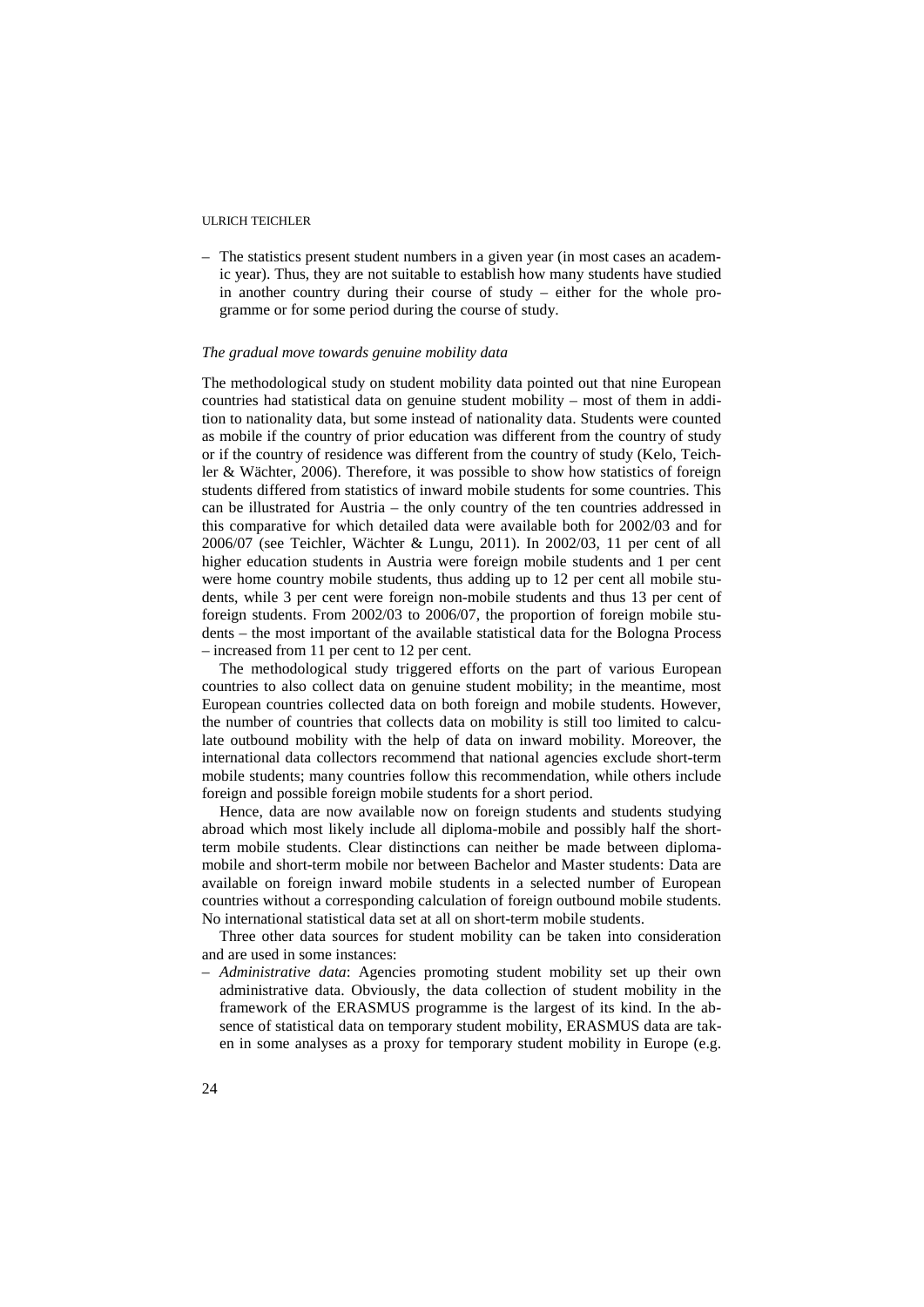EUROSTAT & EUROSTUDENT, 2009), though one does not know whether ERASMUS mobility comprises half, a third or even less of temporary student mobility in Europe.

- *Student surveys:* A student survey called EUROSTUDENT, periodically undertaken in various European countries, provides information about the proportion of students having been temporarily abroad prior to the time of survey (see Orr, 2008). This survey is bound to undercount temporary mobility, because the students surveyed may study abroad temporarily in the remaining period of study.
- *Graduate surveys:* The two major European comparative graduate surveys undertaken hitherto (graduation cohorts 1994/95 and 1999/2000) asked the graduates to provide information on mobility prior to study, during the course of study and in the early years after graduation (cf. Schomburg & Teichler, 2008).

In the meantime, various national governments, the ministers cooperating in the Bologna Process and the European Commission have moved towards declaring targets of mobility. The authors of a second methodological study on student mobility data, in analysing respective policy documents, came to the conclusion that measures of two modes of mobility are now most indicative of the prevailing mobility policies (see Wächter, 2011):

- the current share of inward mobile students from other parts of the world to European countries, and
- the outbound mobility among European students, i.e. the quota of European students who had studied in another country (in or outside Europe, short-term or all the study period, once or more frequently) during the course of their studies.

As regards the latter, the ministers in charge of higher education stated in the Leuven Communiqué in 2009 that a quota of outbound mobility (for study and practical periods) of 20 per cent should be reached by 2020. They did not provide any further definition of the quota.

# *Trends in study abroad and mobility*

For the development in first decade of the Bologna Process, only data on foreign students from countries outside Europe can be referred to because most European countries have not collected genuine mobility data for the whole period. A recent statistical analysis (Teichler, Wächter & Lungu, 2011) shows that the number of foreign students from outside Europe (and unknown nationality), who were enrolled in tertiary education institutions in the 32 European countries addressed in this study (ERASMUS-eligible countries and Switzerland), almost doubled from slightly more than 400,000 in 1999 to about 800,000 in 2007. The rate among all students in these countries grew from 2 to 4 per cent during this period. The increase in foreign students from outside Europe in Europe was also clearly higher than the growth of worldwide study abroad; while the former figure doubled, the latter increased by about 50 per cent (see United Nations Educational, Scientific and Cultural Organization: Institute for Statistics, 2009). This finding suggests that higher education in European countries has become more attractive for students from other parts of the world in the course of the Bologna Process. And the fact,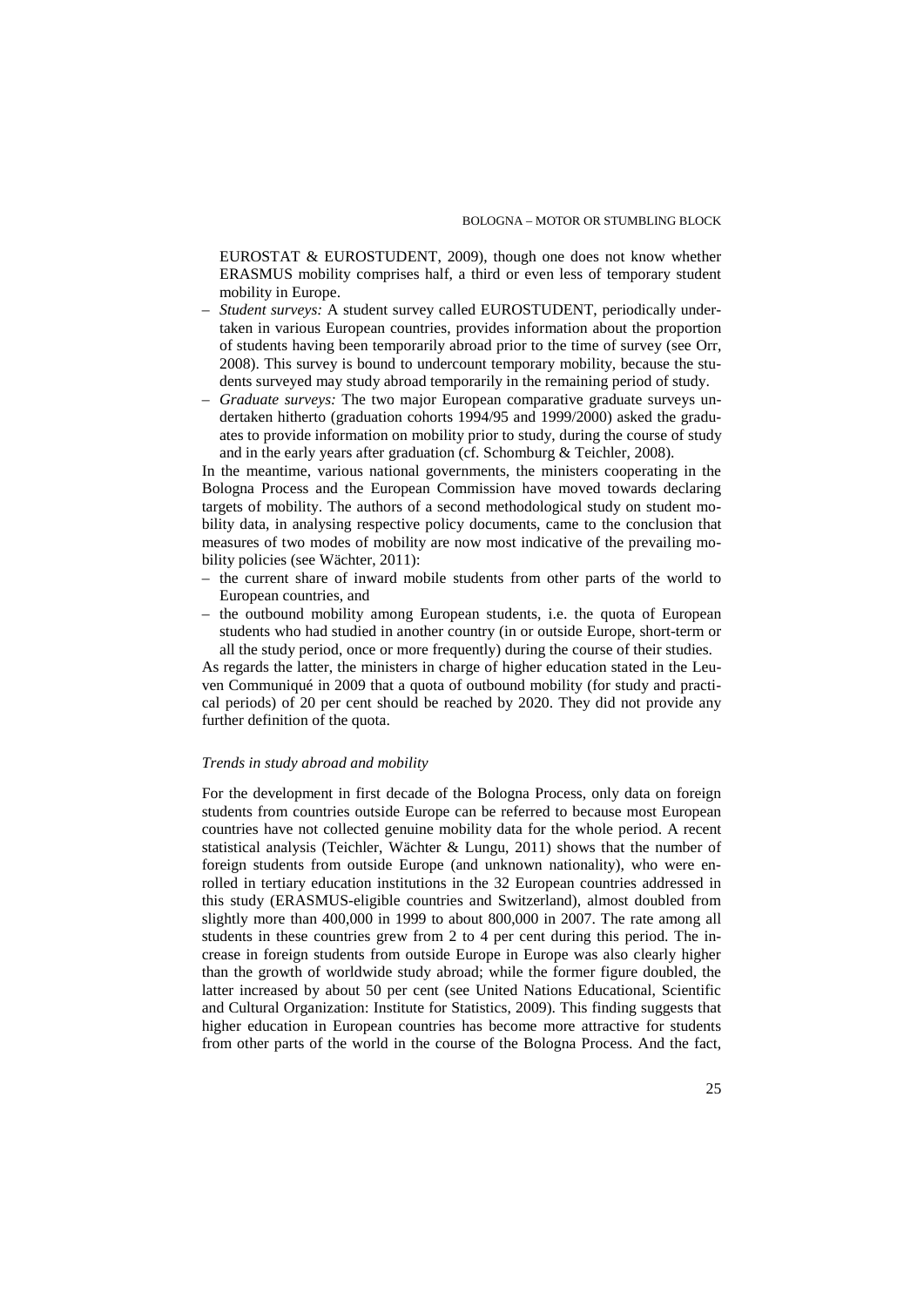reported by various European countries that foreign students from other part of the world make up a relatively high proportion of Master students indicates that the Bologna reform of establishing a cycle structure of study programmes and degrees made study in European countries more attractive where a single-cycle structure had existed previously.

It could be added here that the respective proportion of foreign student is smaller if all the signatory countries of the Bologna Process are taken into consideration (see CHEPS, INCHER Kassel & ECOTEC, 2010). This is primarily due to the inclusion of Russia – characterised by a large absolute number of students and a low percentage of foreign students. But these data also confirm an increase in the share of foreign students.

According to the statistics for the 32 European countries, the number of foreign students who are citizens of other European countries increased from 3 per cent in 1999 to 3.3 per cent in 2007. According to the same source, however, the available statistics of students studying abroad from these 32 countries slightly declined from 3.3 per cent in 1999 to 2.8 per cent in 2007 in Western Europe. The respective figures for the 10 countries addressed in this comparative study are presented in table 1: We note an increase of student mobility in five of ten countries.

|                    | Ratio   |         |         | $Change*$  |                        |
|--------------------|---------|---------|---------|------------|------------------------|
| Country            | 1998/99 | 2002/03 | 2006/07 | of ratio   | of absolute<br>numbers |
| AT Austria         | 5.1     | 6.4     | 6.0     | $+18$      | $+14$                  |
| CZ Czech Republic  | 1.7     | 2.5     | 2.5     | $+47$      | $+119$                 |
| DE Germany         | ٠       | 3.1     | 4.3     | $(+39)$ ** | $(+69)$                |
| FR France          | 2.4     | 2.8     | 3.2     | $+33$      | $+38$                  |
| <b>HU</b> Hungary  | 2.4     | 2.2     | 2.1     | $-13$      | $+34$                  |
| IT Italy           | 2.4     | 2.3     | 2.3     | $-4$       | $+4$                   |
| NL The Netherlands | 2.8     | 2.5     | 2.6     | $-7$       | $+13$                  |
| NO Norway          | 7.1     | 7.7     | 6.8     | $-4$       | $+7$                   |
| PL Poland          | 1.1     | 1.3     | 2.0     | $+82$      | $+169$                 |
| UK United Kingdom  | 1.4     | 1.4     | 1.2     | $-14$      | $-10$                  |

*Table 1. Ratio of Students with Home Nationality Enrolled Abroad to Resident Students with Home Nationality (per cent)* 

\* Increase/decrease from 1998/99 to 2006/07

\*\* Change 2002/03-2006/07

Source: Based on Teichler, Wächter and Lungu (2011)

As these figures comprise only some short-term mobile students, we can estimate that about 2 per cent of the students from the 32 European countries who are mobile within Europe study in the other country for the whole study period and that this rate has not changed substantially in recent years. Table 1, however, suggests that this share varies dramatically between the ten countries addressed in this com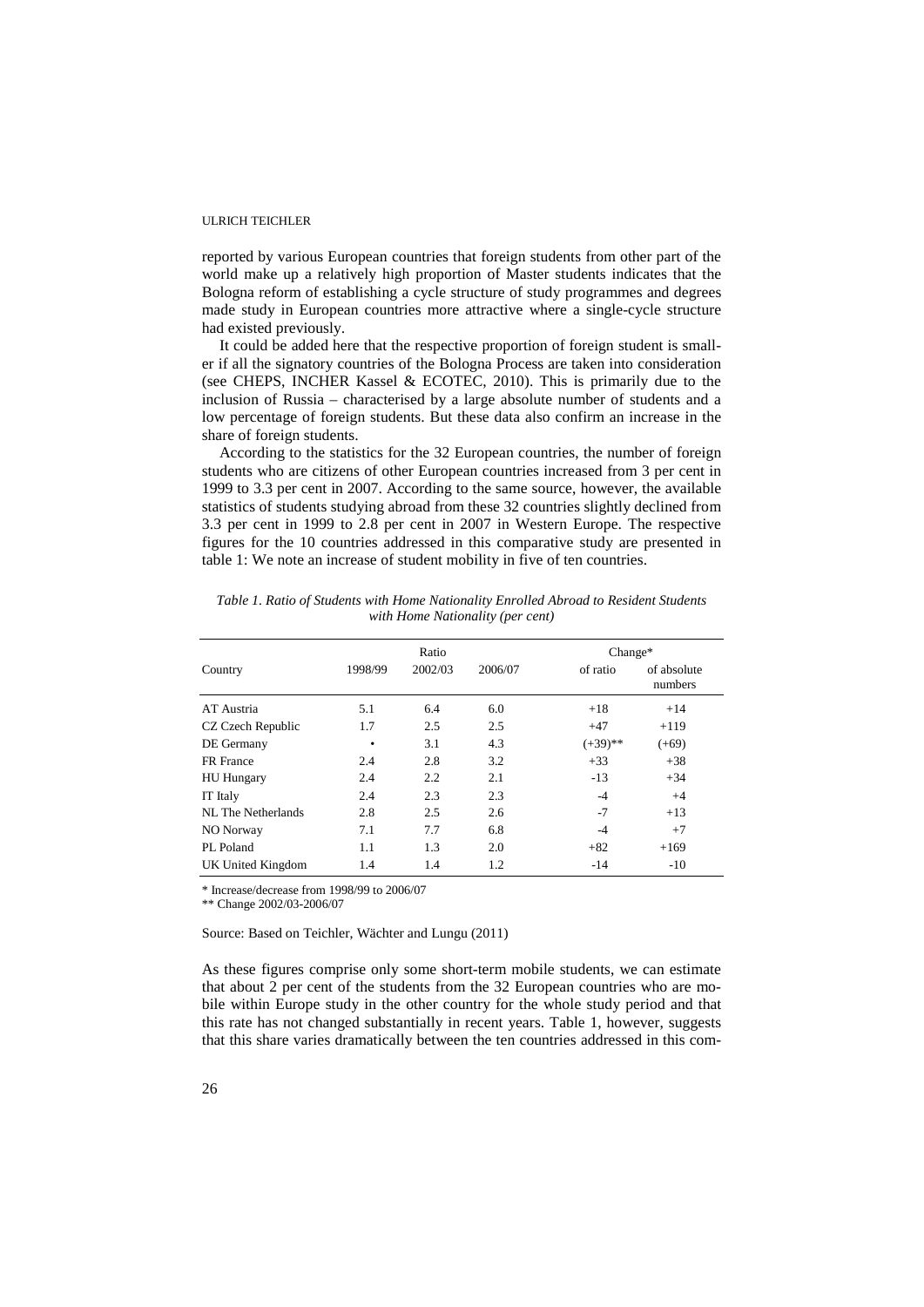parative study: in 2006/07 just little over one per cent of British students to almost 7 per cent of Norwegian students.

Despite the weaknesses of the available data, we can infer that of the two strategic aims of the Bologna Declaration as regards student mobility, one was successful: Students from other parts of the world came to Europe in larger numbers than one could have expected from trends in worldwide mobility increase. The other was not successful: Student mobility within Europe seems to have increased at a slow pace – slower than in the 1990s during the first decade of the  $21<sup>st</sup>$  century.

#### *Future measures of mobility*

In considering the past weaknesses and the steps underway for improvement, we can expect that the number of students from outside Europe studying at a certain moment in time in European countries will continue to be provided through official national statistics and compiled by UNESCO, OECD and EUROSTAT. Therefore, data on foreign students and study abroad will be increasingly supplemented by data on foreign mobile students.

Second, we can expect that the fact of having studied in another country during the course of study will be measured with the help of two sources. Educational statistics compiled by UNESCO, OECD and EUROSTAT will show what proportion of students from the various European countries study for a degree in another country. And graduate surveys will be referred to as the most suitable instrument of measuring the – share of outbound mobile students.

#### THE BOLOGNA PROCESS AND "EMPLOYABILITY"

#### *The role of the link between study and employment in the Bologna Process*

As already pointed out, the relationships between study and subsequent employment have emerged in the Bologna Process as a second major strategic objective. The debates and statements on that theme, however, have not led to clear targets and measurable results in the same way as those on mobility.

The Bologna Declaration of ministers from 29 countries in 1999 does not comprise any recommendation to strengthen the employment orientation of higher education. Their quote for a labour "relevance" of "the degree awarded after the first cycle" was not a call for a stronger professional emphasis of study programmes in general, but rather for some degree of professional emphasis across all levels of study programmes.

Except for the issue above, nothing is said about possible curricular implications, and no call is made for curricular convergence. Also, the accompanying measures of spreading the practice of handing out an internationally readable "Diploma Supplement" to all students upon graduation is not based on the aim to change curricula, but rather to document the existing curricula and the individual study achievements.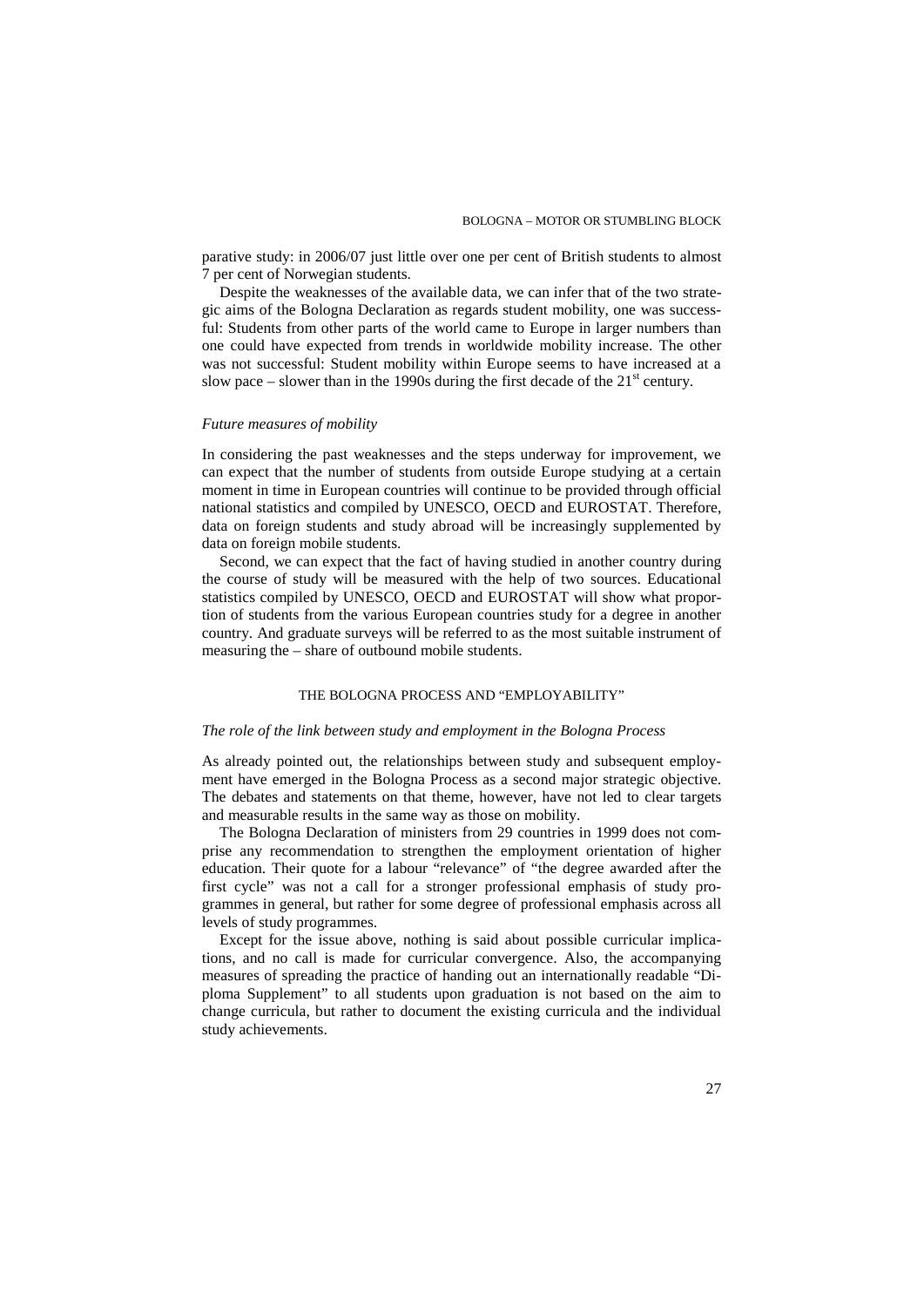However, the term "Bologna Process" is not used just to observe the implementation of the Bologna Declaration of 1999, but to describe a continuous process of policy formulation, implementation, stock-taking of results, and policy reformulation. As a rule, the communiqués published at the end of the follow-up conferences of the ministers are viewed as officially documenting such policy reformulations. And the communiqués of the theme-specific conferences of actors and experts organised by the Bologna Follow-up Group (BFUG), such as the first conference on employability held in Swansea in  $2006^2$ , are viewed as quasi-official specifications of the Bologna policies. Hence, we can say that the process of policy reformulation is not limited to experienced-led modification of the thrusts of the Bologna Declaration, but that the changing policy formulation reflects the changing Zeitgeist of higher education in general as well as possible interests of actors involved to increase the political relevance of their objectives through incorporation in the above named communiqués.

While a structural approach dominated at the beginning, *the Bologna Process gradually moved towards curricular matters*. The terms "quality assurance", "employability" and "qualifications frameworks" signal this shift of emphasis. Certainly, this shift was to some extent determined by the logic of the initial structural approach. Structural convergence in terms of a cycle system of study programmes and degrees *necessarily calls for some curricular reflections and measures:* 

- the issue of curricular relevance of a university Bachelor,
- the issue of distinct levels of competences typical for a Bachelor and for a Master, and
- the issues of "international education" and the "European dimension" of higher education which became more relevant due to increasing mobility.

The second issue plays a stronger role in the Bologna Process. A need was felt to disentangle the level of competences and knowledge strived for up to a Bachelor and to a Master degree. The national ministers approved the formulation of *"qualifications frameworks"* in their communiqué of 2005 which could be formulated for Europe as a whole or within national settings and disciplinary settings. For example, Bachelor graduates should be able to "apply their knowledge/understanding in a manner that indicates a professional approach", while Master graduates should be able to "apply their knowledge/understanding and problem solving abilities in new and unfamiliar environments within broader contexts".

Undoubtedly, however, the subsequent debates and policy statements were not merely driven by the necessary specification of the structural reform envisaged in the Bologna Declaration. Rather, the scope of these debates widened and developed their own dynamic. The Bologna Process is so open and controversially interpreted that nobody can claim to know for sure what are its "employability" objectives and targets. The author of this article, however, had argued that the "employability" thrust in the Bologna Process can be characterised by four aspects (see Teichler, 2009a, 2009c): (a) a discussion centred around a misleading term, (b) a

<sup>–––––––––––––– 2</sup> For further information see http://www.bolognaconference.swansea.ac.uk/ (retrieved January 25, 2011)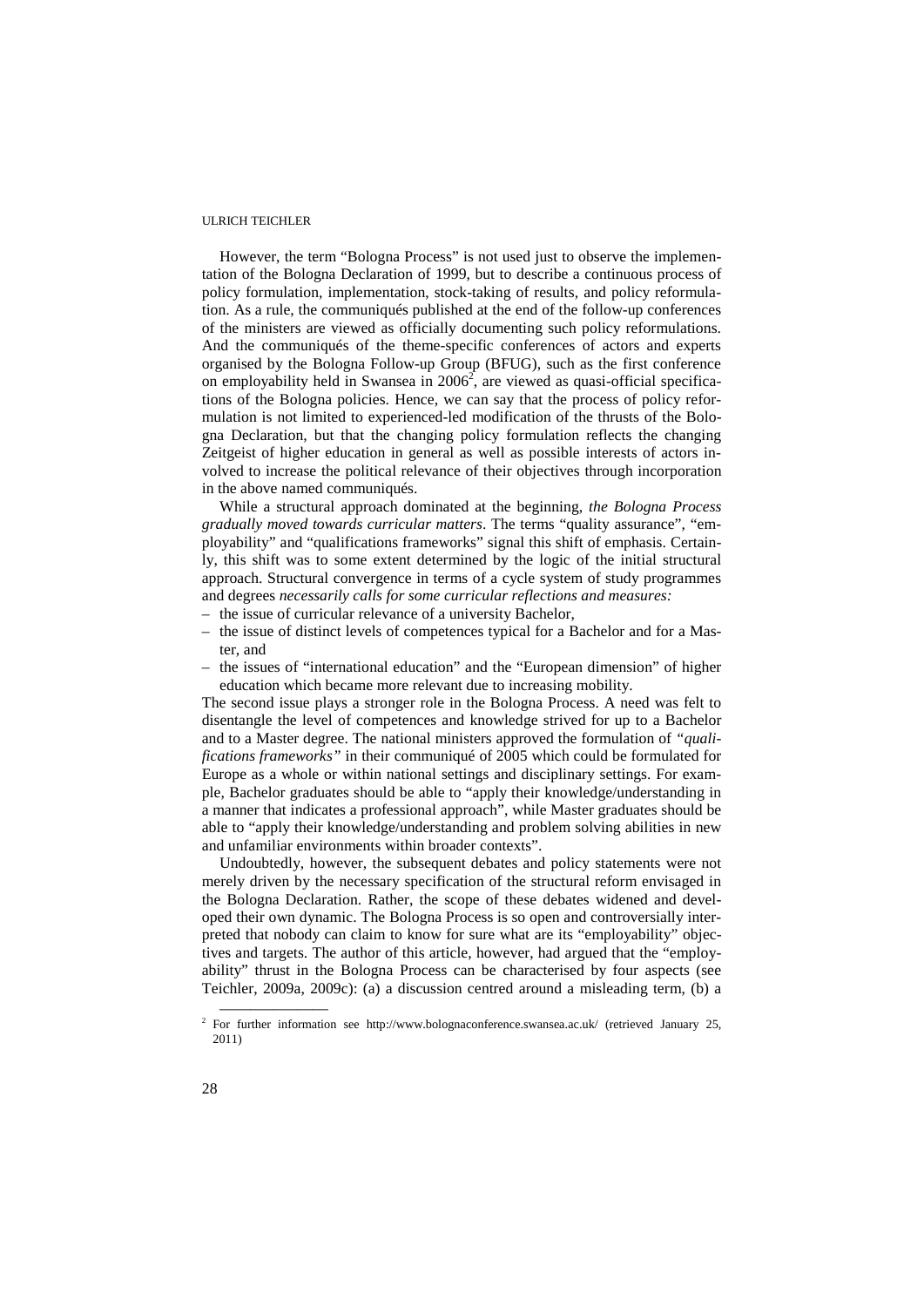growing "output and outcome awareness" in higher education, (c) a growing emphasis on abilities not straightforwardly enhanced in the acquisition of academic knowledge, e.g. general competences and practice-oriented learning, and (d) a growing pressure on higher education to strengthen the utility of study for the subsequent work of graduates. This will be explained briefly.

# *The term "employability"*

The term "employability" is frequently used when the relationships between study and subsequent employment are addressed. The term as such is misleading in two respects:

- First, "employability" is a well established term of labour market research and policy addressing problems of *"youth at risk"*, notably problems of finding employment. In contrast, "employability" in the context of the Bologna Process addresses the question of how a very privileged group on the labour market might enhance its career prospects even further.
- Second, the term "employment" refers to the "exchange dimension" of the world of work, i.e. to salaries, positions, envisaged duration of employment in the contract, holidays, and social benefits linked to employment. In contrast, the respective debates in the Bologna Process focus on the quality and relevance of curricula for subsequent work assignments.

In looking at the debates on the "employability" of higher education graduates, we note that a broad range of goals is advocated, for example: The higher education institutions should do what they can to enhance the professional success of their graduates; students should strive to enhance the exchange value of their studies, i.e. choosing the university which promises the highest credential value, choosing a subject leading to well-paid occupations, etc.; a closer link should be established between the substance of study programmes and of work tasks; more emphasis should be placed on learning to transfer academic knowledge to action in the world of work, e.g. an applied emphasis, fostering problem-solving abilities; more should be undertaken to enhance competences which are not closely linked to the academic subject matter, but are highly appreciated in the employment system (e.g. sociocommunicative skills); higher education institutions should assist their students and graduates in the job search process (information and advice as regards occupational choice, help to get in touch with employers, coaching for employment interviews, etc.).

Many actors and experts involved in the Bologna Process believe that the term "employability" has a normative undercurrent of subordinating study to the prevailing demands of the world of work; this is the cause of highly controversial debates. The author of this article is convinced that the thrust of this debate would be expressed in a better way if the term "professional relevance" was used: Higher education institutions are challenged to take into consideration when shaping their curricula what learning and enhancement of competences will mean for subsequent work. This holds true, irrespective of whether fields of study are traditionally closely linked to certain occupational areas or not, whether a more theoretical or a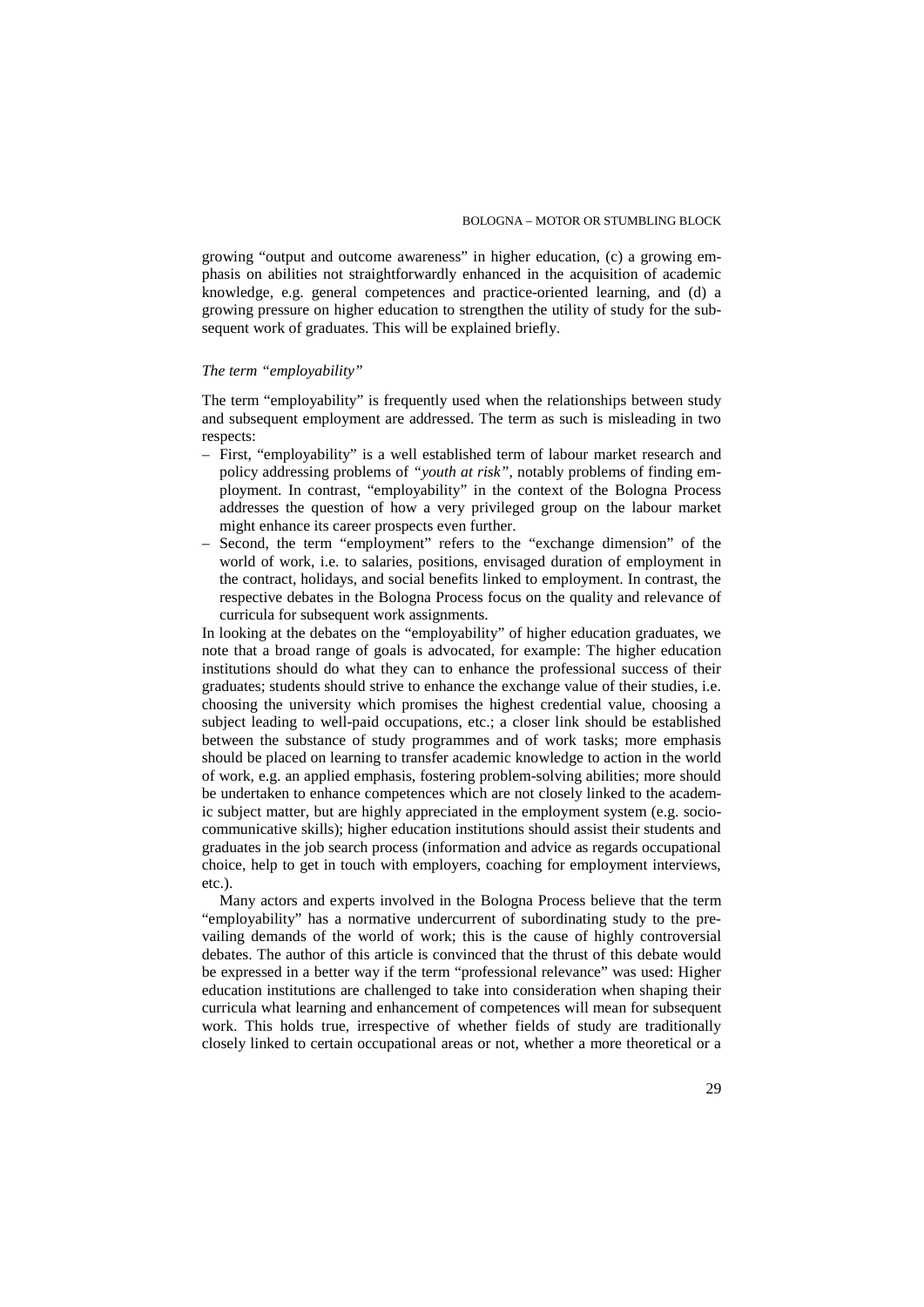### ULRICH TEICHLER

more applied curricular emphasis is preferred and whether one wants to adapt students to the prevailing job requirements or strengthen their potentials of being agents of change.

# *Output and outcome awareness*

The Bologna Declaration does not call for "employability". However, the "outcome awareness", which has been growing for about two decades in Europe, is likely to affect debates on the changing educational function taking place in the Bologna Process.

Since the 1980s, various activities have spread in Europe to evaluate teaching and learning, research and administration of higher education (see the overview in Cavalli, 2007). *Evaluation* – undertaken in various institutional settings such as accreditation or in the achievement-oriented remuneration of academics, competitive research funding, output indicator-based institutional funding, etc. – is understood as activities of periodic, systematic and comprehensive analyses and assessments of the aims, processes and results of the core activities of higher education. In a mixture of mechanisms that both stimulate the reflection and control the action of key actors in the higher education system, these key actors are expected to concentrate their attention not only on their major activities, but also on a meta-level of observation and assessment: Why and how are activities undertaken? What results are envisaged and achieved? The basic underlying assumption of the many evaluation activities is that the key actors must constantly reflect on the rationales, processes and effects of their activities in order to achieve improvement and that they are able to find appropriate means for improvement.

It has recently become more popular to ask those responsible for study programmes and examinations at higher education institutions not to consider teaching, learning and examination in terms of knowledge, knowledge transmission and knowledge acquisition, but rather in terms of abilities that have been shaped by higher education and could be useful to cope with work and other life tasks after graduation. *"Learning outcome"* is a general term that is used in this context, and *"competences"* refer to potentially useful abilities which have been shaped, but not exclusively, by higher education. This is reflected in various communiqués of the ministers in charge of the Bologna Process, notably in recommendations concerning the establishment of "qualifications frameworks".

# *Beyond acquisition of knowledge: general competences and practice-oriented learning*

There is no comprehensive analysis of the major curricular thrusts which have emerged in the process of curricular reforms that accompany the introduction of a convergent cycle system of study programmes and degrees in the various European countries. Most available documents suggest that two curricular thrusts that are linked to the frequently used term "competences" (see the overviews of concepts in Bennet, Dunne & Carrée, 2000; Knight & Yorke, 2002, 2003) have gained mo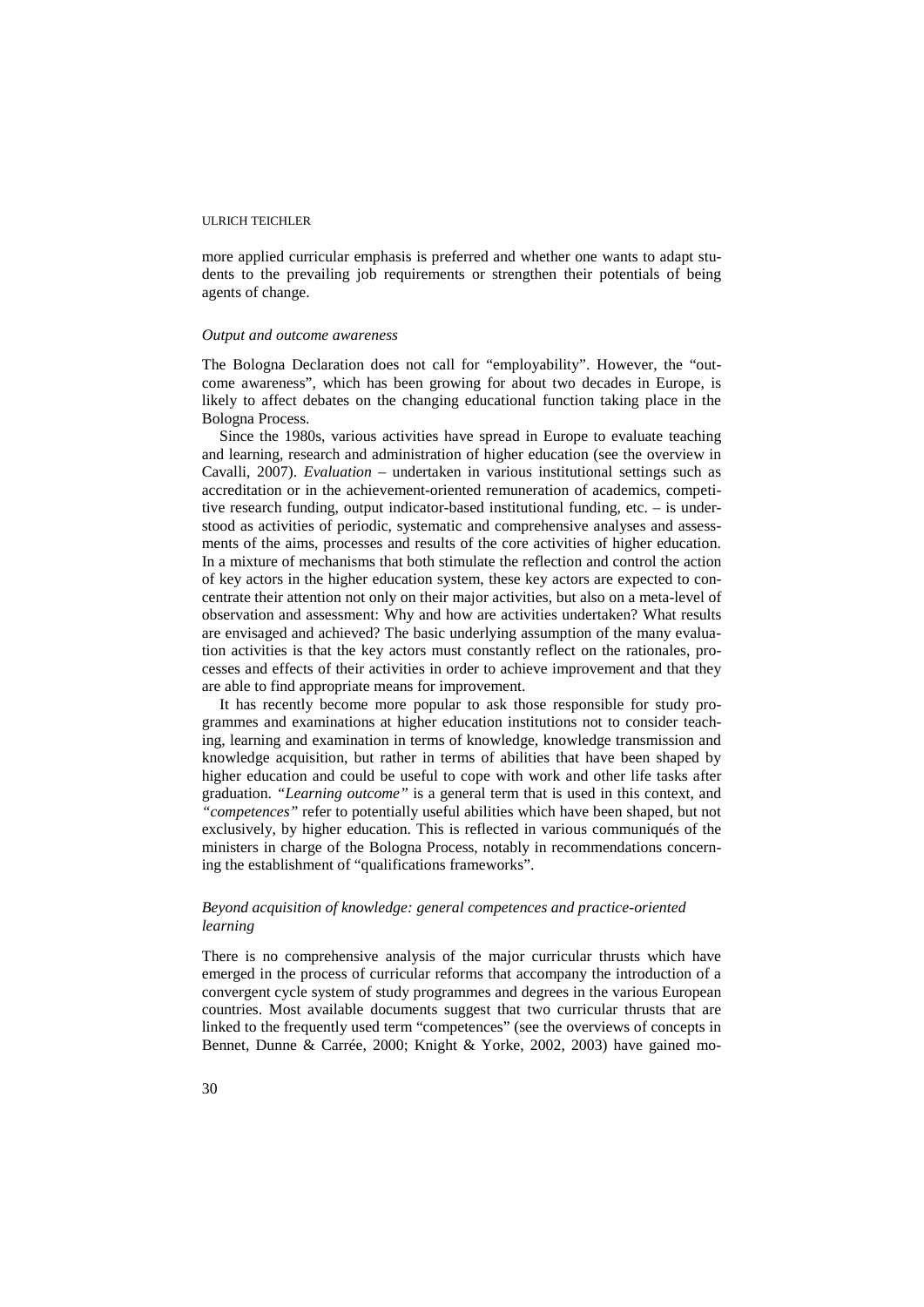mentum. Both have in common that *competences are not merely viewed as based on knowledge and cognition*, but are also affective-motivational and to a certain extent sensu-motorical dimensions, and second, that these competences must be enhanced by a *broader range of measures than just classroom instruction and related learning*.

The first thrust aims to enhance competences that are not related to specific subject matters. Terms such as *"generic skills" and "key skills"* are used to characterise these competences (see Villa Sànchez & Poblete Ruiz, 2008). Some actors and experts believe that these can be enhanced in the courses that are closely linked to specific subjects, whilst others advocate the introduction and extension of non-subject related courses, e.g. foreign languages, rhetoric, logic of science, paper writing, etc.

The second thrust, often called *practice-oriented learning*, aims to strengthen the links between academic learning and the anticipation of future professional tasks. Frequent approaches are internships, project-based learning, involvement of practitioners as part-time teachers, etc.

Long lists of competences are often put forward to underscore the broad mandate of higher education institutions to enhance competences. The classifications vary, but the overall range of themes addressed is quite similar. As an example, the author of this paper presents a classification he has suggested (Teichler, 2009a): (a) *general cognitive competences*, i.e. emphasis on generic skills and broad knowledge, on theories and methods instead of knowledge areas, learning to learn, etc., (b) w*orking styles*, e.g. working under time constraints and perseverance, (c) g*eneral occupationally-linked values*, e.g. loyalty, curiosity and achievement orientation, (d) *specific professionally related values*, e.g. entrepreneurial spirit, service orientation, (e) *transfer competences*, e.g. problem-solving ability, (f) *sociocommunicative skills*, e.g. leadership, team work, rhetoric, (g) *supplementary knowledge areas*, e.g. foreign languages, ICT, (h) *ability to organise one's own life*, (i) *ability to handle the labour market*, e.g. job search relevant knowledge, promising self-presentation to employers, and (k) *international competences*; e.g. knowledge and understanding of foreign cultures, comparative analysis, coping with unknown persons.

One must admit, though, that the debate about competences to be enhanced by higher education is often fuzzy, because the various themes addressed tend to be defined according to three dimensions. First, some areas of competences are defined according to the *knowledge* dimension, e.g. knowing and understanding theories, methods and knowledge of academic disciplines (e.g. mathematics); in that case, it is clear what should be enhanced, but it is not really clear what it means for the competence of the persons and successful utilisation. Second, other competences are defined according to the *personal ability* dimension, e.g. "wise" or "smart"; in this case, how this competence could be fostered and translated into professional action remains vague. Third, some competences are defined according the *functional dimension*, i.e. the ability to achieve something on the job or in other life spheres, for example the "problem-solving ability"; in that case, the use of competences is clear, but how such competences are enhanced in higher education remains a "black box".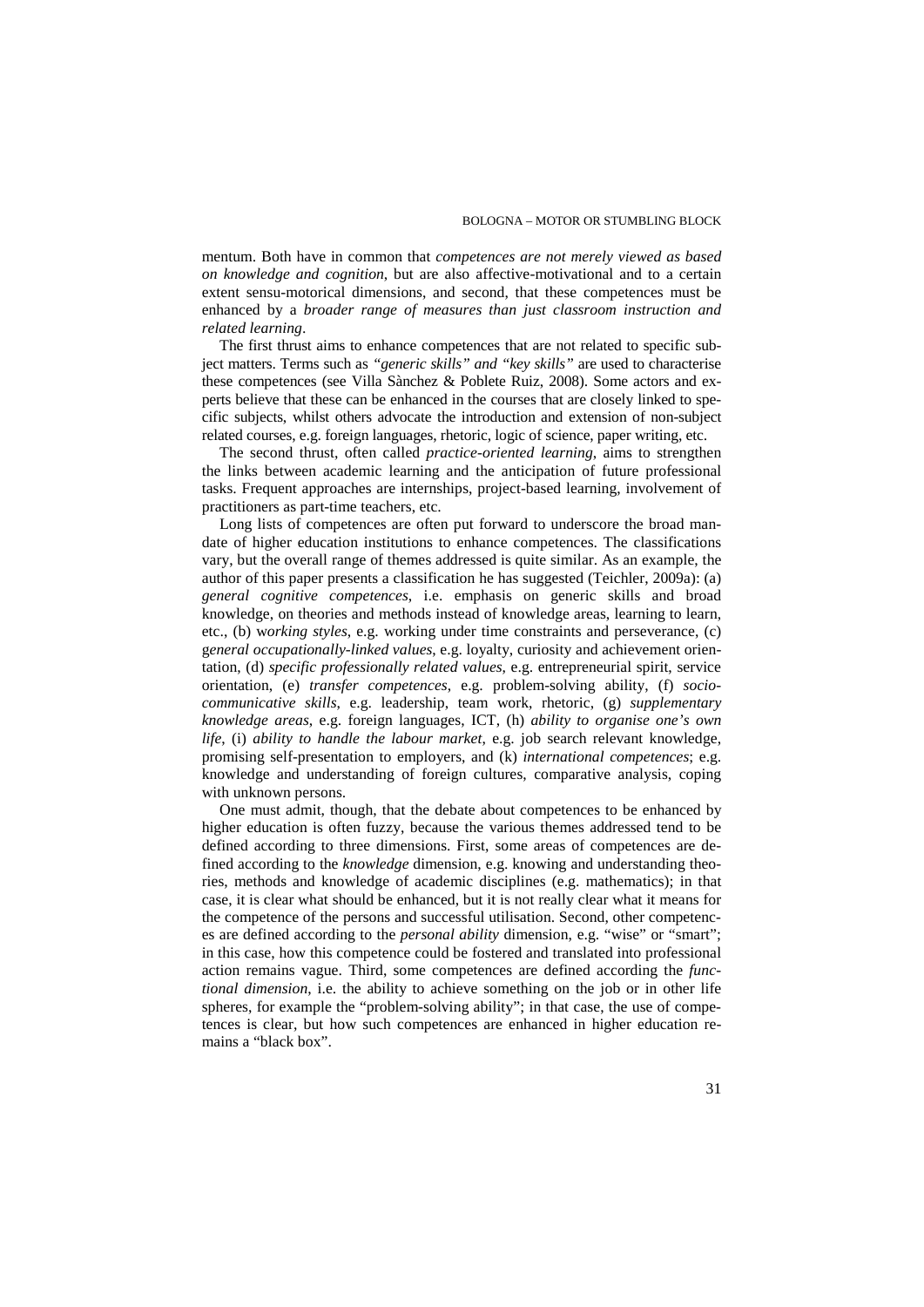### ULRICH TEICHLER

## *Strengthening the utility of study?*

Learning in higher education can be described as both academic and professional. In some fields, an academic approach may prevail, whilst in others a professional approach may prevail. In universities, understanding academic knowledge tends to be viewed as more important than in other higher education institutions which may have an "applied" emphasis.

Leaving aside nuances, we find a *far-reaching consensus* in economically advanced countries about the *key educational functions of higher education*. Higher education is expected to:

- teach students to understand and Master academic theories, methods and knowledge domains,
- contribute to cultural enhancement and personality development,
- prepare students for subsequent work and other life spheres through relevant knowledge and help them to understand and acquire the typical "rules and tools" needed in their professional life,
- foster the ability to challenge prevailing practices. Graduates must be sceptical and critical, be able to cope with indeterminate work tasks and be able to contribute to innovation.

In the Bologna Process, a controversial debate developed about the functions of higher education. The discourse on "knowledge society" and "knowledge economy" underscores that higher education is becoming increasingly more important for technology, economy, society and culture and that, as a consequence, it is increasingly under pressure to provide evidence that it is useful for society. Extreme voices are frequently heard. On the one hand, we hear that higher education should have a close "match" to the current visible "demands" formulated by employers or inferred from the trends on the labour market. On the other, there are arguments that the Bologna Process in its emphasis on "employability" and the "professional relevance of Bachelor programmes" is an instrument of destruction of the traditional values of higher education, according to which a certain distance between knowledge and its use and certain discrepancies between job requirements and the enhancement of competences through higher education are creative for the knowledge system and for the world of work.

Obviously, the term "employability", as it is used in the Bologna Process, creates the impression that higher education should subordinate itself to the currently presumed "demands" of the employment system. The author of this article, in contrast, has argued that it would be preferable to use the term "professional relevance" because it suggests that in the "knowledge society", higher education is bound to reflect on the outcomes of its activities for the world of work and draw conclusions from that. But this reflection leaves open a broad range of options whereby the subordination to the presumed labour market needs may not be the most creative way for higher education to serve society (see Teichler, 2009a).

As a consequence of this controversial debate, one could assume that graduate surveys would serve the Bologna Process best if they measured "professional success" according to broad range of objectives which play a role in the public debates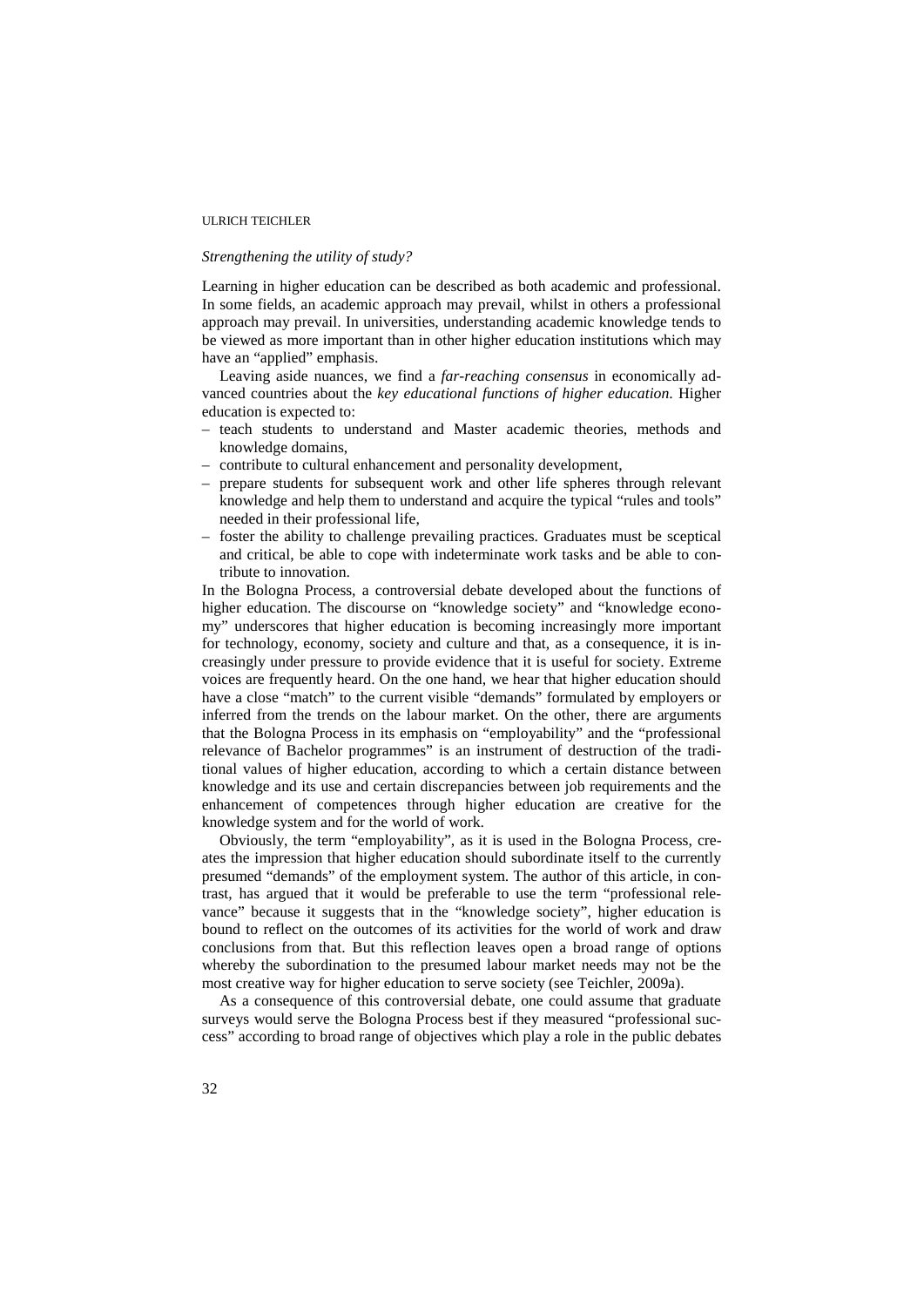and according to the graduates' values and intentions. Graduate surveys must take care that their design does not only shed light on a limited range of views on how the relationships between higher education and subsequent employment should be shaped.

## THE POTENTIALS OF GRADUATE SURVEYS IN THE FRAMEWORK OF THE BOLOGNA PROCESS

## *Potentials for the analysis of mobility*

The comparative study presented in this volume is based on the conviction that graduate surveys can be a valuable tool for assessing the processes and results of the Bologna reform (cf. the approaches of comparative graduates surveys demonstrated in Teichler, 2006; Schomburg, 2007; Mora, 2008). This – according to the authors of this volume – holds true for both major strategic objectives: to increase student mobility and to enhance the "employability of graduates".

As regards mobility, graduate surveys are the best tool to measure the *frequency of mobility,* i.e. how many students have spent a period in another country during the course of their studies for the purpose of study or for various study-related activities. Graduate surveys have this potential because they can collect information retrospectively on activities in the course of study up to graduation. Therefore, respective information is provided in the subsequent chapters.

We should bear in mind, though, that national and internationally comparative graduate surveys are only suitable to measure short-term mobility. Information on the much smaller number of students from the respective country or countries who have spent the whole study period up to a degree in another country can be measured with the help of international education statistics which also comprise data on the number of graduates.

Graduate surveys are also potentially suitable instruments to provide an overview of the frequency of *other study-related activities* undertaken during the course of study, e.g. internships, employment related to the field of study or the prospective future professional area, summer schools, language courses, etc. Both the gathering of information on study and on other study-related activities with the help of student or graduate questionnaire surveys, however, only works if the categories of responses provided in the questionnaires are clearly formulated. For example, the graduates surveyed in the comparative REFLEX-study had responded affirmatively to the question of whether they had studied abroad so frequently that we can infer by taking into account various other sources that they included brief visits, summer schools, languages courses, etc. (see the report of the responses in Schomburg & Teichler, 2008). Obviously, a distinction must be made in the questionnaire between study for at least a term or semester on the one hand and short study and various other study-related activities on the other.

In this comparative study, information on study abroad during the course of studies is presented only for the most recent graduates. A *time series study* could be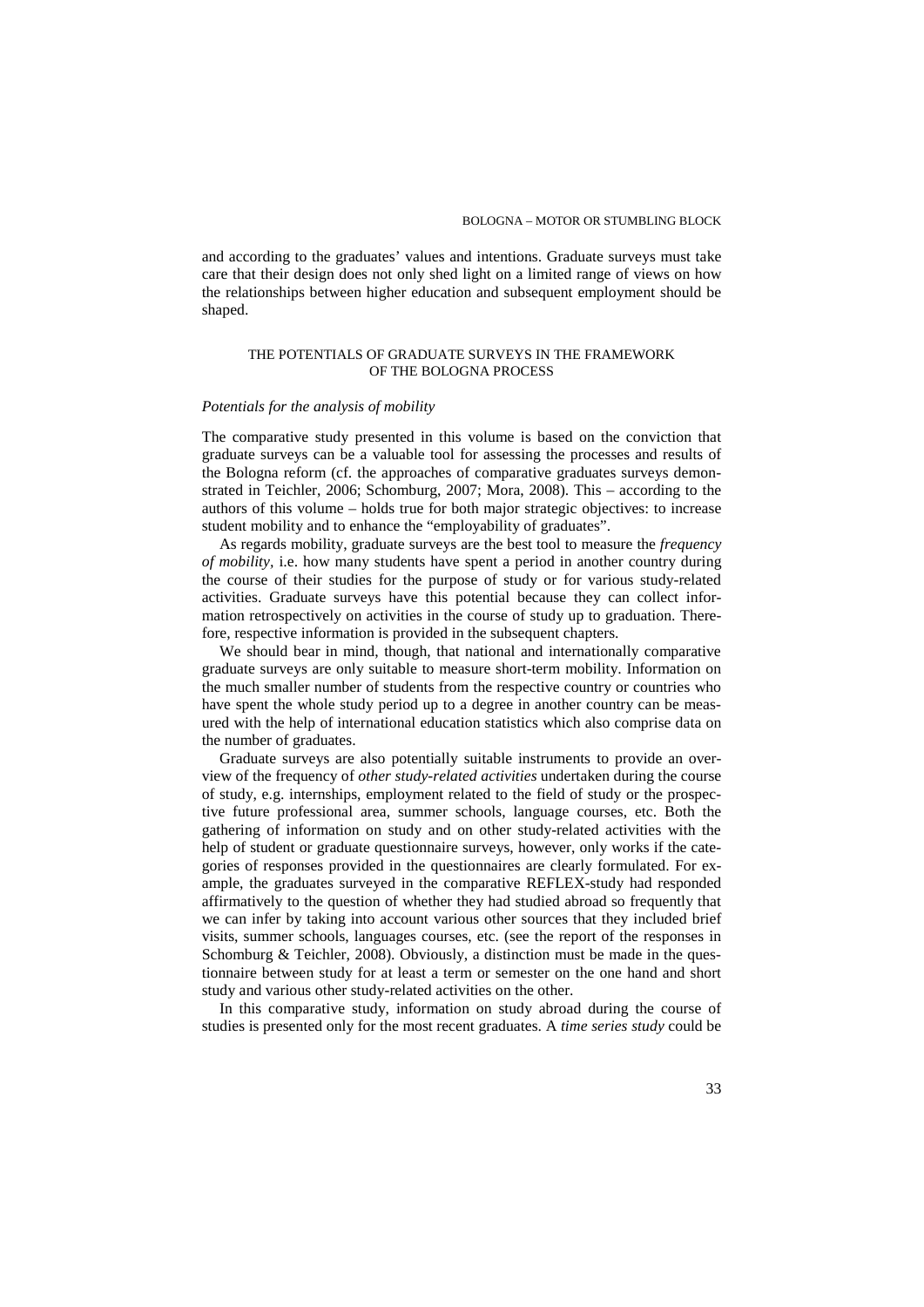#### ULRICH TEICHLER

undertaken if graduate surveys were undertaken periodically and if the same or similar questions were asked.

Graduate surveys also provide the opportunity of analysing border-crossing *mobility during the first years after graduation*. In this comparative study, the authors of country chapters also report about employment after graduation. The analysis is more refined in some country studies and can be more refined in future comparative analysis if a clear distinction is made between international activities between graduation and the time of the survey on the one hand and international activities at the time of the survey on the other. Moreover, one could address mobility in the framework of further study as well as professional mobility in terms of being sent abroad by the home country employer.

Finally, graduate surveys can contribute to the analysis of factors triggering student mobility and the impact of mobility in the course of study on subsequent employment. This type of analysis has been undertaken in the past in surveys that focus on the employment of mobile graduates (see Janson, Schomburg & Teichler, 2009). General graduate surveys provide the opportunity to measure the impact of student mobility in a more sophisticated way by comparing employment between formerly mobile and formerly non-mobile students (ibid.; see also Jahr & Teichler, 2007).

# *Potentials for the analysis of the functioning of the cycle structure*

As regards the functioning of the cycle-structure of study programmes and degrees, graduate surveys can provide information about Bachelor graduates' whereabouts some time after graduation. It is a crucial for the Bologna Process that actors and experts know how many Bachelor graduates continue their studies, both study and work, are employed, are unemployed or undertake other activities. Graduate surveys cannot only provide this information, but they can also specify the profile of graduates who opt for employment compared to that of graduates who opt for further study (for example the type of higher education institution, the field of study, the socio-biographic background of study achievement in the framework of the Bachelor programme). Again, periodic surveys could help to establish a time-series of the whereabouts of graduates.

We must bear in mind, though, that graduate surveys undertaken shortly after graduation can only present an incomplete picture of the number of persons who pursue their professional career with a Bachelor or a Master degree, because some Bachelor graduates may be employed initially and begin Master studies some years later. But starting Master studies does not guarantee successful completion; hence, some of those who opt for it may eventually settle with a career at Bachelor level.

Data on the whereabouts of Bachelor graduates are crucial for the assessment of the functioning of the cycle structure of study programmes and degrees. However, the interpretation of the facts may vary dramatically: Some actors and experts are convinced that this new structure is reasonably implemented if a minority of Bachelor graduates transfers to Master programmes, whilst others consider the transition of the majority to employment as normal. Some consider the cycle structure as a success if professional careers of Bachelor graduates are very similar to those of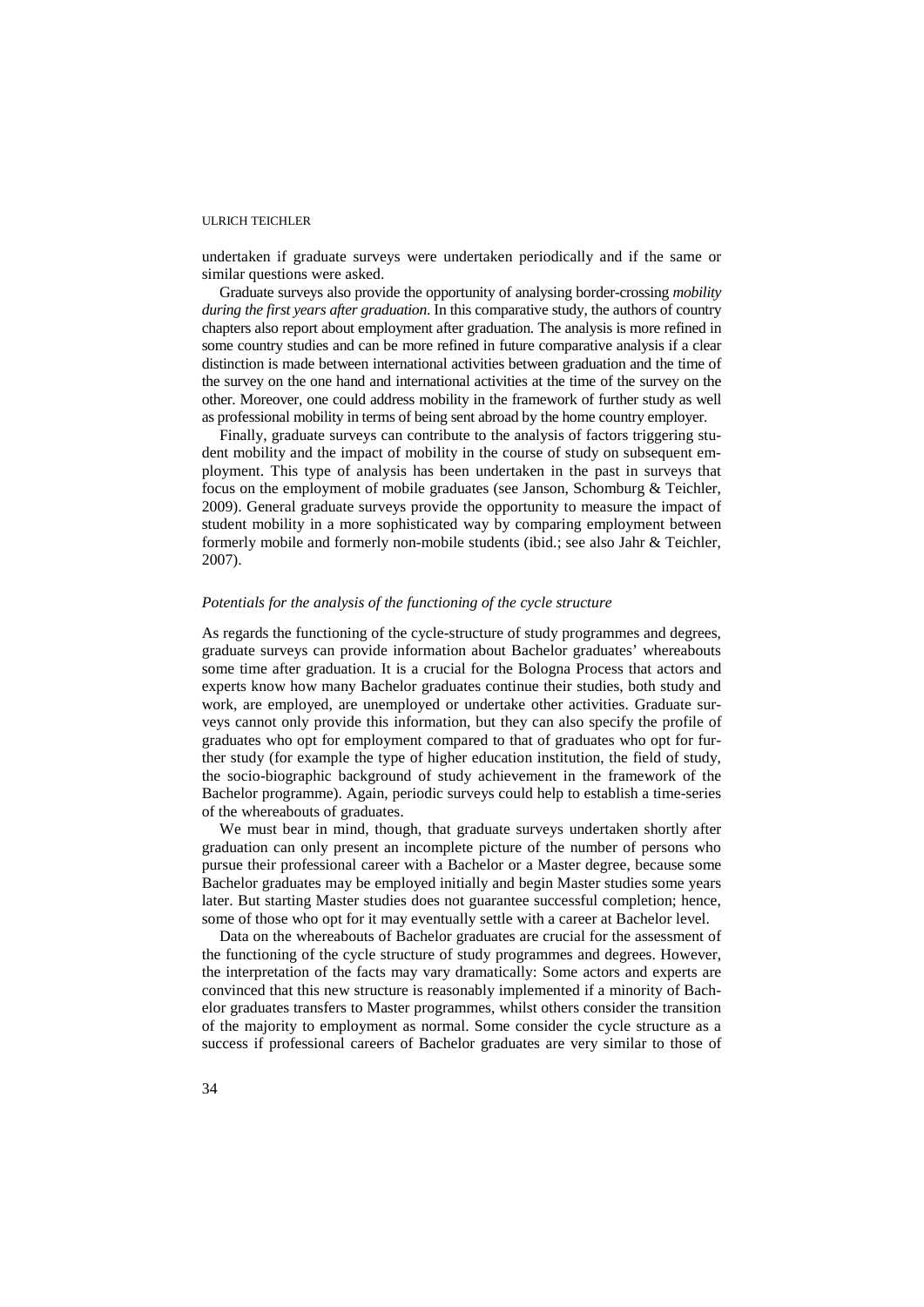Master graduates, whilst others consider a certain gap of professional rewards between the two levels as normal within an educational meritocracy.

## *Potentials for the analysis of "employability"*

As regards "employability", graduate surveys have a much wider range of options to analyse graduate employment and the relationships between study and subsequent employment.

First, graduate surveys can describe the early career of Bachelor graduates – again in comparison to that of Master graduates – in terms of conventional descriptors of professional success, e.g. occupational group, remuneration, full-time employment, permanent employment, etc.

Second, it became customary in graduate surveys that graduates were asked to rate how closely their professional situation – both vertically and horizontally – is linked to their studies.

Third, graduate surveys may try to explore the extent to which graduate employment is linked to the graduates' values and intentions: How a good job in their view could be characterised and how close their situation is to this view and how satisfied they are in their professional situation.

These three aspects are taken up in the comparative analysis in this volume because a larger number of the national surveys reported here had asked questions in that domain. Future comparative studies on issues of "employability" in the framework of the Bologna Process could make use of a wider potential of graduate surveys. We know from prior examples of national surveys and multi-country surveys that three steps towards a complex analysis can be viewed as feasible.

Fourth, graduate studies may undertake multi-variate analyses to explore the weight of various factors in explaining the varying professional success of graduates. Questions such as the following can be taken up: To what extent can professional success be attributed to the various elements of the study provisions and conditions that the graduates believe to have experienced as compared to characteristic features of their socio-economic background? To what extent does the reputation of the university, the graduates or the areas of specialisation during the course of study play a role for the graduates' early career? (cf. Teichler, 2007a, 2007c). Do we note differences in the weight of these factors with regard to graduates from Bachelor programmes with an academic emphasis as compared to a vocational emphasis, or differences in those respects between Bachelor and Master graduates (see Allen & Van der Velden, 2007)?

Such complex analyses are needed because professional success is not the same as "output" of higher education. Rather, other "intervening variables" may explain success, notably different socio-biographic preconditions of students of certain institution types, institutions and programmes, differences according to learning prior to and outside higher education, differences in the study behaviour during the course of study in higher education, processes of recruitment and job search, regional labour markets, and disciplinary labour markets. Many outcome-based university rankings or similar assessments neglect the power of these variables.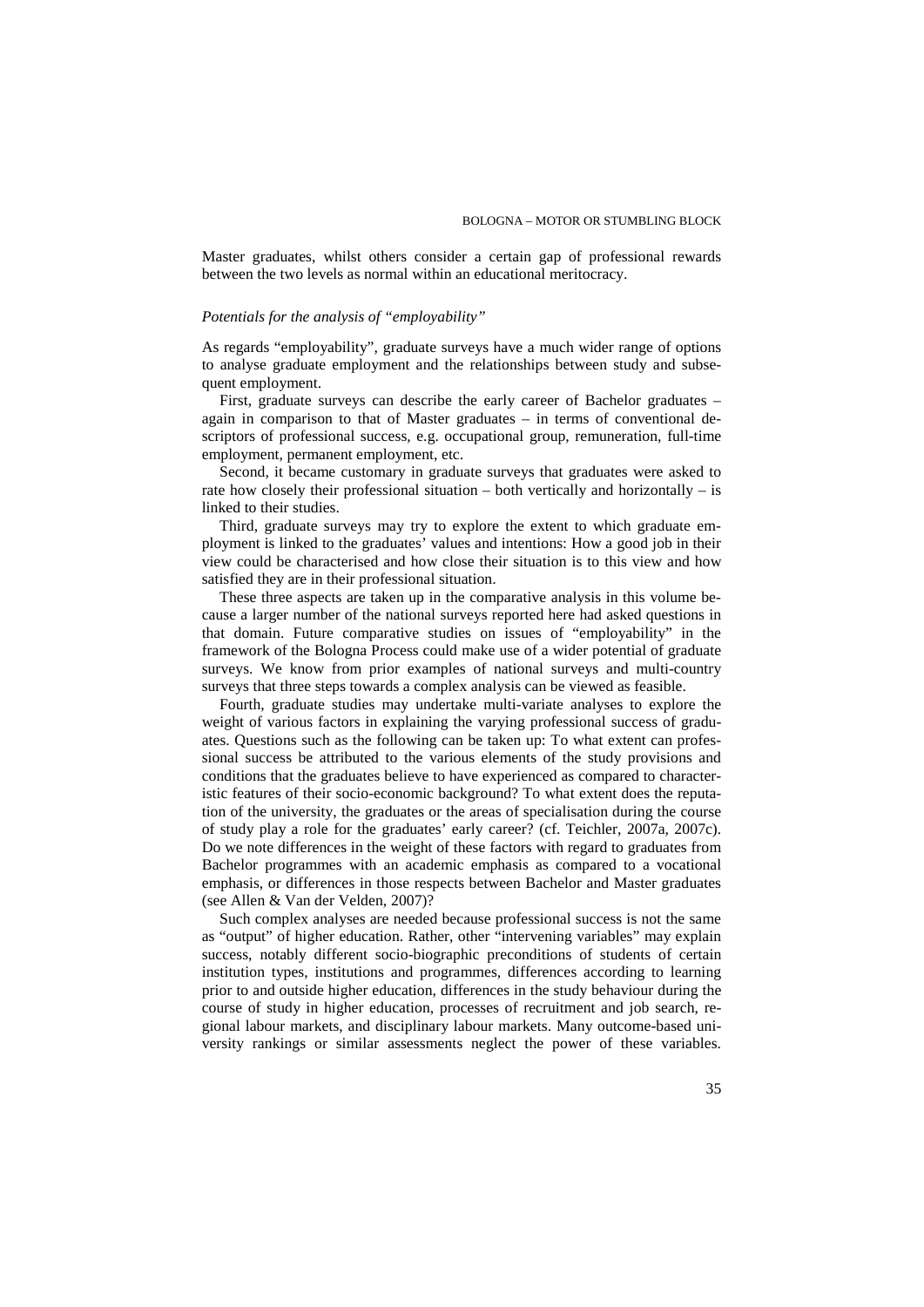Hence, some universities are "rewarded" and others are penalised for something which is out of their reach.

Fifth, information from other sources can be taken into consideration in order to interpret differences between countries in employment of Bachelor graduates. This can be illustrated for the countries addressed in this comparative study with two examples.

We could assume that Bachelor graduates are more likely to opt for employment after graduation in countries with a high graduation rate. Table 2 shows that the graduation rate has increased on average in the eight countries for which information is available from 26 per cent in 2000 to 36 per cent in 2008. Hence, the rate varies between 25 per cent in Austria and Germany on the lower end and 51 per cent in Poland on the higher end.

*Table 2. Rate of First-time Higher Education Graduates of the Corresponding Age Group in Ten European Countries (ISCED 5A, per cent)* 

|                    | 1995 | 2000 | 2001 | 2002 | 2003 | 2004 | 2005 | 2006 | 2007 | 2008 |
|--------------------|------|------|------|------|------|------|------|------|------|------|
| AT Austria         | 10   | 15   | 17   | 18   | 19   | 20   | 20   | 21   | 22   | 25   |
| CZ Czech Republic  | 13   | 14   | 14   | 15   | 17   | 20   | 25   | 29   | 35   | 36   |
| <b>FR</b> France   | m    | m    | m    | m    | m    | m    | m    | m    | m    | m    |
| DE Germany         | 14   | 18   | 18   | 18   | 18   | 19   | 20   | 21   | 23   | 25   |
| <b>HU</b> Hungary  | m    | m    | m    | m    | m    | 29   | 36   | 30   | 29   | 30   |
| IT Italy           | m    | 19   | 21   | 25   | m    | 36   | 41   | 39   | 35   | 33   |
| NL The Netherlands | 29   | 35   | 35   | 37   | 38   | 40   | 42   | 43   | 43   | 41   |
| NO Norway          | 26   | 37   | 40   | 38   | 39   | 45   | 41   | 43   | 43   | 41   |
| PL Poland          | m    | 34   | 40   | 43   | 44   | 45   | 45   | 47   | 49   | 50   |
| UK United Kingdom  | m    | 37   | 37   | 37   | 38   | 39   | 39   | 39   | 39   | 35   |
| OECD average       | 20   | 28   | 30   | 31   | 33   | 35   | 36   | 37   | 39   | 38   |

Source: OECD, Education at a Glance, 2010

We could also assume that the availability of jobs requiring a Bachelor-level or a Master-level degree may have an impact on the Bachelor graduates' decision to find employment after graduation; for example, they may have a better chance of being employed as managers or professionals in those countries where the proportion of these groups among the employed is very high. Table 3 shows that the share of persons in managerial and professional occupations ranges in the 10 European countries addressed in the comparative analysis from less than 20 per cent in Austria, the Czech Republic and Italy to 30 per cent and more in the Netherlands and the United Kingdom.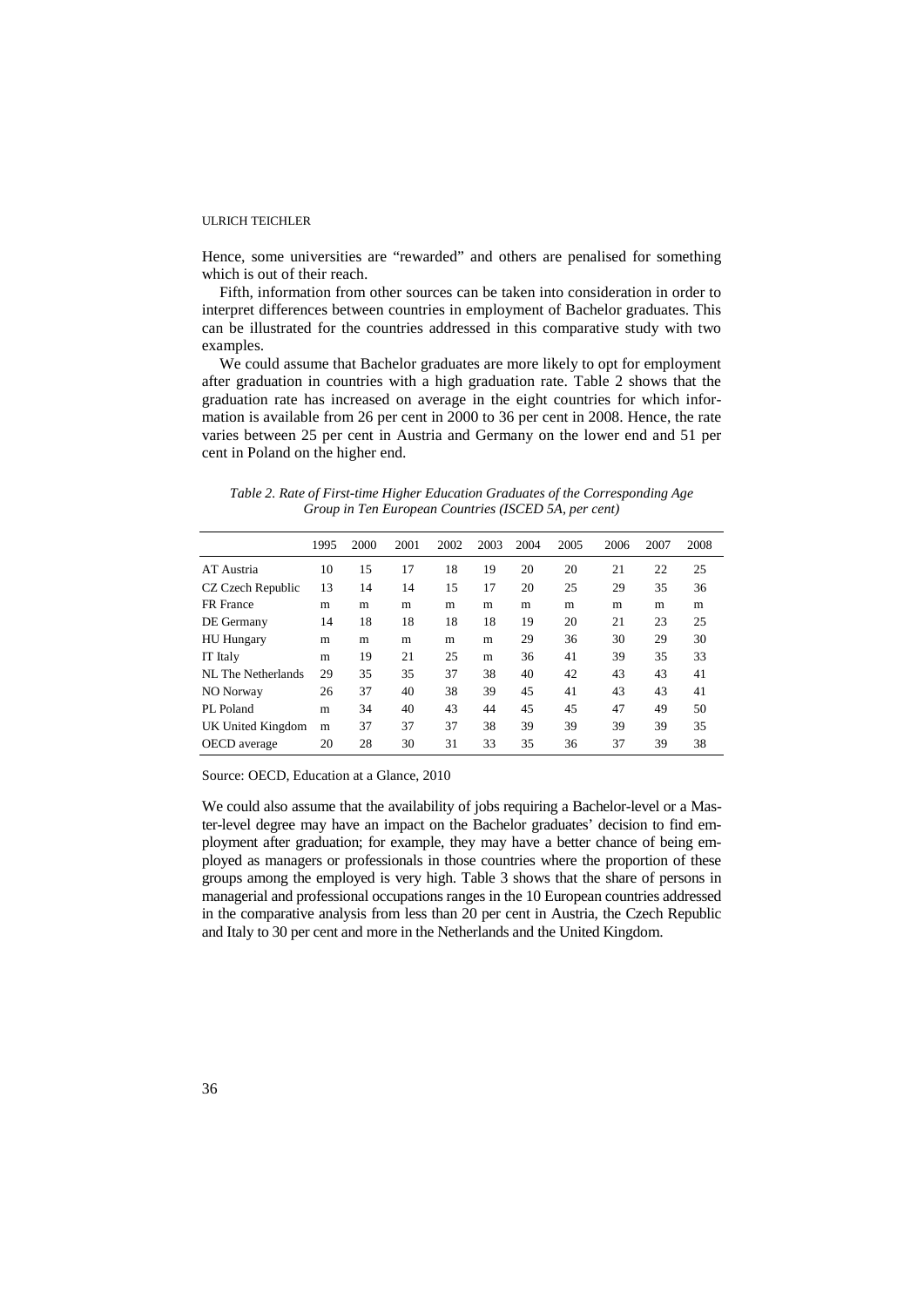|                    | Managers or<br>professionals | Technicians and<br>associate professionals | Other           | Total |
|--------------------|------------------------------|--------------------------------------------|-----------------|-------|
|                    | (ISCO 1 or 2)                | (ISCO 3)                                   | $(ISCO 0, 4-9)$ |       |
| AT Austria         | 17                           | 20                                         | 62              | 100   |
| CZ Czech Republic  | 18                           | 24                                         | 58              | 100   |
| DE Gernany         | 21                           | 22                                         | 58              | 100   |
| <b>FR</b> France   | 22                           | 19                                         | 59              | 100   |
| <b>HU</b> Hungary  | 22                           | 14                                         | 64              | 100   |
| IT Italy           | 18                           | 20                                         | 61              | 100   |
| NL The Netherlands | 31                           | 18                                         | 52              | 100   |
| NO Norway          | 20                           | 25                                         | 55              | 100   |
| PL Poland          | 22                           | 11                                         | 66              | 100   |
| UK United Kingdom  | 30                           | 13                                         | 57              | 100   |
| <b>EU 27</b>       | 23                           | 16                                         | 61              | 100   |

*Table 3. Proportion of Persons Employed in Managerial/Professional Occupations and Technicians'/Associate Professional Occupation among Employed Persons in 10 European Countries 2009 (according to ISCO-88, per cent)* 

Source: EUROSTAT, LFS database<sup>3</sup>

Sixth, graduate surveys could try to establish the extent to which certain *profiles of competences are relevant for the professional success of Bachelor graduates*. It would not be possible to undertake competence testing in the framework of graduate surveys; in some surveys, however, graduates were asked to rate their competences upon graduation and the job requirements they perceived at the time of the survey (for example in the CHEERS study; see Schomburg & Teichler, 2006): This also provides information about the dimensions of competences where graduates seem to be already close to the job requirements at the time of graduation as compared to dimensions where catching up through learning on the job and initial training is on the agenda.

Seventh, graduate surveys could be relevant to assess the extent to which certain curricular profiles of Bachelor programmes have an impact on the subsequent employment of their graduates. If a large number of graduates from individual higher education institutions and study programmes are surveyed and if questions of the questionnaire refer to the specific profile of the institution or the study programmes, graduate surveys can be a valuable feedback for the respective Bachelor or Master programmes (see Alberding & Janson, 2007).

<sup>&</sup>lt;sup>3</sup> Retrieved January 22, 2011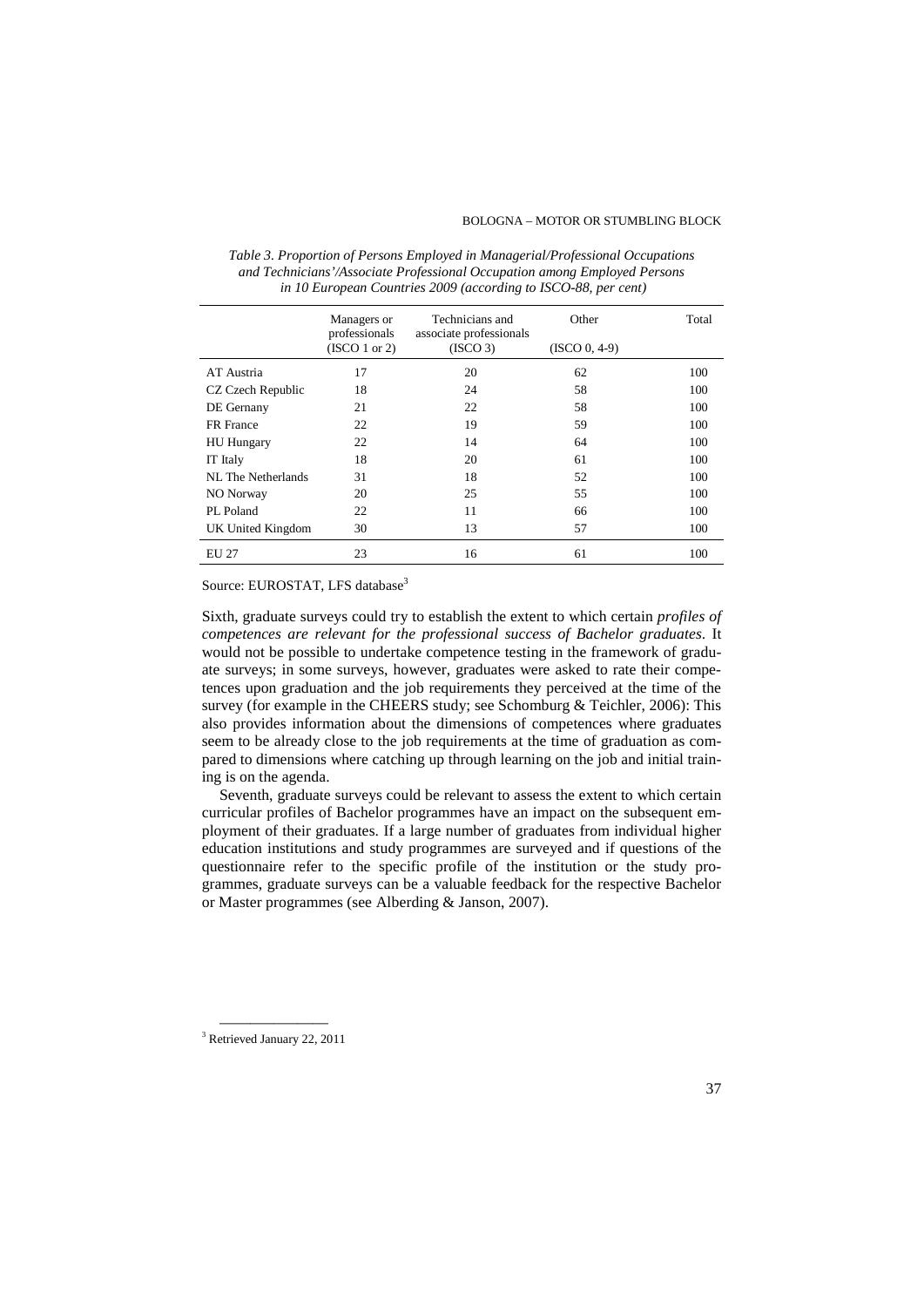#### ULRICH TEICHLER

## *The need for complex and comparable graduate surveys*

Graduate surveys can provide a meaningful feedback for the Bologna Process and notably for the impact of the various national strategies chosen in the implementation if they are relative complex and conceptually ambitious and if the surveys in the different countries are quite similar. The comparative analysis presented in this volume shows that a certain extent of complexity and similarity has been reached across some countries, but that further efforts are needed.

The first national graduate surveys were undertaken in some countries several decades ago. The initial surveys only collected information about a few sociobiographic elements, the field of study and the higher education institutions, the whereabouts of graduates some months after graduation, the economic sector, the occupational groups and possibly income and the location of employment. Valuable as this range of information may be, it led to over-exaggerated interpretations of the value of having studied at certain institutions and in certain fields, as well as to exaggerated conclusions as regards "over-education", i.e. graduates not employed in "appropriate" occupations. Further research showed that many graduates who were not employed in high positions noted close relevance of their studies for their work. More attention was paid to the fact that educational and professional motives are quite diverse and do not necessarily resemble those of a "homo oeconomicus"; therefore more attention was paid in graduate surveys to job orientation and job satisfaction. One noted that a link between the university from which a person graduated and professional success was not necessarily the result of the competences fostered by that university but of a credentialist recruitment policy of employers; therefore, graduate surveys began to examine the links between study provisions and conditions, competences upon graduation, job requirements and professional success. Only if those responsible for graduate surveys believe that attention should be paid to such issues when taking into account the length of a questionnaire that is acceptable for potential respondents can such a valuable thematic range be covered.

The national graduate surveys addressed in this study comprise various similar questions. But the subsequent analysis will show that there gaps as far as comparability is concerned. Identical or similar national surveys can be ambitious if a joint international graduate survey project is undertaken. Many of the countries addressed in this comparative analysis were included in the two major international graduate studies undertaken hitherto (both supported by the European Commission and various national sources). In the CHEERS study ("Careers after Higher Education: A European Research Study"), those who graduated in the academic year 1994/95 were surveyed somewhat less than four years after graduation; about 40,000 graduates from 11 European countries and Japan, i.e. about 40 per cent of those contacted responded to quite a long questionnaire – about 600 variables (see the results in Schomburg & Teichler, 2006; Teichler, 2007). In the REFLEX study ("The Flexible Professional in the Knowledge Society"), those who graduated during the academic year 1999/2000 were surveyed about five years after graduation; more than 40,000 graduates from 15 European countries and Japan, i.e. about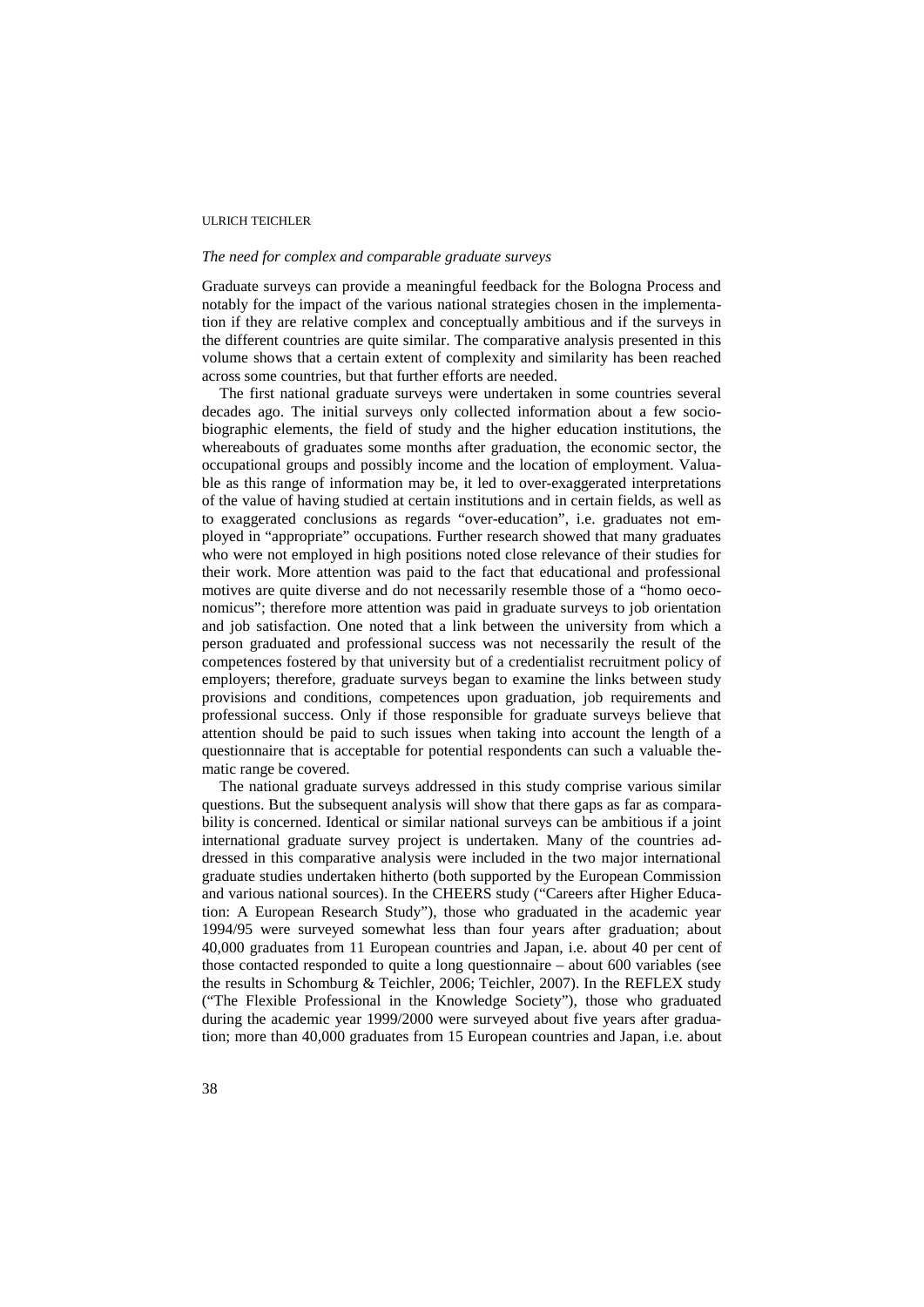35 per cent of those contacted responded to a questionnaire which was about twothird of the length of the CHEERS questionnaire (see Allen & van der Velden, 2007).

These two international surveys provide a relevant account of the employment of generations of graduates who had studied in various countries prior to the Bologna cycle-structure. Thereafter, however, no similar studies have been undertaken which could be taken as an information base to assess the impact of the Bologna reform. This is because there is a readiness in various countries to continue or start to sponsor nationally representative graduate surveys. In contrast, surveys such as CHEERS and REFLEX, which had been initiated by scholars, have not been undertaken recently, and no policy initiative has been successful to create a European system of surveying graduates periodically.

If national graduate surveys will continue to be undertaken in individual European countries and no European-wide system of graduate surveys is established in the near future, the quality of the feedback of these studies for the Bologna Process will depend on a high degree of comparability of national graduate surveys. The initiators of this comparative study hope that the cooperation between those responsible for national graduate surveys will be intensified and will lead to further sophistication and greater comparability of these surveys.

### REFERENCES

- Alberding, R. & Janson, K. (Eds.) (2007). *Potentiale von Absolventenstudien für die Hochschulentwicklung* [Potentials of graduate surveys for higher education policy and practice] (Beiträge zur Hochschulpolitik, No. 4/2007). Bonn: Hochschulrektorenkonferenz.
- Alesi, B., Bürger, S., Kehm, B.K. & Teichler, U. (Eds.) (2005). *Bachelor and Master courses in selected countries compared with Germany*. Bonn, Berlin: Federal Ministry of Education and Research.
- Allen, J. & van der Velden, R. (Eds.) (2007*). The flexible professional in the Knowledge Society: General results of the Reflex project*. Maastricht: Research Centre for Education and the Labour market.
- Bennet, N., Dunne, E. & Carré, C. (2000). *Skills development in higher education and employment.*  Buckingham: SRHE & Open University Press.
- Cavalli, A. (Ed.) (2007). *Quality assessment for higher education in Europe*. London: Portland Press.
- Center for Higher Education Policy Studies, International Centre for Higher Education Research Kassel & ECOTEC (2008). *ERASMUS and quality, openess and internationalisation in higher education in Europe*. Enschede: Twente University, CHEPS (unpublished).
- Center for Higher Education Policy Studies, International Centre for Higher Education Research Kassel & ECOTEC (2010). *The first decade of working on the European higher education area: The Bologna Process independent assessment. Volume 1*. Enschede: Twente University, CHEPS (unpublished).
- Crosier, D., Purser, L. & Smidt, H. (2007). *Trends V: Universities shaping the European higher education area. En EUA report*. Brussels: European University Assocation.
- Davies, H. (2009). *Survey of Master degrees in Europe*. Brussels: European University Association.
- European Commission (2010). *The EU contribution to the European higher education area*. Luxembourg: Office for Official Publications of the European Communities.
- EUROSTAT & EUROSTUDENT (2009). *The Bologna Process in higher education in Europe: Key Indicators on the Social Dimension and Mobility*. Luxembourg: Sogeti.
- Eurydice (Ed.) (2010). *Focus on higher education in Europe 2010 The impact of the Bologna Process*. Brussels: Eurydice.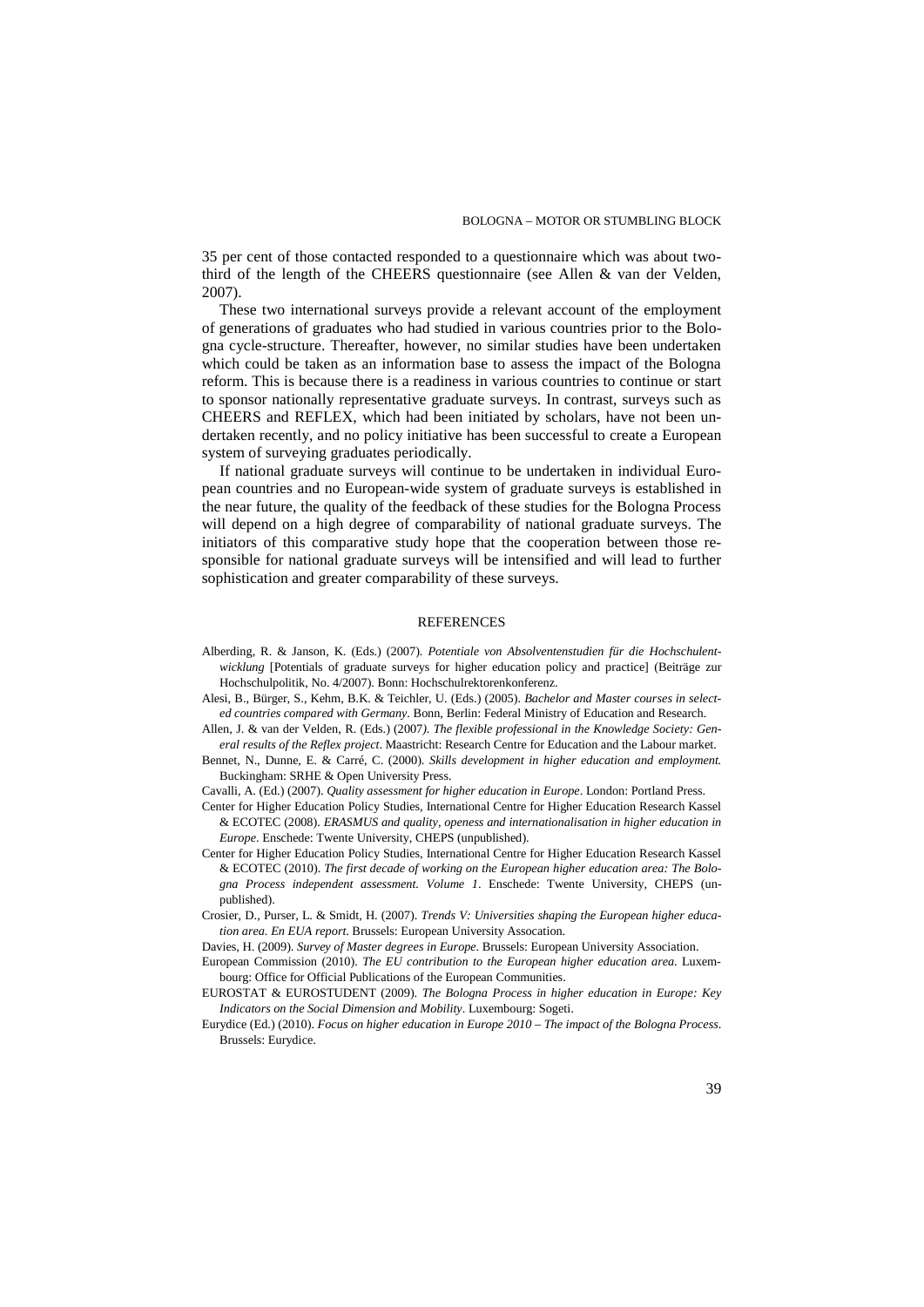#### ULRICH TEICHLER

- Gallup Organization (2007). *Perceptions of Higher Education Reforms: Survey among teaching professsionals in higher education institutions, in the 27 Member States, and Croatia, Iceland, Norway and Turkey* (Flash Eurobarometer 198). Brussels: European Commission.
- Haug, G. (2005). The public responsibility of higher education: Preparing for labour market. In L. Weber & S. Bergan (Eds.), *The public responsibility for higher education and research* (pp. 203- 209). Strasbourg: Council of Europe.
- Haug, G. & Tauch, C. (2001). *Trends in learning structures in higher education (II): Follow-up report prepared for the Salamanca and Prague Conferences of March / May 2001.* Bonn: HRK.
- Jahr, V. & Teichler, U. (2002). Employment and work of former mobile students. In U. Teichler (Ed.), *ERASMUS in the SOCRATES programme: Findings of an evaluation study* (pp. 117-135). Bonn: Lemmens.
- Janson, K., Schomburg, H. & Teichler, U. (2009). *The professional value of ERASMUS mobility*. Bonn: Lemmens.
- Kehm, B.M., Huisman, J. & Stensaker, B. (Eds.) (2009). *The European higher education area: Perspectives on a moving target*. Rotterdam: Sense Publishers.
- Kehm, B.M. & Stensaker, B. (Eds.) (2009). *University rankings, diversity and the landscape of higher education*. Rotterdam: Sense Publishers.
- Kelo, M., Teichler, U. & Wächter, B. (Eds.) (2006). *EURODATA: Student mobility in European higher education*. Bonn: Lemmens.
- Knight, P.T. & Yorke, M. (2002). Employability through the curriculum. *Tertiary Education and Management*, *8*, 261-276.
- Knight, P.T. & Yorke, M. (2003). *Learning, curriculum, and employability in higher education*. London: RoutledgeFalmer.
- Marginson, S. (2008). *The new world order in higher education: Research rankings, outcome measures and institutional classifications*. Victoria: University of Melbourne, Centre for the Study of Higher Education.
- Mora, J.-G. (Ed.) (2008). The labour market of European higher education graduates: Some analytical approaches. *European Journal of Education*, *42*(1) (special issue).
- Organisation for Economic Co-operation and Development (2010). *Education at a glance*: *OECD Education Indicators 2010*. Paris: OECD.
- Orr, D. (Ed.) (2008). *Social and economic conditions of student life in Europe*. Bielefeld: Bertelsmann.
- Reichert, S. (2010). The intended and unintended effects of the Bologna reforms. *Higher Education Management and Policy*, *22*(1), 99-118.
- Reichert, S. & Tauch, C. (2003). *Trends in learning structures in European higher education III: Bologna four years after: Steps sustainable reform if higher education in Europe.* Brussels: European University Association.
- Reichert, S. & Tauch, C. (2005). *Trends IV: European universities implementing Bologna*. Brussels: European University Association.
- Sadlak, J. & Liu, N.C. (Eds.) (2007). *The world-class university and ranking: Aiming beyond status.* Cluj: Cluj University Press.
- Schomburg, H. (2007). The professional success of higher education graduates. *European Journal of Education, 42*(1), 35-47.
- Schomburg, H. & Teichler, U. (2006). *Higher education and graduate employment in Europe: Results of Graduates Surveys from 12 Countries*. Dordrecht: Springer.
- Schomburg, H. & Teichler, U. (2008). Mobilité international des étudiants et débuts de vie active [International students mobility and early career]. *Formation emploi*, *103,* 41-55.
- Shin, J.C., Toutkoushian, R.K. & Teichler, U. (Eds.) (2011). *University rankings: Theoretical basis, methodology, and impact on global higher education*. Dordrecht: Springer (in press).
- Sursock, A. & Smidt, H. (2010). *Trends 2010: A decade of change in European higher education*. Brussels: European University Association.
- Teichler, U. (1988). *Convergence or growing variety: The changing organisation of study*. Strasbourg: Council of Europe.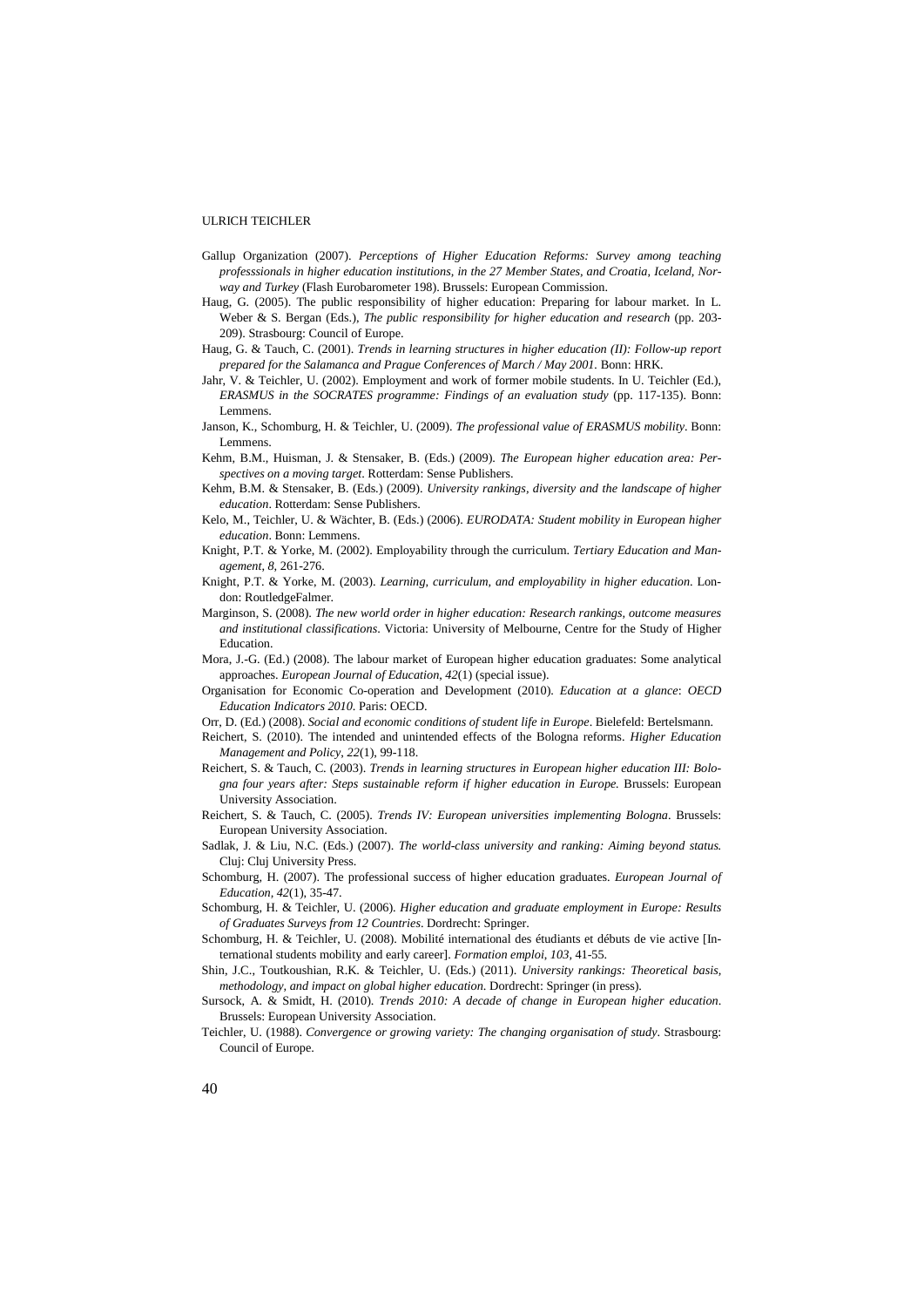- Teichler, U. *(1999). Internationalisation as a challenge to higher education in Europe.* Tertiary Education and Management*,* 5*(1), 5-23.*
- Teichler, U. *(2003). Mutual recognition and credit transfer in Europe: Experiences and problems.*  Higher Education Forum, 1, 33-53.
- Teichler, U. (2004). The changing debate on internationalisation of higher education. *Higher Education*, *48*(1), 5-26.
- Teichler, U. (Ed.) (2007a). *Careers of university graduates: Views and experiences in comparative perspective*. Dordrecht: Springer
- Teichler, U. (2007b). *Higher education systems*. Rotterdam: Sense Publishers.
- Teichler, U. (2007c). Higher education and the European labour market. In E. Froment, J. Kohler, L. Purser & L. Wilson (Eds.), *EUA Bologna handbook – Making Bologna work (*pp. 1-34). Berlin: Raabe.
- Teichler, U. (2009a). *Higher education and the world of work: Conceptual framework, comparative perspectives, empirical findings*. Rotterdam: Sense Publishers.
- Teichler, U. (2009b). Student mobility and staff mobility in the European higher education area beyond 2010. In B.M. Kehm, J. Huisman & B. Stensaker (Eds.), *The European higher education area: Perspectives on a moving target* (pp. 183-201). Rotterdam: Sense Publishers.
- Teichler, U. (2009c). The professional relevance of study. In G. Pusztai & M. Rébay (Eds.), *Kié az oktátaskutatás? Tanulmányok Kozma Tamás 70. Születésnapjára* [Whose interest is educational research: Festschrift for Tamás Kozma's 70th birthday) ( pp. 256-267). Debrecem: Csokonai Könyvkiadó.
- Teichler, U. (2010). Europäisierung der Hochschulpolitik [Europeanisation of higher education policy]. In D. Simon, A. Knie & S. Hornbostel (Eds.), *Handbuch Wissenschaftspolitik.* (pp. 51-70). Wiesbaden: VS.
- Teichler, U., Wächter, B. & Lungu, I. (Eds.) (2011). *Mapping mobility in higher education*. Brussels: European Commission.
- United Nations Educational, Scientific and Cultural Organization: Institute for Statistics (2009). *Global Education Digest 2009*. Montreal: UIS.
- Usher, A. & Savino, M. (2006). *A world of difference: A global survey of university league tables*. Toronto: Educational Policy Institute.
- van Vught, F., Kaiser, F., Bohmert, D., File, J. & van der Wende, M. (2008). *Mapping diversity: Developing a European classification of higher education institutions*. Enschede: University of Twente, Center for Higher Education Policy Studies.
- Villa Sànchez, A. & Poblete Ruiz, M. (Eds.) (2008). *Competence-based learning: A proposal for the assessment of generic competences.* Bilbao: University of Deusto.
- Wächter, B. (2008). Mobility and internationalisation in the European higher education area. In M. Kelo. (Ed.), *Beyond 2010: Priorities and challenges for higher education in the next decade* (pp. 13- 42). Bonn: Lemmens.
- Wächter, B. (2011). National policies on mobility in higher education. In U. Teichler, B. Wächter & I. Lungu (Eds.), *Mapping mobility in higher education*. Brussels: European Commission.
- Witte, J. (2006) *Change of degrees and degrees of change: Comparing adaptations of European higher education systems in the context of the Bologna process*. Enschede: CHEPS/UT.
- Wolf, A. (2002). *Does education matter? Myths about education and economic growth*. London: Penguin Books.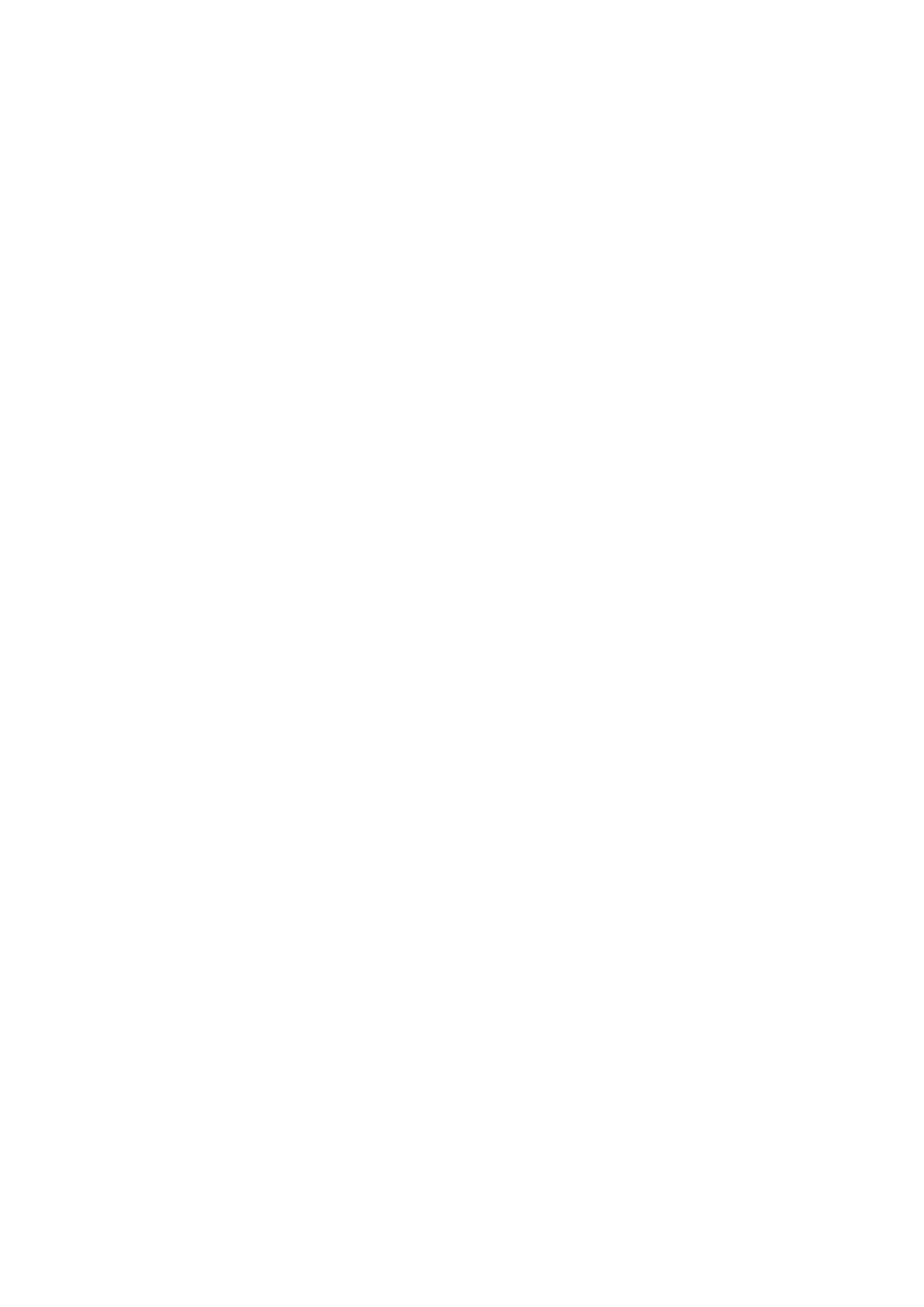# HELMUT GUGGENBERGER, MARIA KEPLINGER AND MARTIN UNGER

# **MOVING TO THE BOLOGNA STRUCTURE: FACING CHALLENGES IN THE AUSTRIAN HIGHER EDUCATION SYSTEM**

## THE STUDY STRUCTURE IN AUSTRIA<sup>1</sup>

The higher education system in Austria<sup>2</sup> consists of universities  $(22 \text{ public}, \text{ of})$ which 6 are general and specialised in specific disciplinary areas, and 12 are private), 20 universities of applied sciences (UAS, *Fachhochschulen/FH*) and (since 2007) 14 university colleges (and additionally three private courses) of teacher education (*Pädagogische Hochschulen*) providing ISCED 5A education as well as other institutions offering ISCED 5B tertiary education programmes.<sup>3</sup> The objectives of the universities are (among others) to offer scientific or artistic education in preparation for a profession. UAS, in contrast, provide vocationally-oriented education at tertiary level. Hence, UAS also offer specialised programmes for working students and often include compulsory work placements in the study programmes. The UAS sector was set up in 1994 and is still developing today. It started with a focus on courses in economics and engineering, but has widened its scope since then to programmes in art, tourism, social work and health care. The number of available study places is expanding every year, as is the number of students.

Access to university studies is generally open. Only in a few fields (medicine, dentistry, veterinary medicine, psychology, art and music) are study places limited and admission tests required. For some studies, applicants must demonstrate their artistic talents, practical skills, or physical aptitude in addition to the matriculation examination. Students are selected through entrance examinations for UAS programmes.

 *H. Schomburg and U. Teichler (eds.), Employability and Mobility of Bachelor Graduates in Europe,* 43–67*. ©* 2011 *Sense Publishers. All rights reserved.*

<sup>–––––––––––––– 1</sup> Author of this chapter is Maria Keplinger

<sup>&</sup>lt;sup>2</sup> See Eurydice country report in the Eurybase databank, retrieved August 13, 2010 from www.eurydice.org/portal/page/portal/Eurydice/DB\_Eurybase\_Home and www.bmwf.gv.at 3

<sup>&</sup>lt;sup>3</sup> Master craftsmen/ foreman courses, technical and vocational education colleges, post-secondary colleges for medical services, and university courses.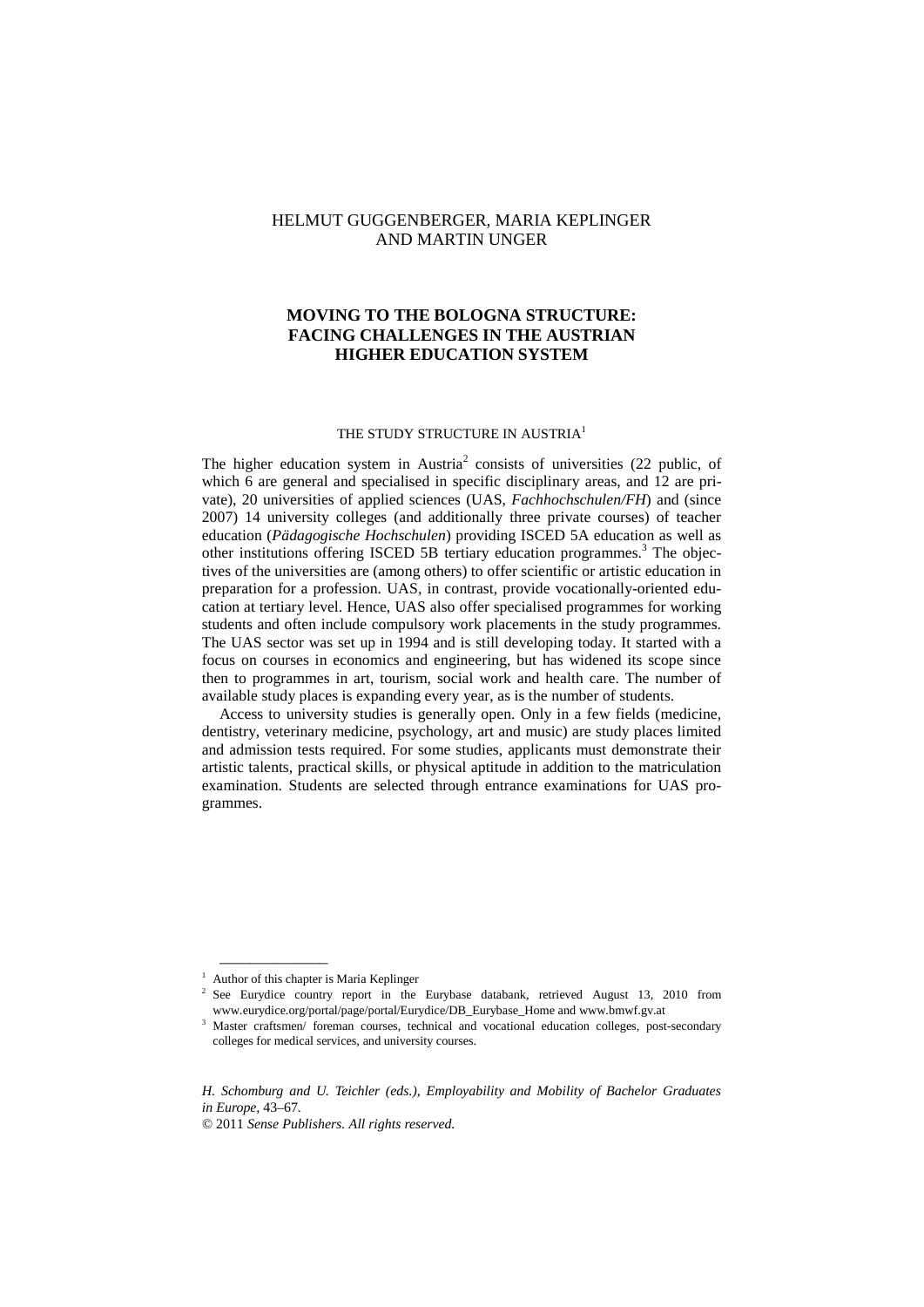### HELMUT GUGGENBERGER, MARIA KEPLINGER AND MARTIN UNGER

In the 1990s, the Austrian higher education system was characterised by a twotype structure, i.e. universities and UAS. Bachelor and Master programmes were introduced at public universities in 1999 and at UAS in 2002 through the University Act 2002 (*Universitätsgesetz 2002,* Bundesministerium für Wissenschaft und Forschung [bmwf], 2009a). Figures 1 and 2 illustrate the development of study programmes at universities and UAS following the three-tier Bologna structure as from 2000.



*Figure 1. Development of Study Programmes at Public Universities in Austria, Winter Term 2000 to 2009 (absolute numbers)* 

Source: bmwf (Federal Ministry of Science and Research)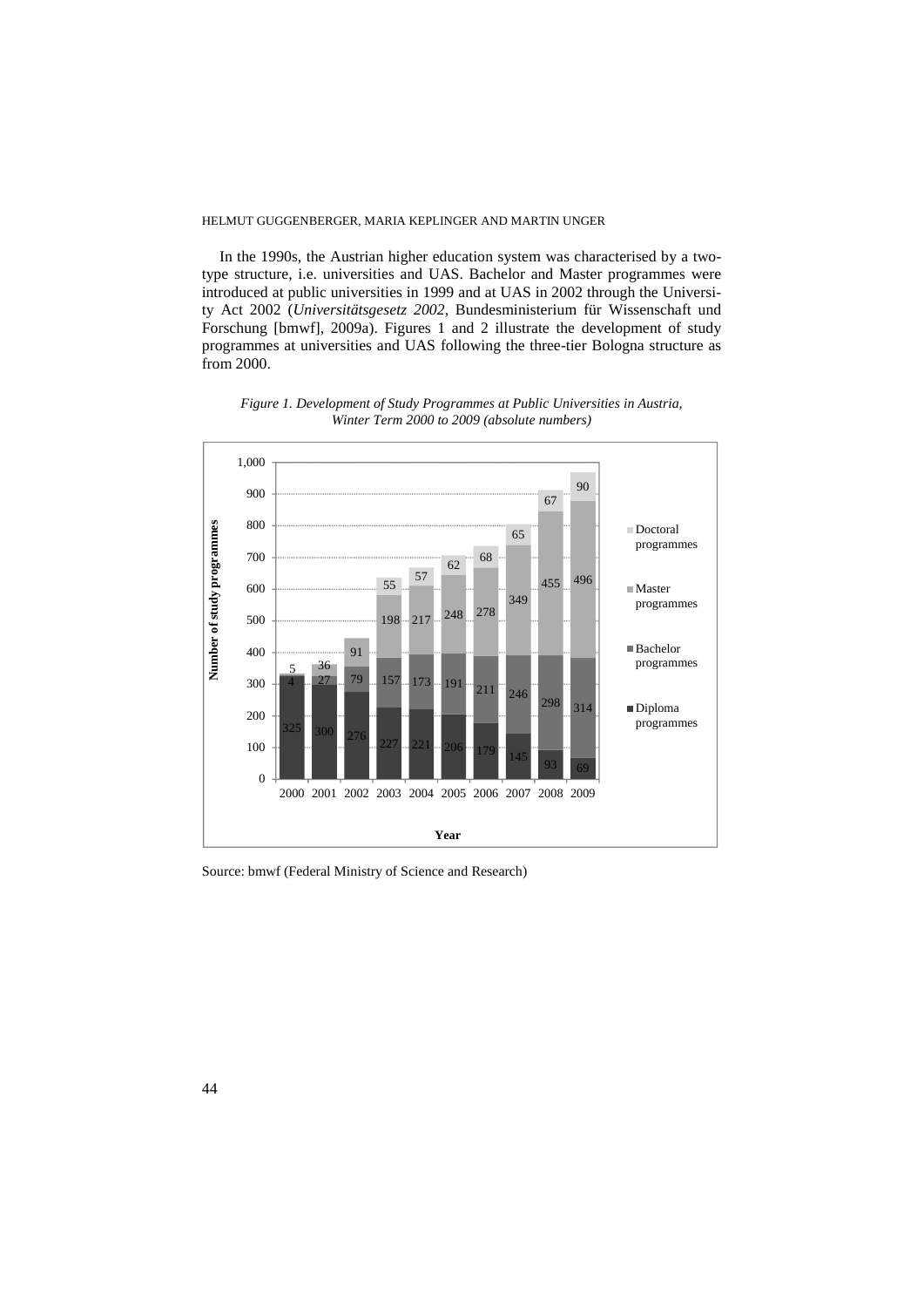

*Figure 2. Development of Study Programmes at Universities of Applied Sciences in Austria, Winter Term 2000 to 2009 (absolute numbers)* 

Source: Fachhochschulrat (*Council of Universities of Applied Sciences*)

As of winter term 2009, 84 per cent of all study programmes at universities followed the Bachelor/Master structure. Many universities have already completed their course-conversion but medicine is still excluded. Teacher training for upper secondary education was changed with the 2009 amendment to the University Act 2002, which provides for the option of a 4-year Bachelor for certain fields.

At the UAS, 98 per cent follow the Bachelor/Master two-cycle structure and almost all private universities follow it. University colleges of teacher education have fully converted to Bachelor programmes (66 study programmes in winter term 2009) in a major reorganisation which became effective in September 2007.

Almost all new entrant students at the UAS and three quarters of those at the universities chose Bachelor study programmes in winter term 2009. At public universities, the number of students in the traditional single-cycle programmes is still relatively high (50 per cent of students are enrolled in diploma programmes). As the consequence of the gradual conversion of study programmes, a minority is awarded degrees according to the new two-cycle system.

In the recent *Studierenden-Sozialerhebung 2009* (student social survey, Unger et al., 2010), an online survey among all students at higher education institutions with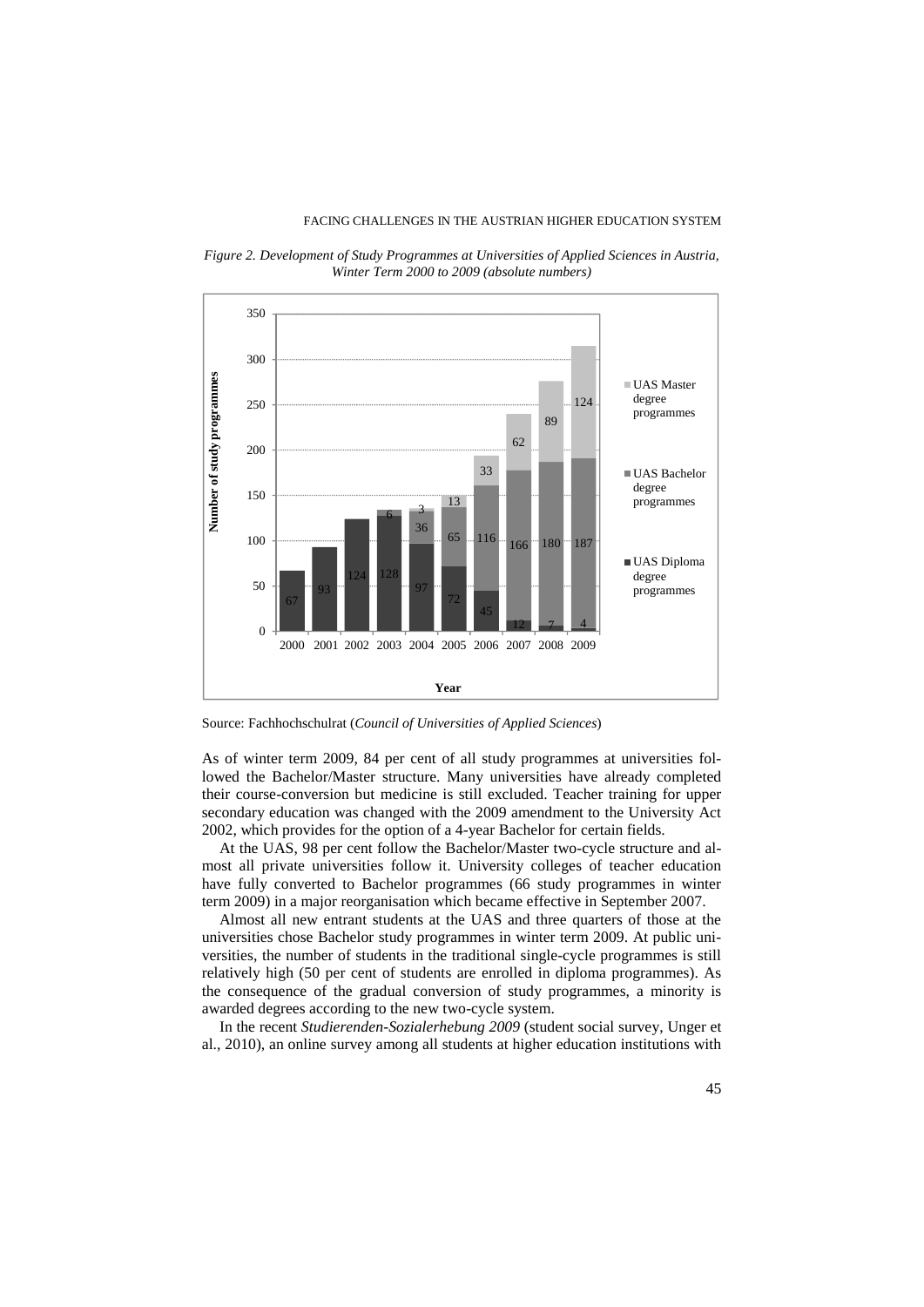a special focus on their social situation and study conditions, 75 per cent of Bachelor students in Austria responded that they intended to enter a Master programme, and one third intended to study in the Master programme while concurrently entering the job market. Only 8 per cent wanted to engage exclusively in employment upon the award of the Bachelor degree. When asked about their study motives, 69 per cent of students in Master programmes stated that they regarded the Bachelor degree as not sufficient, although only 22 per cent said their Bachelor degree had failed to help them find an adequate job.

In order improve the recognition of the Bachelor degree in terms of its employability on the labour market and its value as academic study by the students and graduates themselves, awareness measures have been launched (for example in cooperation with the Austrian Chamber of Commerce).<sup>4</sup> Current discussions like the *"Dialog Hochschulpartnerschaft"* (i.e. five working groups consisting of stakeholders in higher education)<sup>5</sup> have also focused on the employability of Bachelor graduates. The aim of these working groups is to find a common understanding or definition of "employability" of Bachelors. The conclusion was that, in the context of higher education, it not only aims at employability in the short run, but at the acquisition of competences which enable sustainable personal and professional development, because this is the only way that graduates will be able to handle future challenges on the labour market. Job-descriptions and possibilities for professional developments should be included in the curricula in order to raise the acceptance of this "new" degree.

# GRADUATE SURVEYS USED FOR THE ANALYSIS<sup>6</sup>

### *Arbeitssituation von Universitäts- und FachhochschulabsolventInnen*

The recent survey "*Arbeitssituation von Universitäts- und FachhochschulabsolventInnen (ARUFA)*" (in English: The working situation of graduates from universities and UAS) is the most comprehensive graduate survey ever undertaken in Austria. Graduates from Austrian public universities and from UAS were surveyed from December 2009 to February 2010. The survey addressed the five graduation cohorts from the academic year 2003/04 to the academic year 2007/08. It was designed as a total population survey undertaken through internet with the help on an online questionnaire. The study, which was commissioned by the Austrian Federal Ministry of Education, was undertaken by the International Centre for Higher Education Research of the University of Kassel (Germany) (INCHER-Kassel) – under the direction of Harald Schomburg *–* in cooperation with the Department of Soci-

<sup>–––––––––––––– 4</sup> Booklet "Bachelor welcome!" (Wirtschaftskammer Österreich & Bundesministerium für Wissenschaft und Forschung, 2010)

<sup>&</sup>lt;sup>5</sup> A series of discussion events held during the first half of 2010 in 5 working groups with stakeholders representing the university and UAS area (Retrieved August 13, 2010 from http://www.bmwf.gv.at/ startseite/dialog\_hochschulpartnerschaft\_ergebnisse/) 6

Authors of this chapter are Helmut Guggenberger and Martin Unger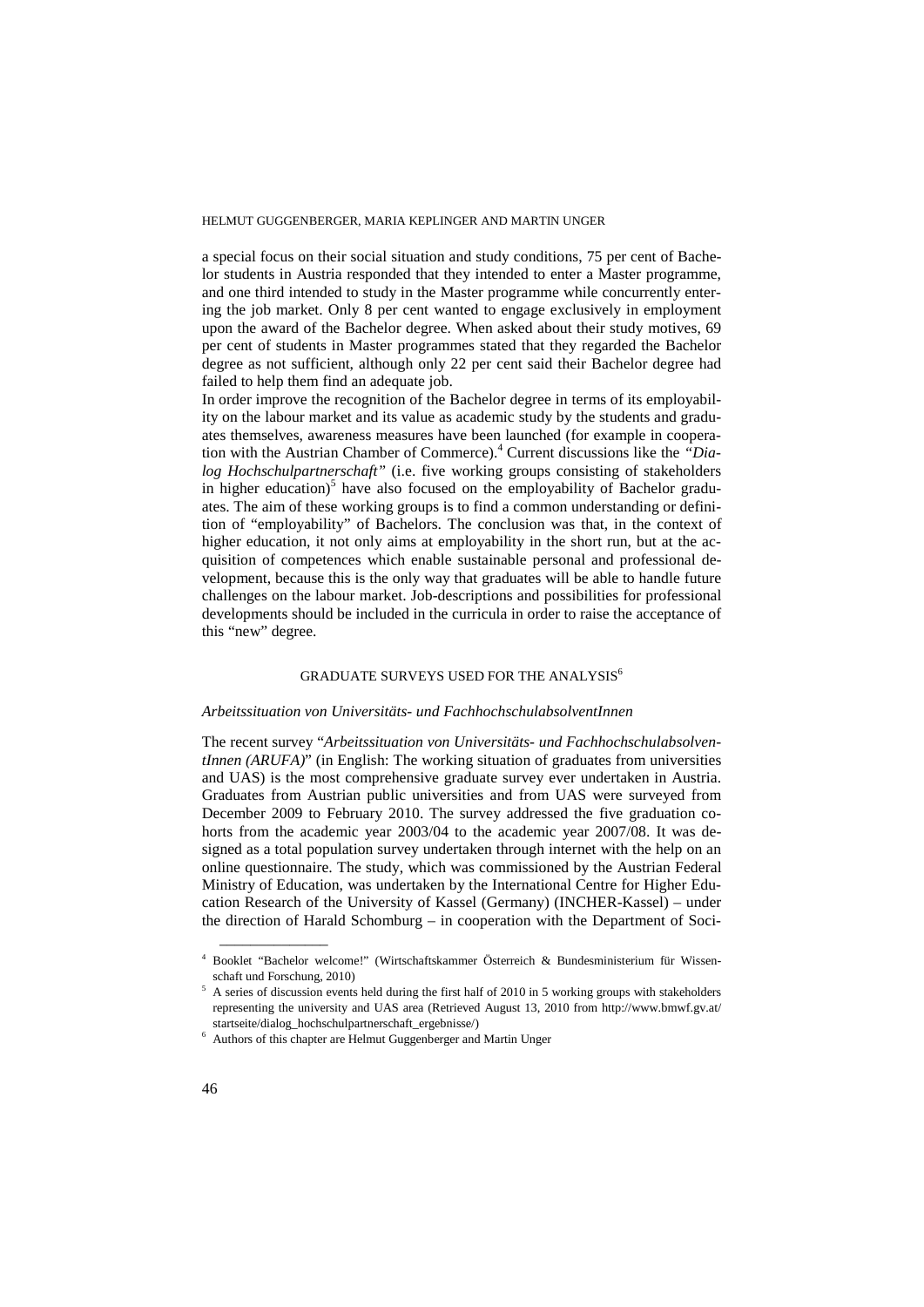ology (IfS) at the Alpen-Adria University of Klagenfurt and was coordinated by Helmut Guggenberger. The graduates from all 21 universities (as defined according to the University Act 2002) were contacted using the Universities' Data Network run in Vienna by the *Bundesrechenzentrum* (*BRZ*; federal computing centre of Austria). Graduates from the UAS were contacted in most cases by the Department of Sociology at Klagenfurt, which was provided with graduate address details by the individual organisations in charge of the UAS; in total, 15 UAS took part.

The ARUFA study yielded 25,669 responses with a response rate of 25 per cent. This can be viewed as highly satisfactory given the typical problems of online surveys and the declining willingness to participate in surveys, and as representative. In order to ensure a better similarity to the other country reports, the following analysis is based only on the graduates of the academic years 2006/07 and 2007/08 who responded; thus responses which had been provided between about  $1\frac{1}{2}$  and  $2\frac{1}{2}$  years after graduation are treated. Of the approximately 9,600 respondents included in the analysis, 17 per cent are Bachelor graduates from universities and 6 per cent from universities of applied science. Graduates from traditional study programmes prevail: 62 per cent from universities and 15 per cent from UAS. Master graduates are not included because their number is marginal among the respondents as a consequence of the gradual conversion of the study programmes to the Bachelor-Master structure.

## *Studierenden-Sozialerhebung 2009*

The *"Studierenden-Sozialerhebung 2009"* is an online survey covering all students at public higher education institutions in Austria. All students at those institutions were invited in May/June 2009 via e-mail to participate, and more than 42,000 (out of approx. 265,000) did so. The *Sozialerhebung* covers a wide range of topics. In 2009, questions were added asking students in Master programmes about their experiences on the labour market as Bachelor graduates. The subsequent analysis will only comprise those Bachelor graduates who are named here "consecutive Master students".

# SOCIO-BIOGRAPHIC BACKGROUND AND COURSE OF STUDY<sup>7</sup>

58 per cent of the recent graduates participating in the ARUFA study are female. As can be seen in table 1, women comprise more than 60 per cent of those who studied at universities, but less than half of those who studied at UAS.

More than one third of the graduates have parents (father and/or mother) with higher education. Among the graduates of traditional programmes, this share was by far higher amongst university graduates (41 per cent) than of those from UAS (23 per cent). The respective difference is clearly smaller among Bachelor graduates (37 per cent as compared to 29 per cent).

<sup>&</sup>lt;sup>7</sup> Author of this chapter is Helmut Guggenberger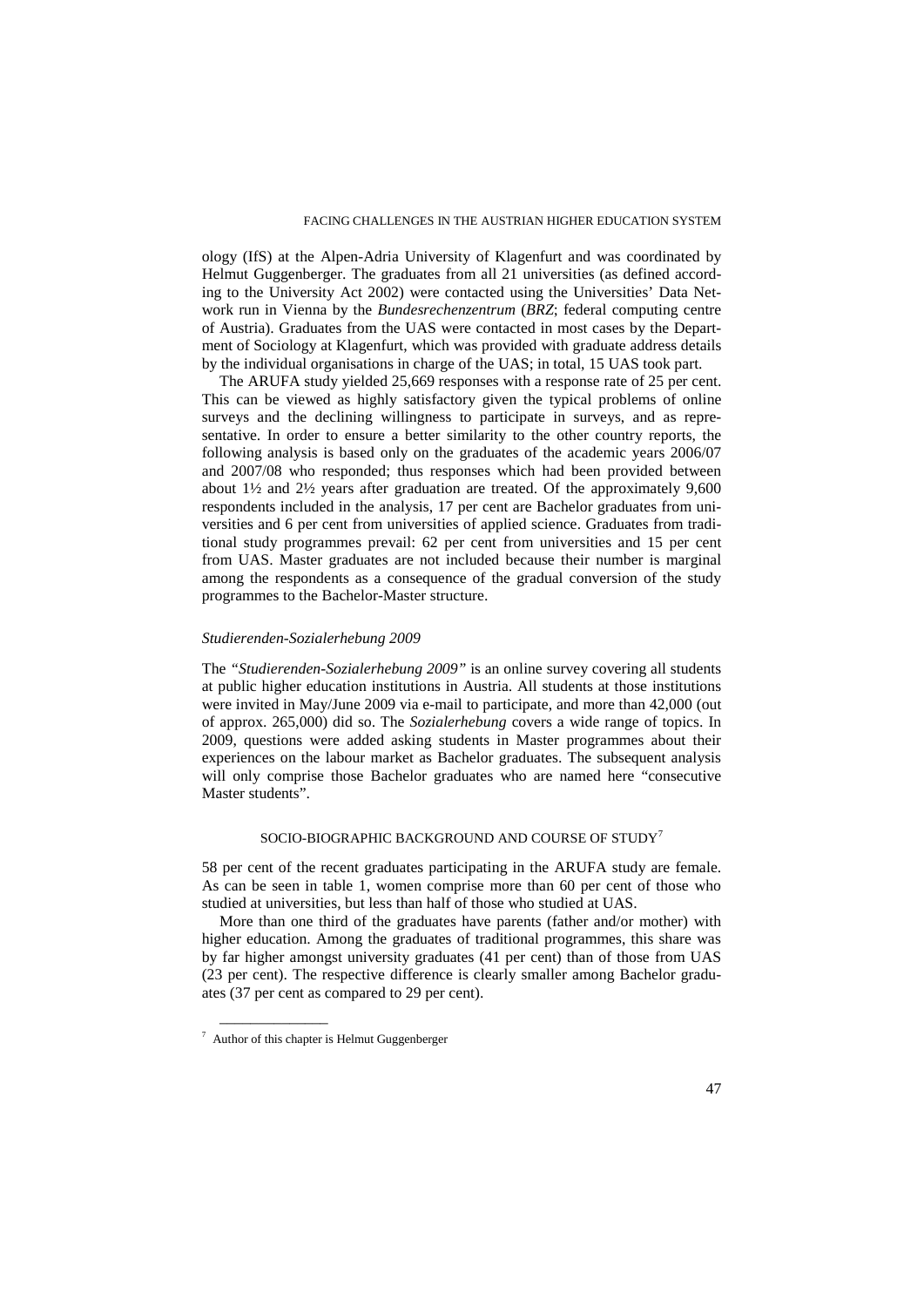### HELMUT GUGGENBERGER, MARIA KEPLINGER AND MARTIN UNGER

91 per cent are Austrian citizens. 7 per cent had not acquired their *higher education entrance qualification* in Austria (more than one third in Italy, almost one third in Germany and about one sixth in East European countries). The share of foreign graduates and of those having been educated abroad prior to study is about twice as many at universities as at UAS (see table 1).

|                                           | Bachelor graduates |            |       |                | Trad. graduates |                   |       | Total      |       |  |
|-------------------------------------------|--------------------|------------|-------|----------------|-----------------|-------------------|-------|------------|-------|--|
|                                           | Univ.              | <b>UAS</b> | All   |                | Univ. UAS       | All               | Univ. | <b>UAS</b> | All   |  |
| Female graduates                          | 57                 | 44         | 54    | 63             | 47              | 60                | 61    | 46         | 58    |  |
| A-typical entry qualifica-<br>tion        | 52                 | 69         | 57    | 43             | 66              | 48                | 45    | 67         | 50    |  |
| Father and/or mother with<br>an HE degree | 37                 | 29         | 35    | 41             | 23              | 37                | 40    | 25         | 37    |  |
| Foreign graduates                         | 12                 | 5          | 10    | 10             | 5               | 9                 | 10    | 5          | 9     |  |
| Entry qualification abroad                | 9                  | 3          | 8     | $\overline{7}$ | 3               | 7                 | 8     | 3          | 7     |  |
| Vocational training before<br>HE          | 37                 | 52         | 41    | 30             | 53              | 34                | 31    | 52         | 36    |  |
| Total years of study in HE                |                    |            |       |                |                 |                   |       |            |       |  |
| arithmetic mean                           | 4.1                | 2.9        | 3.7   | 6.8            | 4.0             | 6.3               | 6.2   | 3.6        | 5.7   |  |
| median                                    | 3.6                | 2.8        | 3.3   | 6.2            | 3.9             | 5.7               | 5.8   | 3.8        | 5.1   |  |
| Age at time of graduation                 |                    |            |       |                |                 |                   |       |            |       |  |
| arithmetic mean                           | 25.5               | 26.1       | 25.7  | 28.0           | 27.4            | 27.9              | 27.5  | 27.0       | 27.4  |  |
| median                                    | 24.0               | 24.0       | 24.0  | 26.0           | 25.0            | 26.0              | 26.0  | 25.0       | 26.0  |  |
| N                                         | 1,624              | 625        | 2,249 |                |                 | 5,959 1,415 7,374 | 7.697 | 2,063      | 9,851 |  |

*Table 1: Socio-biographical Background and Course of Study of 2007 and 2008 Graduates from Higher Education Institutions in Austria (per cent)* 

Source: INCHER-Kassel, Austrian Graduate Survey 2010 (ARUFA)

More than half had taken a "traditional" route to higher education, i.e. first attending a general secondary school (AHS), and almost one third had gone to a secondary vocational school (BHS) (30 per cent); only 4 per cent had followed a "nontraditional" access path (higher education entrance examination or similar). One third had completed their *vocational education* prior to study (e.g. apprenticeship or secondary vocational school), and seven out of ten had gained previous professional experience (full-time or part-time work; during or after secondary education, in any case before enrolment in higher education); hence, both vocational training and professional experience were more common among those from UAS than among those from universities.

The *period of study leading to the first degree* lasted on average 5.7 years for graduates from the academic years 2006/07 and 2007/08. In the cases of Bachelor graduates from UAS, the average period of study (2.9 years) was not longer than the required period of study, while university Bachelor graduates studied on aver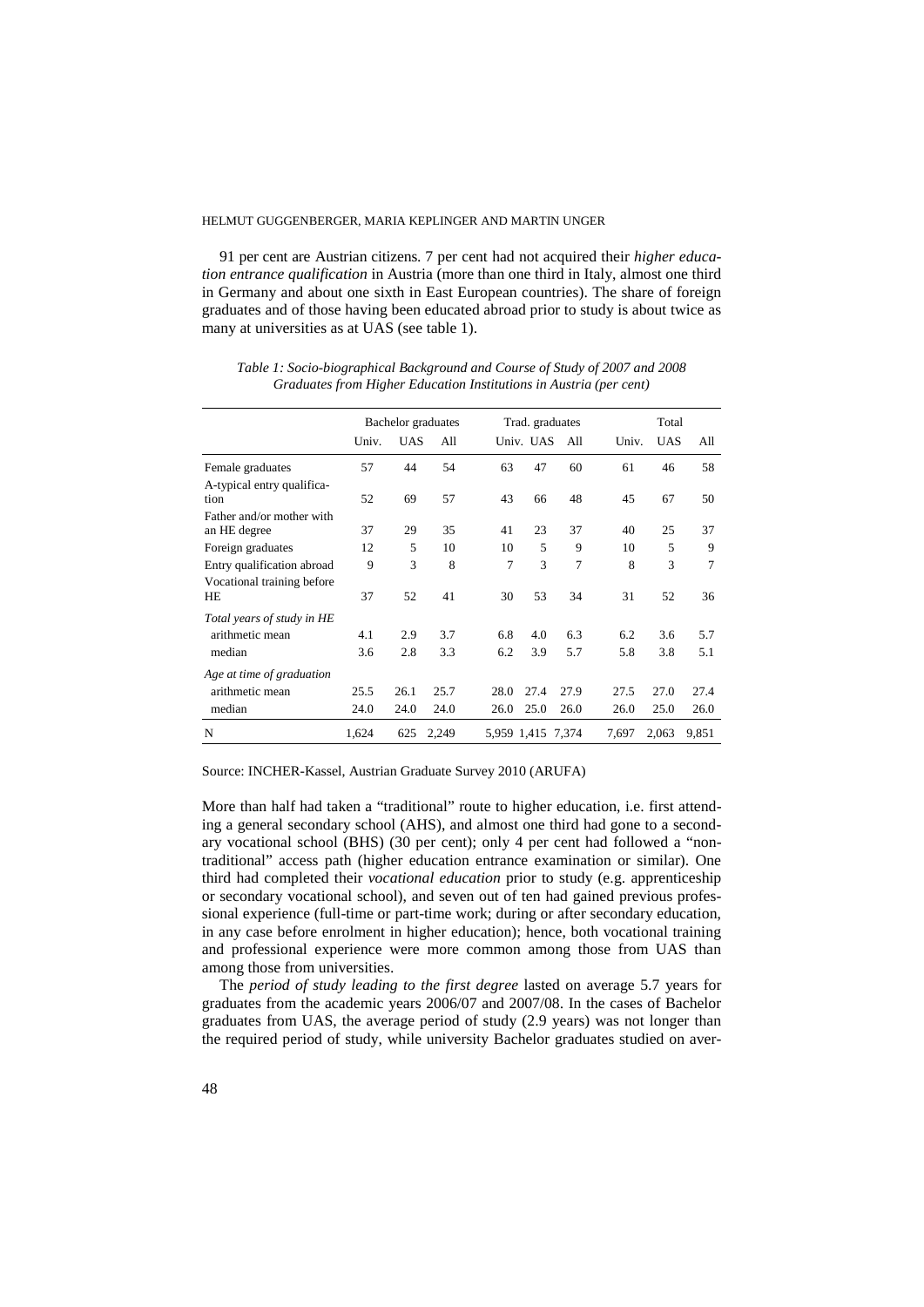age 4.1 years. The graduates from traditional study programmes not only studied longer (4.0 years and 6.8 years of study), but also prolonged their study beyond the required length of study more often.

For about two-thirds, study had been the *main activity* (this proportion was slightly higher among Bachelors). More than eight out of ten had taken part in a *study-related work placement*: about half completed a *compulsory internship* (almost half in the case of Bachelors).

The average age at the time of the graduation was 25.5 years among university Bachelor graduates and 26.1 per cent among graduates from universities of applied science. The average among graduates from traditional programmes was 28.0 and 27.4 years respectively, as is seen in table 1. One must bear in mind that student at UAS are older on average when they enrol for the first time, since a higher proportion is active in vocational training and gainful employment than among university students.

As regards their life situation, three quarters of the respondents in the Austrian ARUFA study reported a partnership at the time of the survey (partner 53 per cent, married 21 per cent and registered partnership 1 per cent). 19 per cent had one child or more living with them. Daytime childcare is most frequently provided by the partner (61 per cent), followed by parents or relatives (34 per cent), kindergarten/crèche or similar (35 per cent), and less often (24 per cent) by the respondents themselves.

# INTERNATIONAL MOBILITY<sup>8</sup>

Like in other countries, international student mobility is perceived as a challenge posed by the Bologna Process, and there is a declared target that 50 per cent of students in Austria should acquire overseas experience by 2020 (see Bundesminsterium für Wissenschaft und Forschung [bmwf], 2008a, pp. 290f.; Bundesminsterium für Wissenschaft und Forschung [bmwf], 2008b, p. 6; Bundesminsterium für Wissenschaft und Forschung [bmwf], 2009b, pp. 54-59; Bundesminsterium für Wissenschaft und Forschung [bmwf], 2010, p. 26). There are arguments that student mobility may even drop in the new two-cycle structure of study programmes (see e.g. Kellermann, Boni & Meyer-Renschhausen, 2009; Heissenberger, Mark, Schramm, Sniesko & Süss, 2010). What do the data of the Austrian study reveal in this regard?

### *Study abroad*

According to the *Sozialerhebung 2009,* 13 per cent of all Bachelor students in Austria already have study-related experiences in a foreign country; most studied for at least a semester abroad, did an internship or attended a language class. Among Master students, this ratio is 35 per cent. Nearly every fifth Master student

<sup>&</sup>lt;sup>8</sup> Authors of this chapter are Helmut Guggenberger and Martin Unger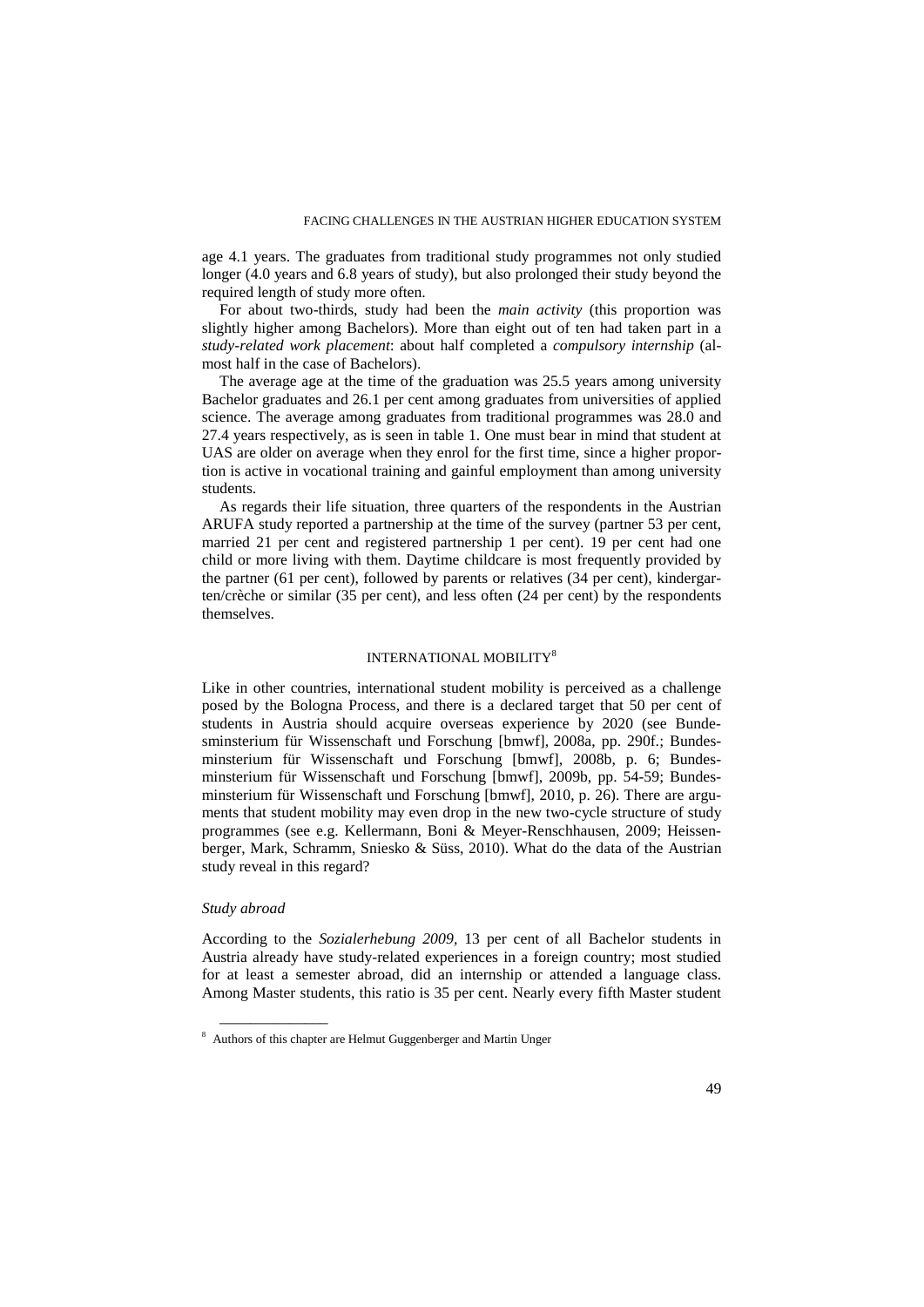studied at least partially in a foreign country, namely during the Bachelor or the Master programme. 13 per cent did an internship, 6 per cent participated in a summer school, 6 per cent followed a language course and 5 per cent did research. One must bear in mind that the *Sozialerhebung* comprises students of various years of study (from beginners to students close to graduation); therefore the data do not show what proportion of students will be mobile up to graduation. Yet, they allow one to infer that temporary mobility is more likely to happen during the Master programme than during the Bachelor programmes.

|                                                       | Bachelor graduates |            |     | Trad. graduates |           | Total |       |            |     |
|-------------------------------------------------------|--------------------|------------|-----|-----------------|-----------|-------|-------|------------|-----|
|                                                       | Univ.              | <b>UAS</b> | All |                 | Univ. UAS | All   | Univ. | <b>UAS</b> | All |
| a. During the course of study                         |                    |            |     |                 |           |       |       |            |     |
| Study abroad and/or short<br>study-related activities |                    |            |     |                 |           |       |       |            |     |
| abroad                                                | 24                 | 33         | 27  | 37              | 40        | 37    | 34    | 38         | 35  |
| Temporary study<br>abroad                             | 16                 | 22         | 18  | 24              | 24        | 24    | 22    | 23         | 22  |
| Short study related<br>activities abroad              | 14                 | 19         | 15  | 23              | 26        | 23    | 21    | 24         | 22  |
| b. After graduation                                   |                    |            |     |                 |           |       |       |            |     |
| Study and/or practical<br>training abroad after       |                    |            |     |                 |           |       |       |            |     |
| graduation                                            | 25                 | 17         | 23  | 13              | 7         | 12    | 15    | 9          | 14  |
| Employment abroad after                               |                    |            |     |                 |           |       |       |            |     |
| graduation                                            | 12                 | 12         | 12  | 20              | 22        | 20    | 18    | 19         | 18  |
| At present employed                                   |                    |            |     |                 |           |       |       |            |     |
| abroad                                                | 9                  | 9          | 9   | 11              | 8         | 11    | 11    | 8          | 11  |

*Table 2. International Mobility during the Course of Study and after Graduation of 2007 and 2008 Graduates from Higher Education Institutions in Austria (per cent)* 

Source: INCHER-Kassel, Austrian Graduate Survey 2010 (ARUFA)

According to the ARUFA survey, more than one fifth of the graduates from Austrian universities had spent a study period abroad: 16 per cent of the university Bachelor graduates, 22 per cent of the Bachelor graduates from UAS and about 22 per cent from traditional programmes at both types of higher education institutions (see table 2). It does not come as a surprise to note that somewhat more university graduates from traditional programmes have studied abroad than university Bachelor graduates. This does not mean, however, that the new Bologna two-cycle structure has led to a decline in student mobility, because most Bachelor graduates continue to Master study and may be mobile in the second cycle. Thus, the actual frequency of study abroad up to graduation in the new two-cycle system will only be known when sufficient information is available on graduates from the Master programmes. It is exceptional in Austria, though, that students from other type of higher education study abroad in larger numbers than university students. Howev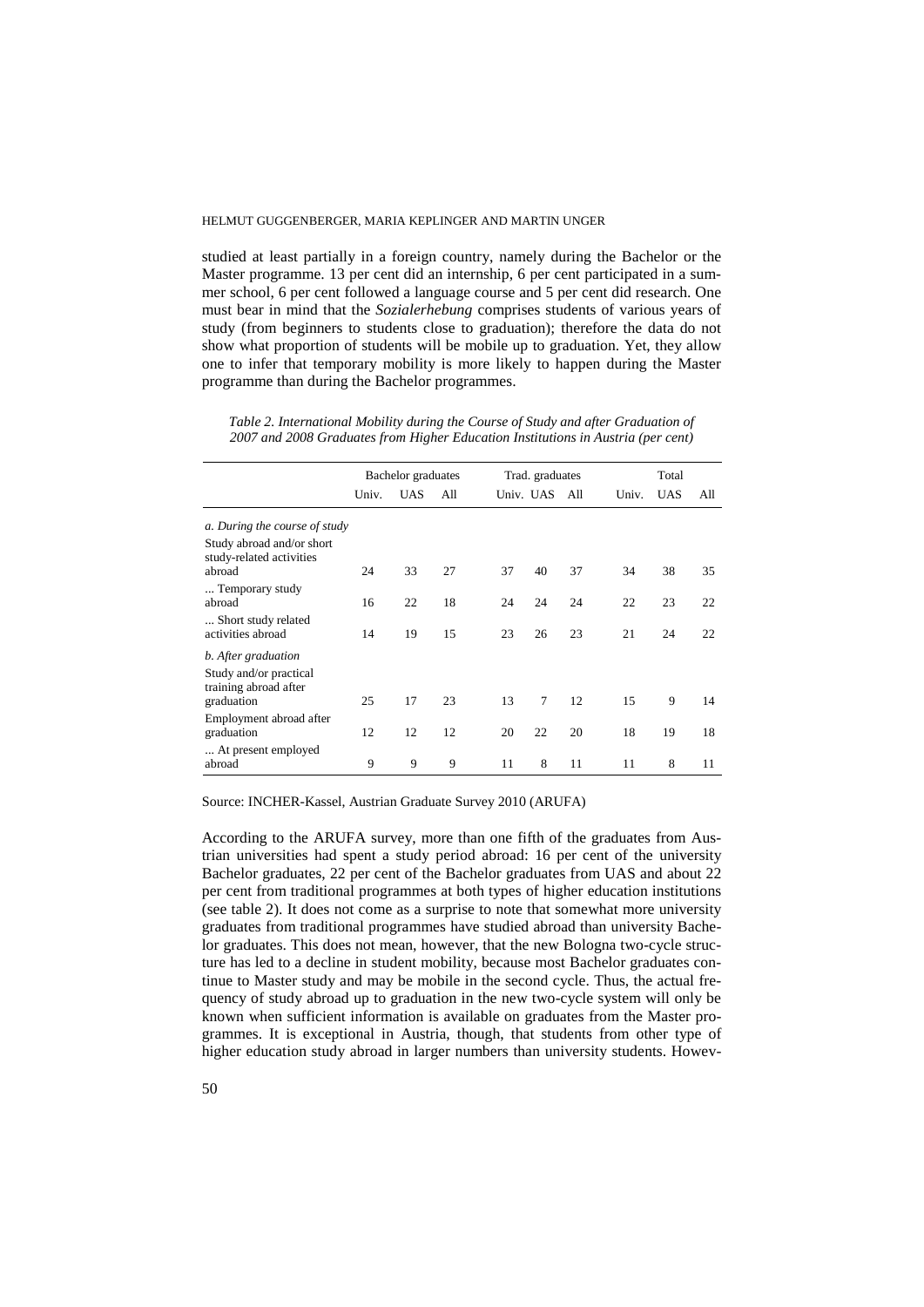er, the Bachelor graduates from UAS have spent on average a shorter period abroad (7 months as compared to 8 months).

Students who do not study abroad often give as a reason for not studying their concern that study abroad may prolong the overall study period. Other concerns are, according to the student surveys above, separation from family/friends, costs incurred to keep their accommodation in Austria and costs related to the sojourn abroad. Students having studied abroad most frequently see the costs of the sojourn abroad as the major barrier.

### *Employment abroad after graduation*

12 per cent of the university Bachelor graduates and of those from universities of applied science were employed abroad after graduation for some period. These rates were somewhat lower than among the graduates from traditional single-cycle programmes, as table 2 shows. At the time of the survey, the proportion of those employed abroad was slightly higher at universities than at universities of applied sciences: 11 per cent as compared to 8 per cent among graduates from traditional programmes.

The choice of host country can be an indication of the purpose of mobility. For instance, some of student mobility between Germany and Austria is linked to the delicate issue of "numerus clausus refugees"; mobility from and to some countries may be interpreted as "brain drain" or "brain gain". Most of the mobile graduates from Austria are employed in Germany and Italy (together about 60 per cent of the professionally mobile graduates).

Other questions posed in the questionnaire show that graduates consider international competences and foreign language proficiency as not ranking highly among the employers' recruitment criteria. But about 40 per cent believe that their company or other employing institutions is active in an international sphere.

# EMPLOYMENT AND FURTHER STUDY OF BACHELOR GRADUATES $^9$

### *Whereabouts after graduation*

More than two-thirds (68 per cent) of Bachelor graduates of the academic year 2007/08 from universities in Austria stated, when asked about their whereabouts one-and-a-half year after graduation*,* that they continued their studies. This share was lower amongst graduates from UAS: yet, a majority of them (54 per cent) also opted for further study, as table 3 shows. About four out of five Bachelor graduates who continue their studies were enrolled in Master programmes.

<sup>&</sup>lt;sup>9</sup> Authors of this chapter are Helmut Guggenberger and Martin Unger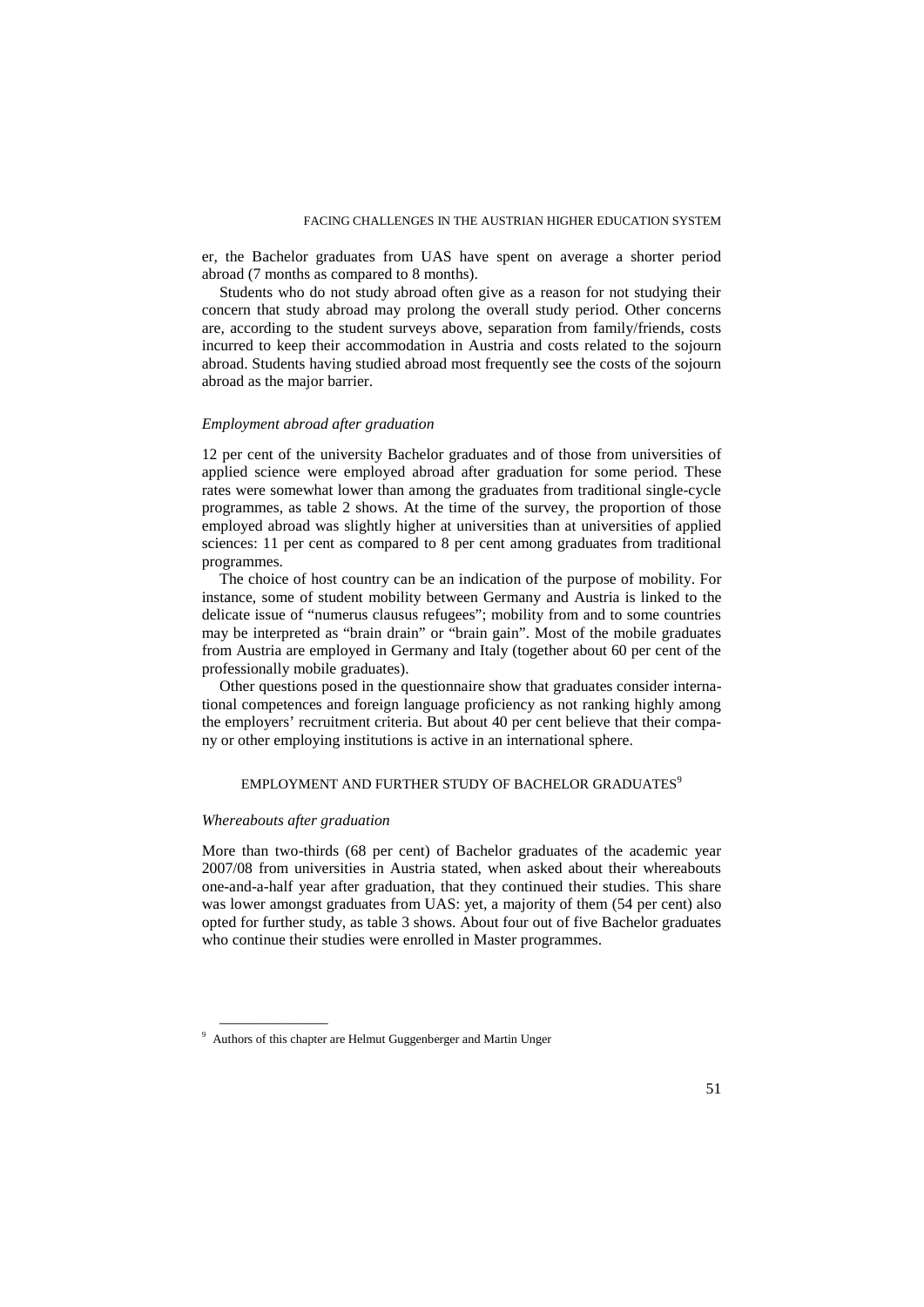|                                        | Bachelor graduates |                |       |                |     | Trad. graduates | Total          |                |                |
|----------------------------------------|--------------------|----------------|-------|----------------|-----|-----------------|----------------|----------------|----------------|
|                                        | Univ.              | <b>UAS</b>     | All   | Univ. UAS      |     | A11             | Univ.          | <b>UAS</b>     | All            |
| Employed (only)                        | 26                 | 42             | 31    | 62             | 83  | 66              | 54             | 69             | 57             |
| Professional training                  | 1                  | 1              | 1     | 5              | 2   | 4               | $\overline{4}$ | $\overline{2}$ | 3              |
| Study and employment                   | 28                 | 23             | 26    | 14             | 7   | 13              | 17             | 12             | 16             |
| Study (only)                           | 40                 | 31             | 37    | 10             | 3   | 9               | 17             | 13             | 16             |
| Search for job<br>(without employment) | $\overline{c}$     | 1              | 2     | 3              | 3   | 3               | 3              | $\overline{c}$ | 3              |
| Family, children, etc.                 | 1                  | 1              |       | $\overline{c}$ | 1   | $\overline{c}$  | 2              |                | $\mathfrak{D}$ |
| Other                                  | 1                  | $\overline{c}$ | 1     | $\overline{4}$ | 1   | 3               | 3              | 1              | 3              |
| Total                                  | 100                | 100            | 100   | 100            | 100 | 100             | 100            | 100            | 100            |
| Count                                  | 790                | 359            | 1.149 | 2.678          | 669 | 3.347           | 3.522          | 1.035          | 4.590          |

*Table 3. Whereabouts of 2008 Graduates from Higher Education Institutions in Austria (per cent)* 

Source: INCHER-Kassel, Austrian Graduate Survey 2010 (ARUFA)

However, many of those who continued their studies did this in conjunction with employment: 28 per cent and 23 per cent respectively. A further one per cent was in professional training for public service – an arrangement which can also be viewed as combining employment and further learning.

26 per cent of Bachelor graduates from universities solely opted for employment. As one might expect, this proportion was higher among graduates from UAS (42 per cent). As about a quarter of the Bachelor graduates continues study whilst being employed, the overall proportion of employed Bachelor graduates (i.e. including those studying concurrently) was 55 per cent among university Bachelor graduates and 66 per cent among graduates from UAS. As one does not know whether the option of both study and employment will lead to an advanced degree or if it is just a temporary arrangement which delays the decision for either direction, a genuine rate of transition from Bachelor study to employment can only be established a few years later.

Very few Bachelor graduates reported that they neither studied nor were employed one and a half years after graduation (4 per cent each). Among them, only 2 per cent of the Bachelor graduates from universities and 1 per cent of those from UAS were unemployed.

In this context, the reported *motives for studying* are rather interesting. The following aspects were of particular significance for the decision about the choice of course of study leading to the first degree: "Personal development; professional interest in the course content; inclination/talent", as well as "Working on an interesting topic" – in other words, aspects relating to character or to the degree courses themselves. Professional aspects were quoted somewhat less frequently: "Having a wide range of career opportunities", "A particular career aspiration, "Good opportunities on the labour market", as well as the "Opportunity to achieve a secure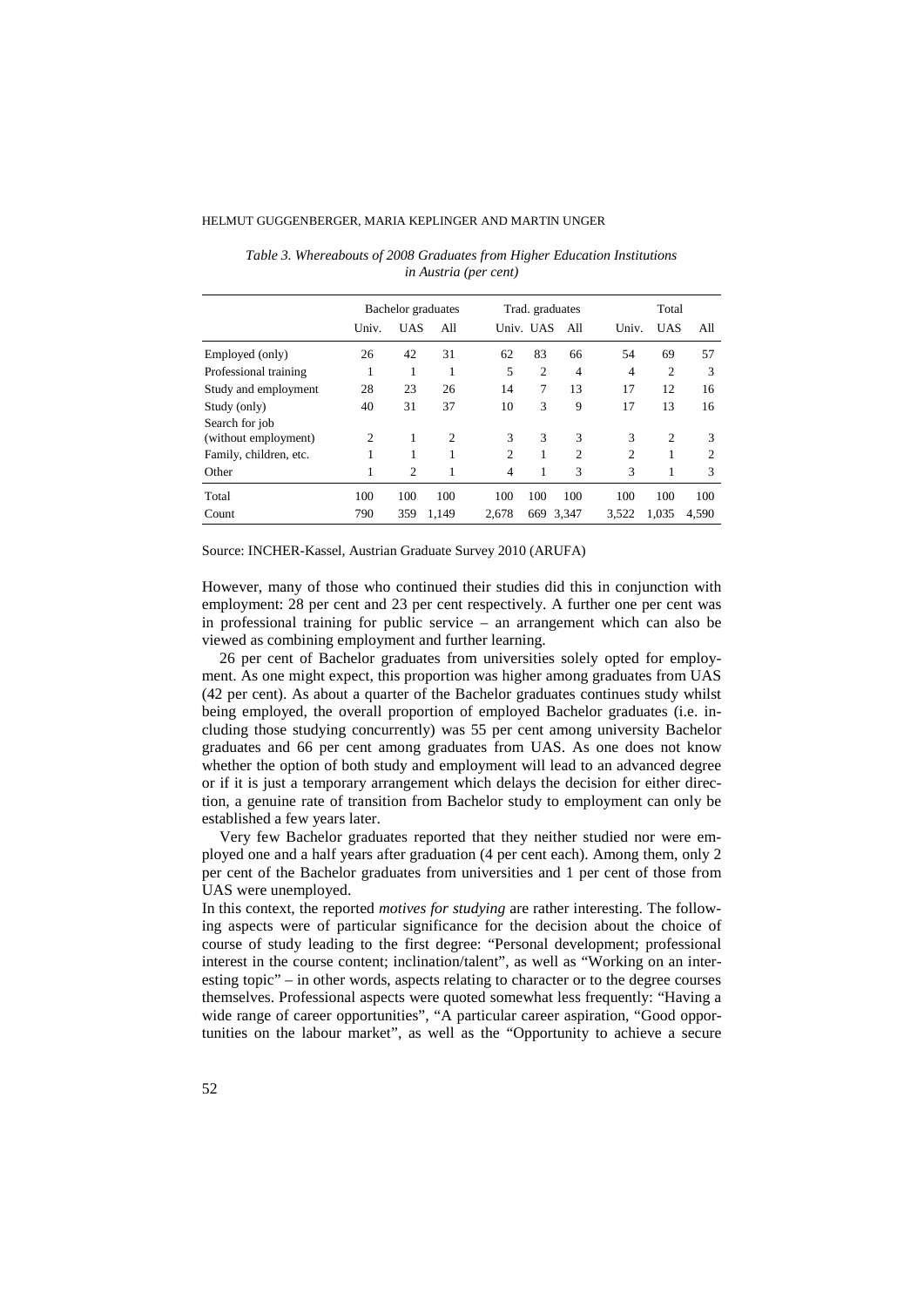professional position". In contrast, "Recommendations by parents/relatives" as well as the desire to "maintain the student status" hardly played any role.

As regards *professionally oriented motives*, almost two-thirds of the Bachelor graduates reported that they wanted to specialise in a particular area of expertise. About half each quoted "Particular professional aspiration", "Good labour market opportunities" and "Secure professional position". The latter two motives were more frequently voiced by Bachelor graduates from UAS than by those from universities.

It is interesting in this context to note that graduates report in retrospect a high degree of *satisfaction* with their study: about three-quarters of Bachelor graduates from UAS and about two-thirds of Bachelor graduates from universities stated that they were "very satisfied" or "satisfied" with their study programme overall (see table 4). And about seven out of ten stated that they would choose the same programme again. In sum, the widespread simplistic argument often put forward in the public discourse on the Bologna study reform is not supported by the results of this survey: The arguments that Bachelor graduates opt for continued study because of lack of "employability".

|                           | Bachelor graduates |              |       |                | Trad. graduates |                | Total |                |                |
|---------------------------|--------------------|--------------|-------|----------------|-----------------|----------------|-------|----------------|----------------|
|                           | Univ.              | <b>UAS</b>   | All   | Univ. UAS      |                 | All            | Univ. | <b>UAS</b>     | All            |
| 1 Very satisfied          | 19                 | 25           | 21    | 19             | 29              | 21             | 19    | 28             | 21             |
| $\overline{2}$            | 47                 | 50           | 48    | 48             | 51              | 49             | 48    | 51             | 48             |
| 3                         | 23                 | 20           | 22    | 24             | 15              | 22             | 24    | 17             | 22             |
| $\overline{4}$            | 10                 | 5            | 8     | 7              | $\overline{4}$  | 7              | 8     | $\overline{4}$ | 7              |
| 5 Very dissatisfied       | $\overline{2}$     | $\mathbf{0}$ | 1     | $\overline{2}$ | 1               | $\overline{2}$ | 2     | 1              | $\overline{2}$ |
| Total                     | 100                | 100          | 100   | 100            | 100             | 100            | 100   | 100            | 100            |
| N                         | 830                | 373          | 1,203 | 2.778          |                 | 686 3,464      | 3,665 | 1.066          | 4,767          |
| Combined values           |                    |              |       |                |                 |                |       |                |                |
| Satisfaction (1 and 2)    | 66                 | 75           | 69    | 67             | 80              | 70             | 67    | 79             | 69             |
| 3                         | 23                 | 20           | 22    | 24             | 15              | 22             | 24    | 17             | 22             |
| Dissatisfaction (4 and 5) | 11                 | 5            | 9     | 9              | 5               | 8              | 9     | 5              | 8              |
| Arithmetic mean           | 2.3                | 2.0          | 2.2   | 2.2            | 2.0             | 2.2            | 2.3   | 2.0            | 2.2            |

*Table 4. Satisfaction with the Course of Study of 2008 Graduates from Higher Education Institutions in Austria (per cent)* 

Question D8: How satisfied are you with your studies in general?

Source: INCHER-Kassel, Austrian Graduate Survey 2010 (ARUFA)

In the *Studierenden-Sozialerhebung 2009*, Master students were asked about their *reasons for the continuation of study after the award of the Bachelor degree*. More than half of the "consecutive" Master students stated that they never planned to enter the labour market after finishing their Bachelor studies. Notably, a large pro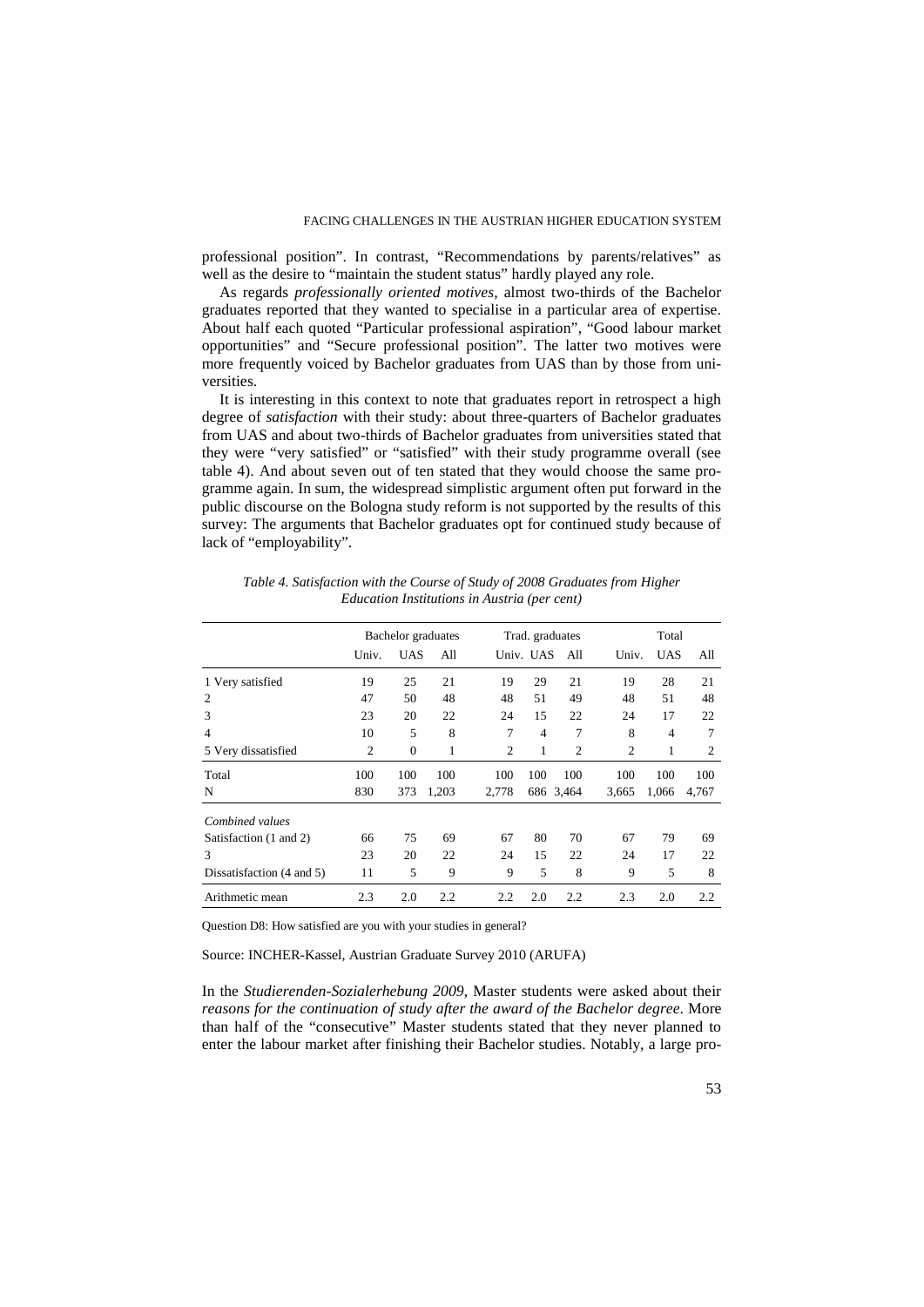portion of Master students in the Natural Sciences stated this, and in various disciplines more women than men reported that they never planned to embark on employment after the award of the Bachelor degree.

Among Master students at UAS the answer pattern is quite different.

UAS offer two different types of programmes: On the one hand full-time programmes and on the other programmes for working students where lectures are given in the evenings, at weekends and during holidays. Both types of programmes provide 60 ECTS per year, hence programmes for working students are not parttime by nature, because they comprise the same amount of lectures per year as fulltime programmes. Nevertheless, both types of programmes attract very different types of students, as seen for example in the fact that students in programmes for working students are on average six years older (namely around 30 years) than their colleagues in full-time programmes.

Even though, we see a higher transition rate from Bachelor to Master studies among graduates from programmes for working students than among those from full-time programmes, far more graduates from programmes for working students looked for a job: half the graduates in Business Administration and 40 per cent of the Engineers compared to 7 per cent of graduates in Business Administration and 27 per cent of Engineers from full-time programmes. On the other hand, only about 5 per cent of the graduates from programmes for working students stated they had never thought about looking for a job after graduation. Among Master students in full-time programmes, this ratio differs between 58 per cent in Engineering studies and 84 per cent – the highest ratio of all student groups – in Business Administration.

Hence, not surprisingly, students in programmes for working students want to continue studying alongside their work. However, we suppose their transition rate to Master programmes to be higher, because a Bachelor is of less value than their already accomplished years of vocational experience. Only a Master provides them with a comparative advantage for their future career. Hence the situation for (mainly young) graduates from full-time programmes at UAS: They have chosen an applied education programme because they wanted to enter the labour market quickly and with more practical experience than from a Scientific University. Hence, it is rational for many of them to leave the education system at least temporarily. That seems especially true in Engineering studies, where the labour market has a great demand for graduates.

Almost half of all students in consecutive Master programmes had the impression that there were no adequate jobs in their field of study available for Bachelor graduates. This is far more often stated by female Master students than by male Master students. As regards fields of study, we note that many students in natural sciences and in the humanities perceive such a lack of suitable employment opportunities. Similarly, only a quarter of the Master students see the Bachelor degree as a sufficient entry qualification for a career. Altogether, three quarters of the Master students believe that a Bachelor graduate is not regarded (and paid) as a higher education graduate in the Austrian labour market. On this point, both genders, students of all ages and in most fields of study agree to the same extent. It does not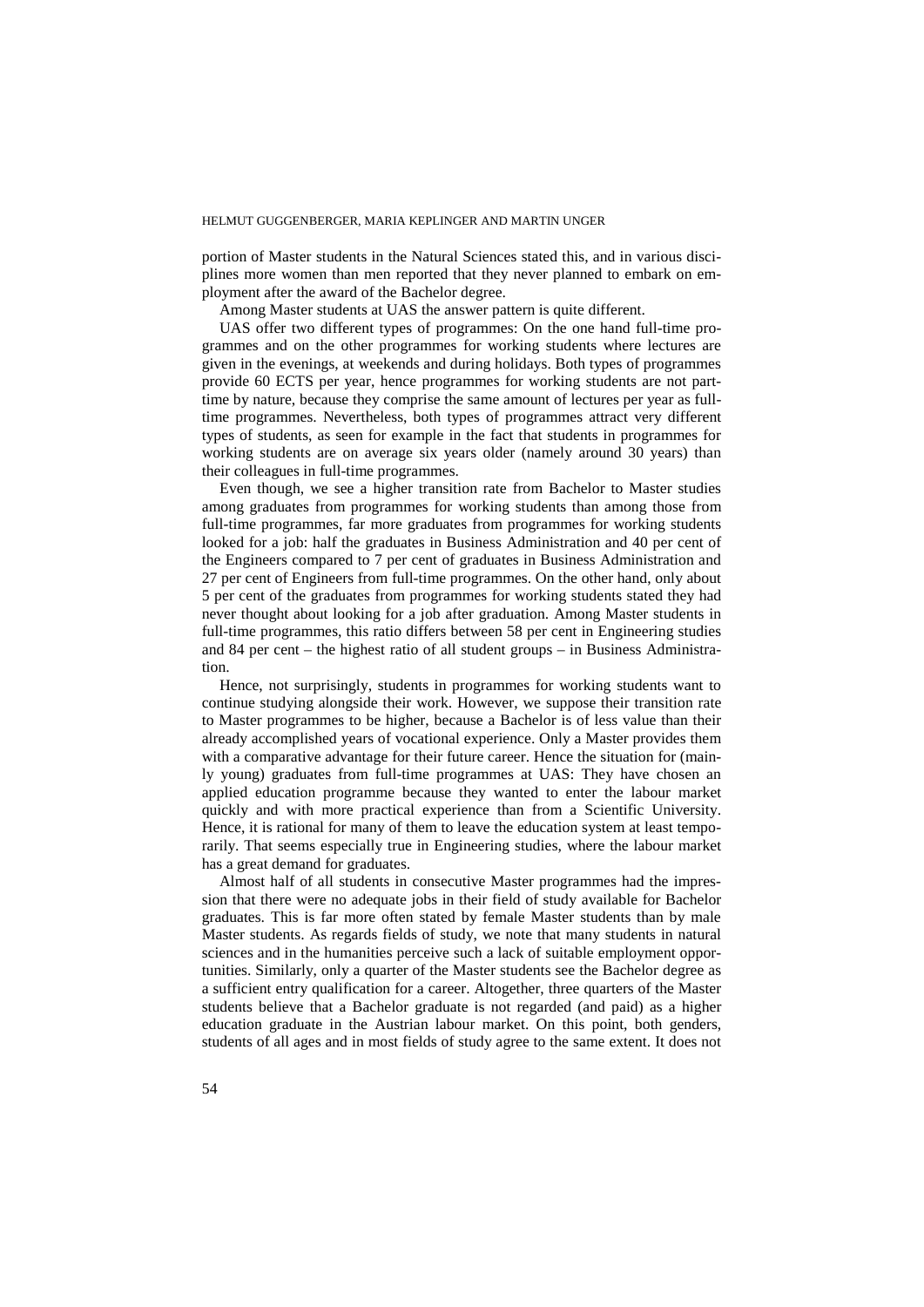come as a surprise to note that Bachelor graduates who had opted for employment see the employment opportunities of Bachelor graduates more favourably. But even then most of them state that Bachelor graduates are not treated in the labour market as really being graduates.

# JOB SEARCH<sup>10</sup>

The most common routes taken during the search for employment (often multiple answers) were "Applying for advertised jobs" as well as "Direct contact to employers or clients/blind applications, unsolicited applications". "Assistance from friends, acquaintances or fellow students" as well as "Internships during the course of studies" were quoted much less often. Asked about the success of the methods employed, four out of ten said "Applying for advertised jobs", almost two out of ten stated "Direct contact to employers or clients/blind applications, unsolicited applications" and one out of ten "Assistance from friends, acquaintances or fellow students". Only one per cent reported that they found their job with the help of the employment service or company contact fairs.

"Employability", the second keyword in the Bologna Process in addition to "mobility", is seen in Austria as a very important challenge. The Ministry in charge calls it "Förderung der Beschäftigungsfähigkeit von Absolventinnen und Absolventen mit Bachelorabschluss, auch im öffentlichen Dienst" (in English: "Promoting the employability of graduates with a Bachelor's degree, including public service", see bmwf, 2009b, p. 40). Critique as regards this target is often voiced (see e.g. Liessmann, 2006; Prisching, 2008). It might be premature to assess the link between Bachelor studies and employment (see the arguments in Campbell & Brechelmacher; 2007, Schneeberger, Petanovitsch & Nowak, 2010). At present, we note that many students perceive their studies as being "complete" only upon graduation from a Master programme (see Schneeberger & Petanovitsch, 2010a), even though the Bachelor degree is supposed to be a "complete" qualification according to the Bologna rationales.

In the ARUFA survey, graduates were also asked to report the duration of the *search period* for employment. Among those who were seeking for a job, Bachelor graduates from universities reported 4.9 months of search on average, while search took less long for Bachelor graduates from UAS: 3.2 months on average (see table 5).

 $^{10}$  Author of this chapter is Helmut Guggenberger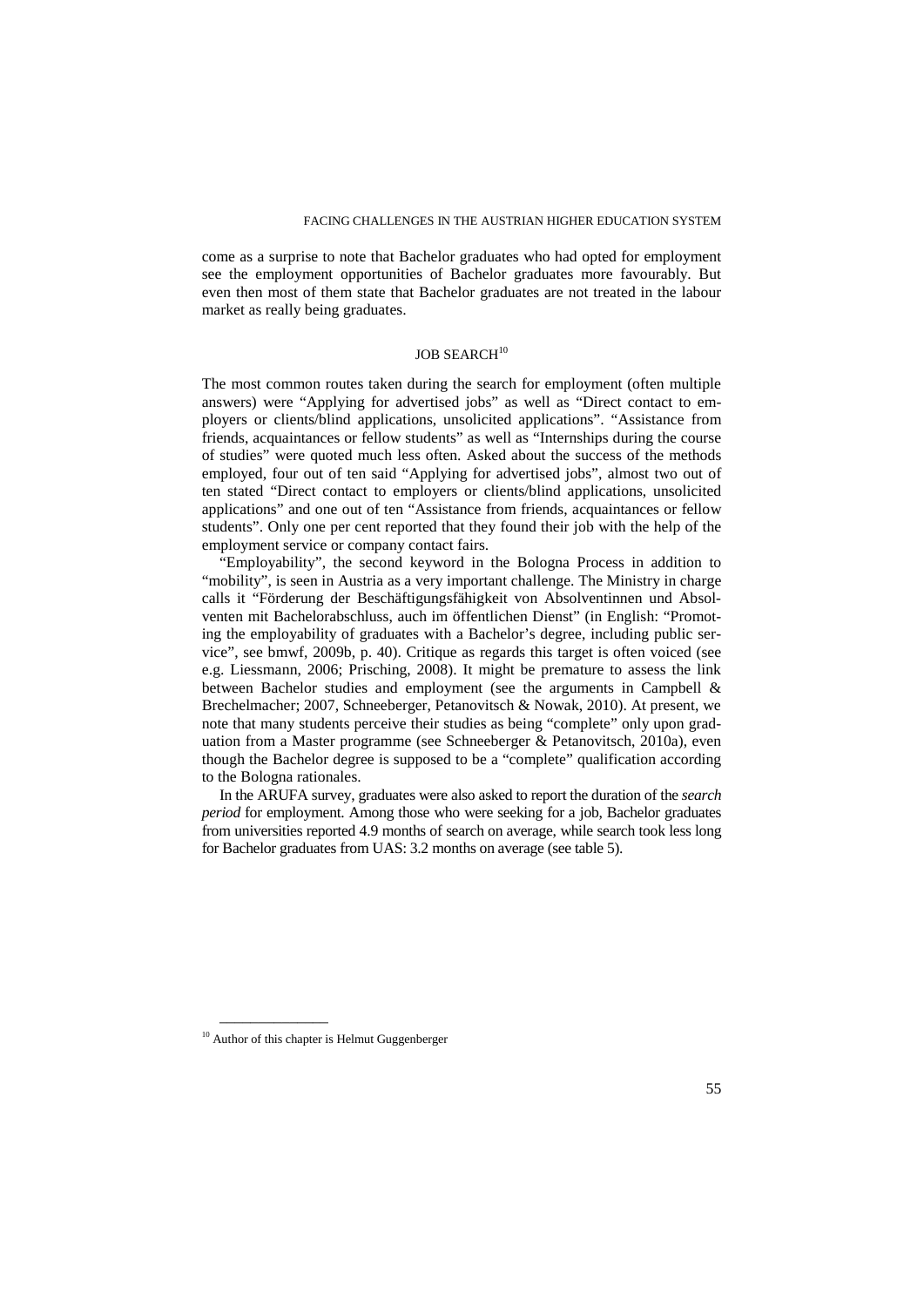|                                                |          | Bachelor graduates |       |       | Trad. graduates |       | Total |
|------------------------------------------------|----------|--------------------|-------|-------|-----------------|-------|-------|
|                                                | Univ.    | <b>UAS</b>         | Total | Univ. | <b>UAS</b>      | Total |       |
| a. Job search duration                         |          |                    |       |       |                 |       |       |
| Arithmetic mean                                | 4.9      | 3.2                | 4.3   | 4.6   | 3.9             | 4.4   | 4.4   |
| Median                                         | 3.0      | 2.0                | 3.0   | 3.0   | 3.0             | 3.0   | 3.0   |
| N                                              | 154      | 92                 | 246   | 1.119 | 321             | 1.440 | 1,686 |
| b. Time from graduation to<br>first employment |          |                    |       |       |                 |       |       |
| Arithmetic mean                                | 4.9      | 2.3                | 4.0   | 3.2   | 2.1             | 3.0   | 3.1   |
| Median                                         | $\Omega$ | .0                 | .0    | 1.0   | .5              | 1.0   | 1.0   |
| N                                              | 322      | 187                | 509   | 2.035 | 490             | 2.525 | 3.034 |

*Table 5. Duration of Job Search and Time from Graduation to First Employment of 2008 Graduates from Higher Education Institutions in Austria (means)* 

Source: INCHER-Kassel, Austrian Graduate Survey (ARUFA) 2010

# PROFESSIONAL SUCCESS<sup>11</sup>

# *The tasks of higher education institutions and the measurement of professional success*

The Universities' Act of 2002 (§ 3) specifies the various tasks of Austrian universities, among them: "3. Scientific, artistic, artistic-pedagogical and artistic-scientific pre-professional education, qualification for professional activities that require the application of scientific knowledge and methods, as well as the development of artistic and scientific skills up to the highest level" (bmwf, 2009a, p. 16). (This is followed by "4. Training and encouragement of young scholars and artists" and "5. Further education, particularly of graduates" (ibid., p. 16-17). The Studies Act for UAS states the tasks of these institutions as follows in § 3: "1) Degree programmes offered at UAS are programmes at university level expected to provide scientifically-based vocational training. The primary goals are: 1. To ensure practical training at university level; 2. To impart the ability to solve the tasks faced by the respective professional field in accordance with current scientific knowledge and with practical requirements; 3. To promote the permeability of the educational system and the professional flexibility of graduates" (Fachhochschul-Studiengesetz, 2010).

The laws clearly expected study programmes of UAS to be more closely geared to the preparation for future occupations than those of universities. No specific reference is made to sectors, e.g. the (decreasing) public and (increasing) private sector, or to employment status, e.g. employed vs. self-employed: The latter is quite large among graduates from Austrian universities, as the CHEERS survey

 $^{11}$  Author of this chapter is Helmut Guggenberger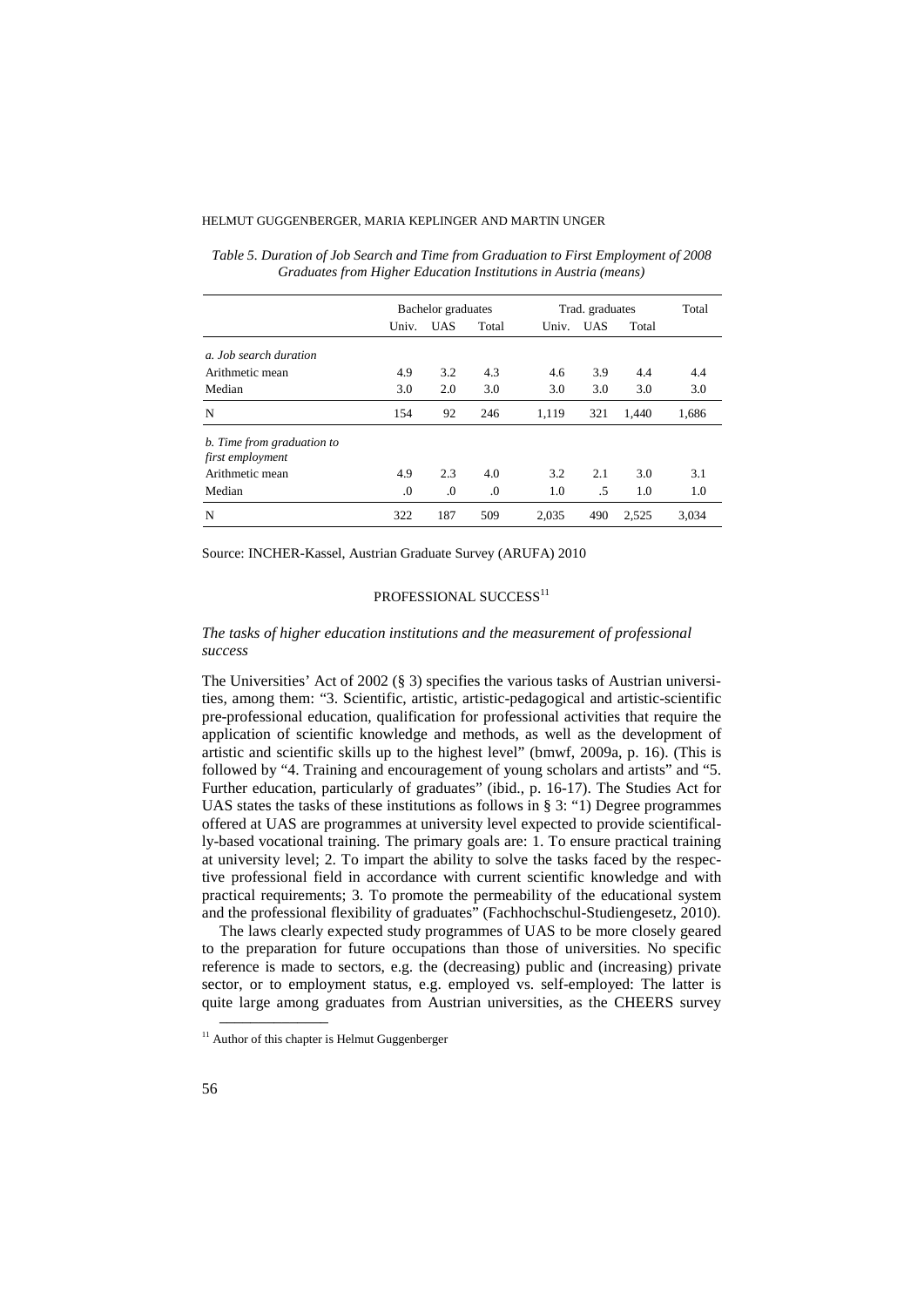had shown for graduates from the mid-1990s (8 per cent; see Guggenberger, Kellermann & Sagmeister, 2001, p. 6) and the REFLEX survey for those graduating around 2000 (11 per cent of university and UAS graduates; see Guggenberger, Kellermann, Sagmeister & Steingruber, 2007, p. 25).

It is not difficult to provide information about various dimensions of employment. It is not clear from the outset, though, how one can measure what to describe the vocational routes of graduates from different institutions of the tertiary sector using statistical criteria. How should one measure something called "professional success"? In the framework of this publication, the authors agreed to examine the share of graduates employed full-time and employed permanently, the income, the adequacy of level of educational attainment and position as well as the use of knowledge, and finally job satisfaction.

In the subsequent analysis, those Bachelor graduates are compared to those from traditional programmes who are solely employed. This choice was made because the employment situation of graduates who work and study can be viewed as atypical for graduates' career prospects. Often, jobs which help to fund studies are chosen deliberately, although they are not considered as matching the level of educational attainment. Moreover, it should be stated that the comparison of income according to type of study programme or higher education institution is only undertaken for full-time employed graduates.

### *Employment conditions*

When employed for the first time, about six out of ten Bachelor graduates were employed full-time, and about the same proportion had a permanent contract. The findings presented in table 6 refer to the time when the survey was conducted, i.e. between about 1½ years after graduation. At that moment in their career, full-time employment of Bachelor graduates had progressed further: 65 per cent of university Bachelor graduates and 83 per cent of Bachelor graduates from UAS. These rates are lower than the respective rates among graduates from traditional programmes (79 per cent and 91 per cent respectively). But these findings certainly do not confirm frequent claims that graduates face a high risk of ending up in precarious employment.

This can be underscored as well with data about the rate of permanent employment at the time of the surveys. 80 per cent of university Bachelor graduates and 86 per cent of Bachelor graduates from UAS were permanently employed when this survey was conducted. The rates did not differ much from the respective rates of graduates from traditional programmes.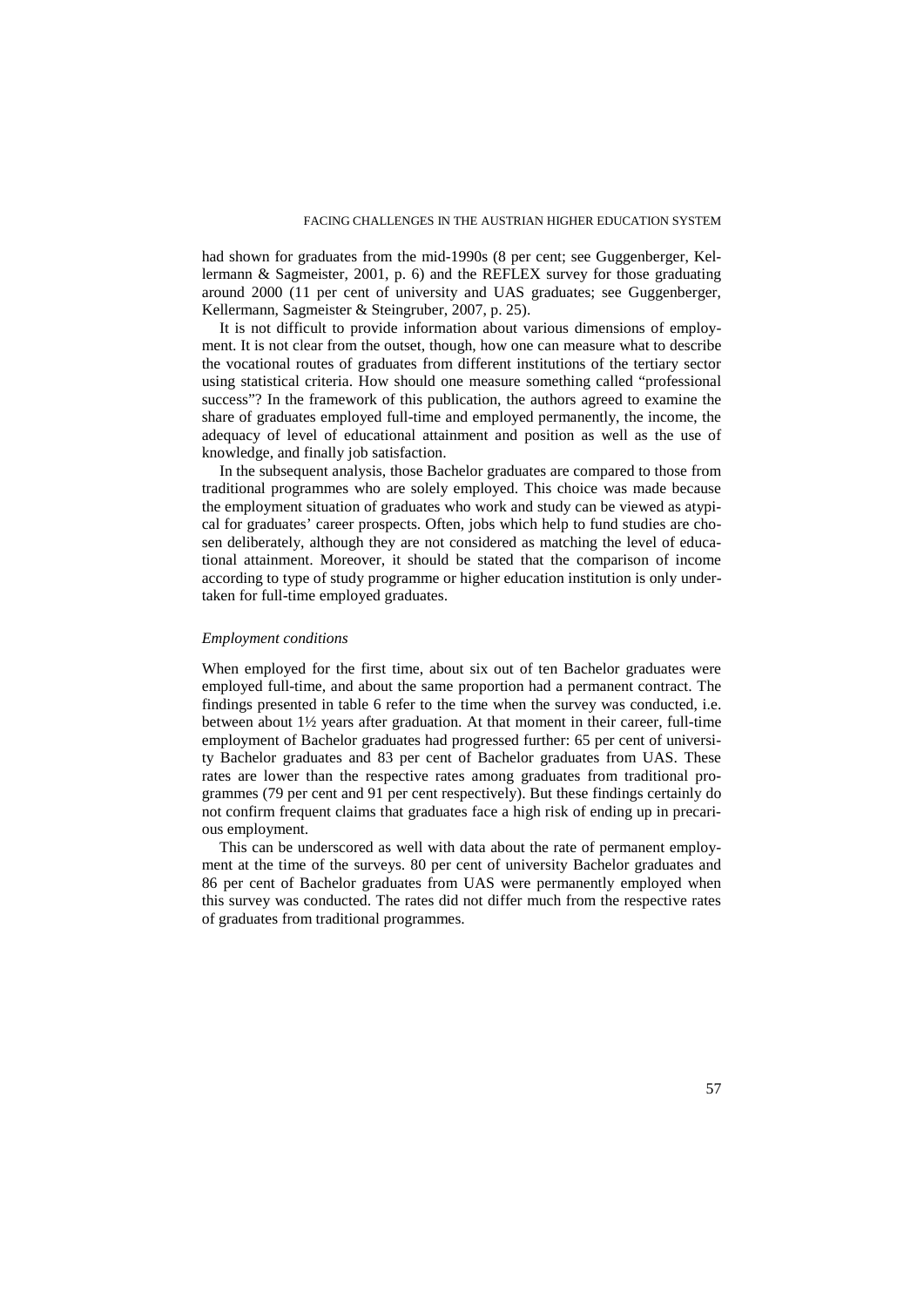|                         | Bachelor graduates |            |     |           |     | Trad. graduates | Total |            |       |
|-------------------------|--------------------|------------|-----|-----------|-----|-----------------|-------|------------|-------|
|                         | Univ.              | <b>UAS</b> | All | Univ. UAS |     | All             | Univ. | <b>UAS</b> | All   |
| Full-time employed      | 65                 | 83         | 73  | 79        | 91  | 82              | 78    | 89         | 81    |
| Unlimited term contract | 80                 | 86         | 82  | 77        | 90  | 80              | 78    | 89         | 80    |
| Vertical match          | 77                 | 83         | 80  | 86        | 88  | 87              | 85    | 87         | 86    |
| Horizontal match        | 48                 | 51         | 49  | 47        | 54  | 49              | 48    | 53         | 49    |
| Job satisfaction        | 71                 | 73         | 72  | 73        | 78  | 74              | 73    | 77         | 74    |
| N                       | 371                | 248        | 619 | 3.086     | 938 | 4.024           | 3.505 | 1.202      | 4.744 |

*Table 6. Aspects of Professional Success of 2008 Graduates from Higher Education Institutions in Austria who are only Employed One and a Half Years after Graduation (per cent)* 

Source: INCHER-Kassel, Austrian Graduate Survey (ARUFA) 2010

It is interesting to note that there are substantial differences by field of study as far as full-time employment is concerned: Only 46 per cent of university Bachelor graduates from the humanities and social sciences were employed full-time when the survey was conducted, as compared to 83 per cent of those from economic fields. In contrast, the proportion of those who are permanently employed varied by groups of fields of study between 77 per cent and 82 per cent.

## *Income*

The average *gross monthly income* of full-time employed Bachelor graduates from universities was about 2,358  $\epsilon$  about 1½ years after graduation, as compared to 2,641 € for those from traditional university programmes. Thus, Bachelor graduates from universities earn only 11 per cent less than graduates from the long university programmes.

It is worth mentioning that the average income of graduates from universities of the applied sciences is even higher than that of university graduates. This can be explained to a certain extent by the different composition according to fields of study and related occupational areas and is influenced by the fact that the former more often have already been professionally active than the latter. This notwithstanding the formers' income is impressive. Bachelor graduates from UAS have on average an even higher income (2,748  $\epsilon$ ) than those from traditional university programmes (2,614  $\epsilon$ ), and their income is only 5 per cent less than that of graduates from traditional programmes of the UAS.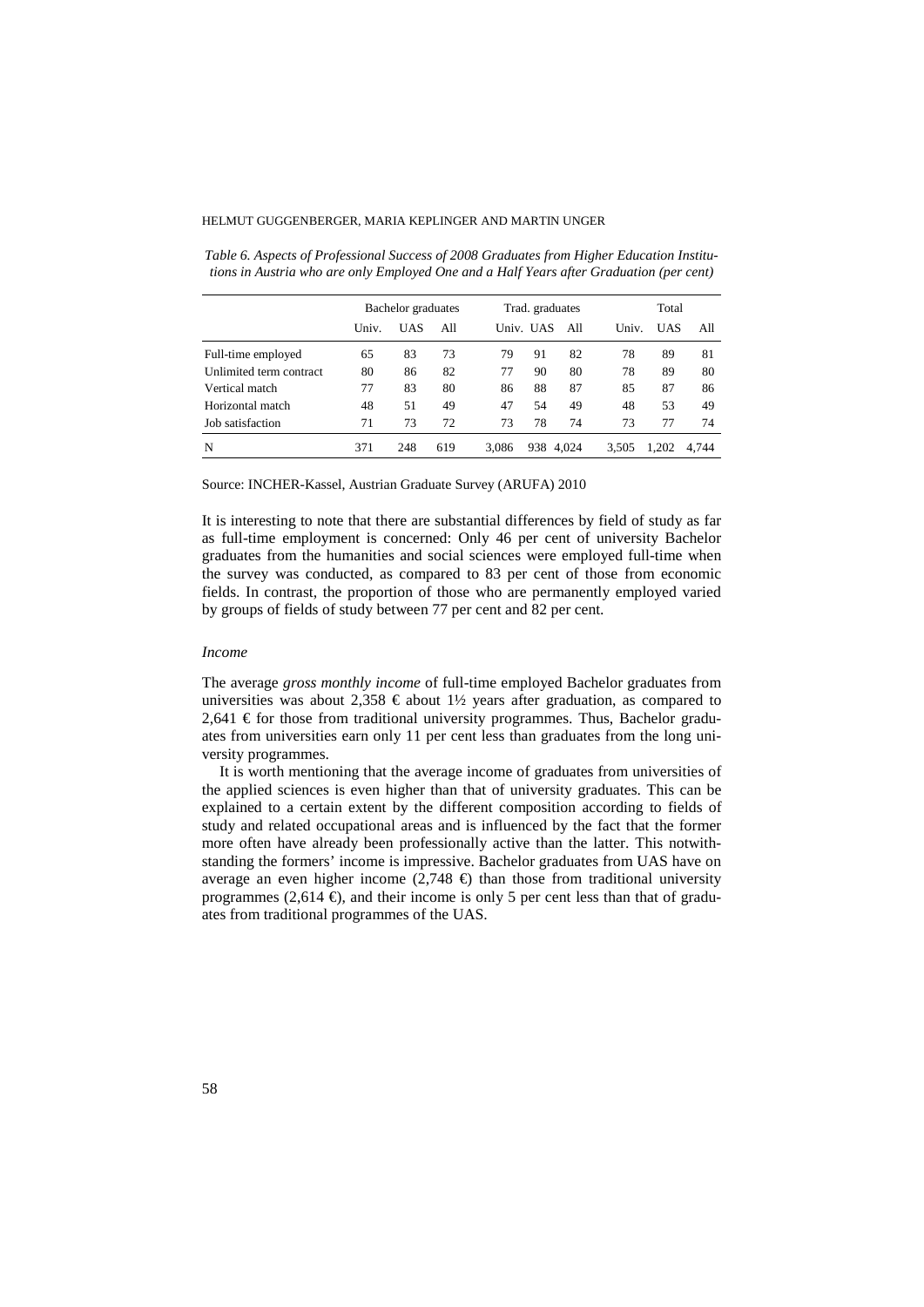### FACING CHALLENGES IN THE AUSTRIAN HIGHER EDUCATION SYSTEM



*Figure 3. Gross Monthly Income of 2008 Graduates from Higher Education Institutions in Austria (means)* 

Question F5: What is your gross monthly income? (incl. special payments and overtime)

Source: INCHER-Kassel, Austrian Graduate Survey (ARUFA) 2010

As one might expect, the average income varies substantially by groups of field of study: University Bachelor graduates from the humanities and social sciences  $(1,801 \text{ €})$  earn only about seven-tenth as much as those from engineering  $(2,644 \text{ €}),$ and graduates from UAS in mathematics and natural sciences (2,126  $\epsilon$ ) have a similar income disadvantage to those from engineering (2,960  $\epsilon$ ). These differences by field among the Bachelor graduates, however, are not greater than those by field among graduates from traditional study programmes.

# *Links between study and employment/work*

The *vertical relationships between study and employment* was addressed in the ARUFA survey with the help of the question "In your opinion, what is the most appropriate academic level for your current occupation?". In table 6, the responses "My degree level" and as well the few responses "A higher degree level" are classified as a vertical match, whereas the responses "A lower degree level" and "No degree required" are viewed as not matching (see also table 7).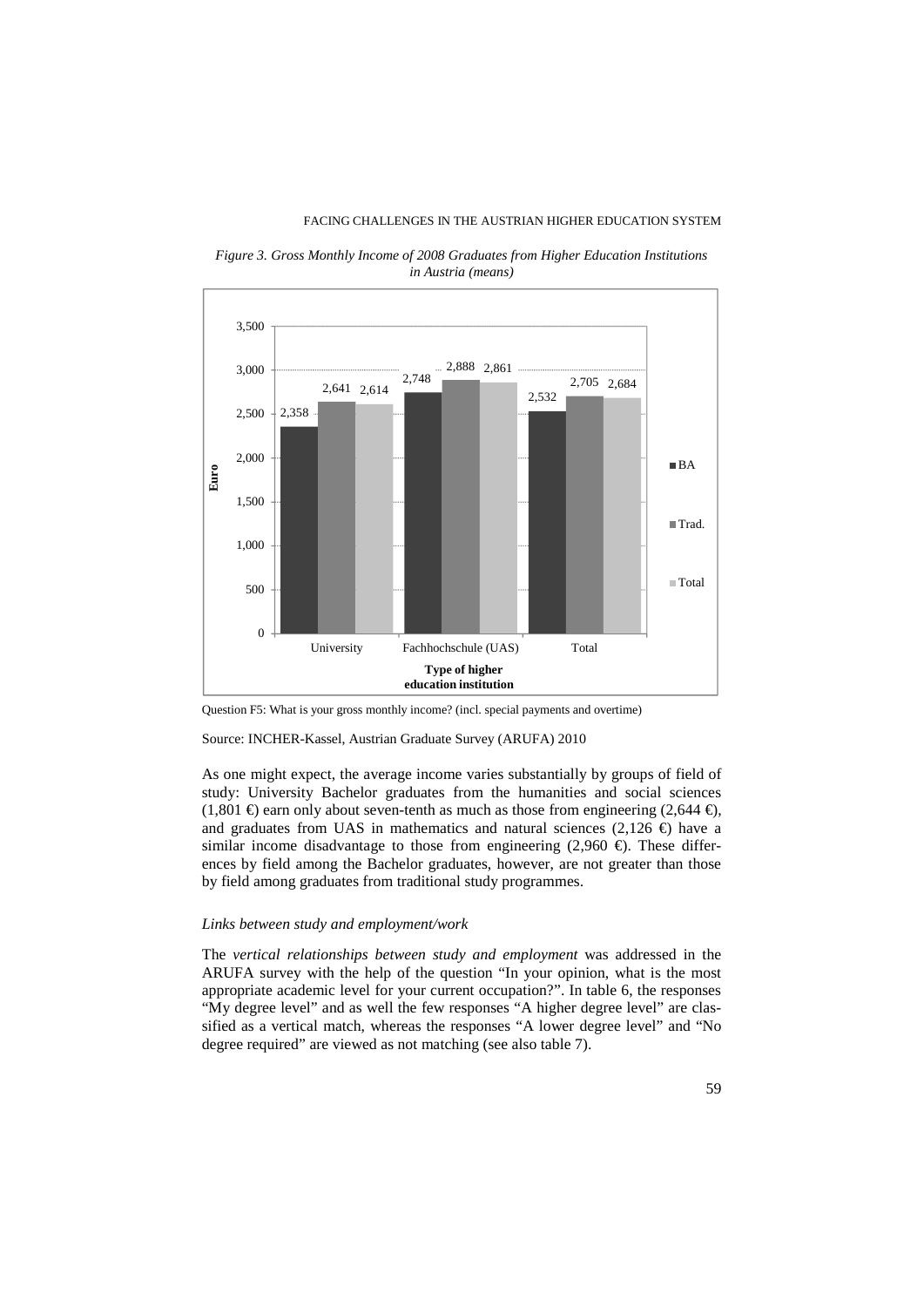### HELMUT GUGGENBERGER, MARIA KEPLINGER AND MARTIN UNGER

As table 6 shows, six out of seven graduates surveyed consider that their occupation requires at least their level of degrees. As can be seen in table 7, among university Bachelors, the proportion of those who believed that a lower level of educational attainment would have been appropriate (34 per cent) was 3 per cent higher than among Bachelor graduates from UAS (31 per cent). This proportion was lower among graduates from traditional programmes (24 per cent and 21 per cent respectively). It is difficult to say whether such a difference can be explained as being so high that it is likely to cause decisions on the part of the university Bachelor graduates to opt for further study rather than for employment after the award of their degree.

|                                 | Bachelor graduates |            |     |           |     | Trad. graduates |       | Total      |       |
|---------------------------------|--------------------|------------|-----|-----------|-----|-----------------|-------|------------|-------|
|                                 | Univ.              | <b>UAS</b> | All | Univ. UAS |     | All             | Univ. | <b>UAS</b> | All   |
| A higher academic degree        | 9                  | 11         | 10  | 6         | 5   | 6               | 6     | 6          | 6     |
| My academic degree              | 57                 | 59         | 58  | 70        | 74  | 71              | 69    | 71         | 70    |
| A lower academic degree         | 11                 | 14         | 12  | 10        | 9   | 10              | 10    | 10         | 10    |
| No academic degree<br>necessary | 23                 | 17         | 20  | 14        | 12  | 13              | 15    | 13         | 14    |
| Total                           | 100                | 100        | 100 | 100       | 100 | 100             | 100   | 100        | 100   |
| N                               | 368                | 242        | 610 | 3.059     |     | 936 3.995       | 3.474 | 1.193      | 4.701 |

*Table 7. Link between Level of Education and Present Job Perceived by 2008 Graduates from Higher Education Institutions in Austria being solely Employed One and a Half Years after Graduation (per cent)* 

Question H3: In your opinion, which academic degree is best suited for your current job?

Source: INCHER-Kassel, Austrian Graduate Survey (ARUFA) 2010

The ratings of a vertical match are exceptionally low in two cases: 61 per cent of the university Bachelor graduates from the humanities and social sciences and 69 per cent of those from mathematics and natural sciences. In all other categories of institutional types, programme types and disciplinary groups, the respective ratio varies between about three-quarters and almost all respondents.

The *horizontal match* presented in table 6 is measured by asking the graduates about the extent to which the knowledge they had acquired in the course of study was used on the job. As can be seen in table 6 and 8, the responses vary only moderately according to type of degree and type of higher education institution. About half each of Bachelor graduates from both types of institutions stated that they used their competences to a high extent; the same holds true for graduates from traditional study programmes.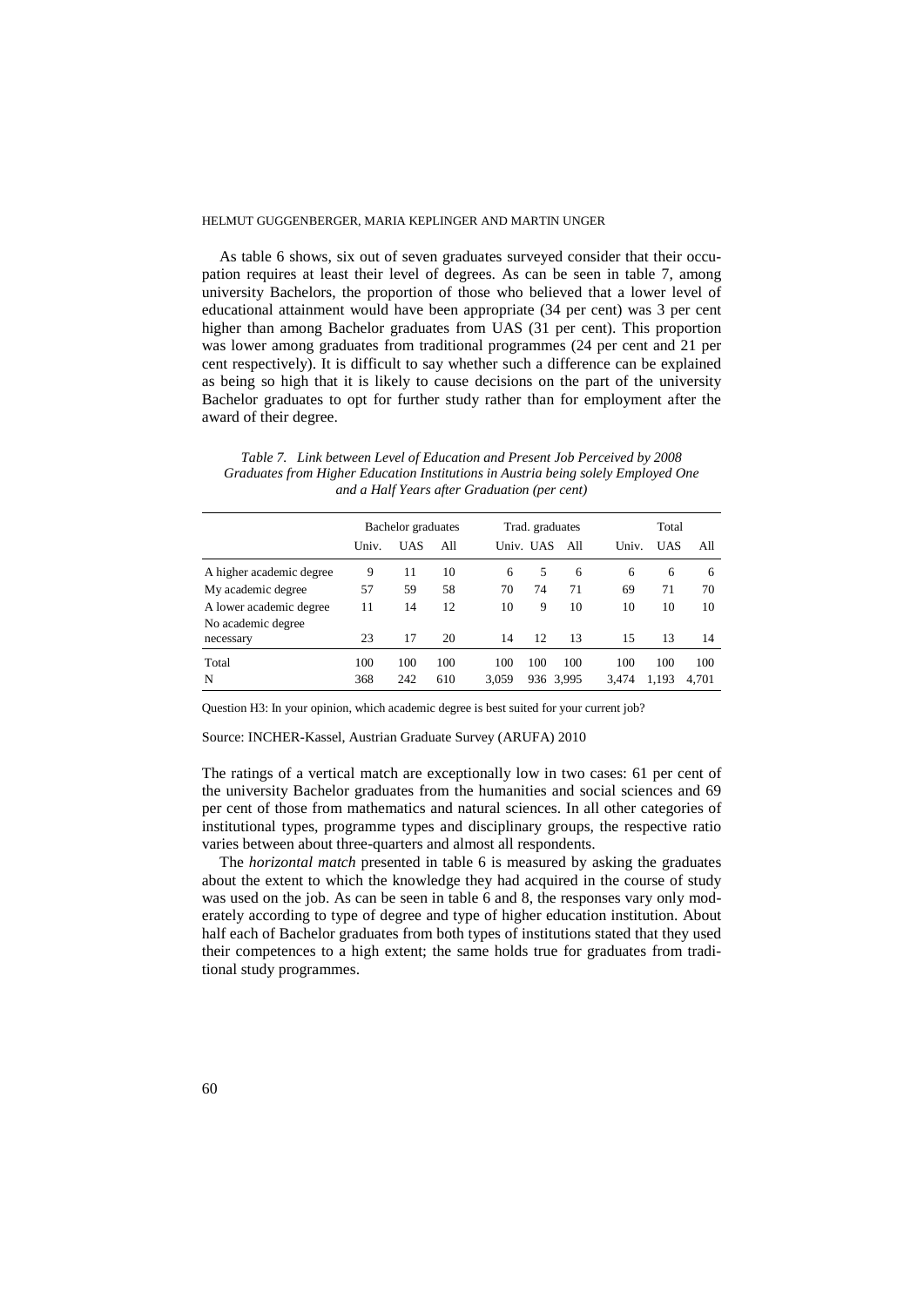|                                  | Bachelor graduates |                |     |           |              | Trad. graduates |                | Total      |       |  |
|----------------------------------|--------------------|----------------|-----|-----------|--------------|-----------------|----------------|------------|-------|--|
|                                  | Univ.              | <b>UAS</b>     | All | Univ. UAS |              | All             | Univ.          | <b>UAS</b> | All   |  |
| 1 To a very high extent          | 14                 | 17             | 16  | 15        | 12           | 14              | 15             | 14         | 14    |  |
| 2                                | 34                 | 33             | 33  | 33        | 41           | 35              | 33             | 40         | 35    |  |
| 3                                | 28                 | 34             | 30  | 33        | 35           | 34              | 33             | 34         | 33    |  |
| $\overline{4}$                   | 17                 | 13             | 16  | 16        | 11           | 15              | 16             | 11         | 15    |  |
| 5 Not at all                     | 6                  | $\overline{2}$ | 5   | 3         | $\mathbf{1}$ | 3               | $\overline{4}$ | 1          | 3     |  |
| Total                            | 100                | 100            | 100 | 100       | 100          | 100             | 100            | 100        | 100   |  |
| N                                | 373                | 241            | 614 | 3,063     |              | 928 3,991       | 3,483          | 1,184      | 4,702 |  |
| Combined values                  |                    |                |     |           |              |                 |                |            |       |  |
| High extent $(1 \text{ and } 2)$ | 48                 | 51             | 49  | 47        | 54           | 49              | 48             | 53         | 49    |  |
| 3                                | 28                 | 34             | 30  | 33        | 35           | 34              | 33             | 34         | 33    |  |
| Low extent $(4 \text{ and } 5)$  | 24                 | 16             | 21  | 19        | 12           | 18              | 20             | 12         | 18    |  |
|                                  | 2.7                | 2.5            | 2.6 | 2.6       | 2.5          | 2.6             | 2.6            | 2.5        | 2.6   |  |

*Table 8. Utilisation of Knowledge and Skills Acquired during the Course of Study in Current Job Perceived by 2008 Graduates from Higher Education Institutions in Austria who are solely Employed One and a Half Years after Graduation (per cent)* 

Question H1: If you take into consideration your current work tasks altogether: To what extent do you use the knowledge and skills acquired in the course of study?

Source: INCHER-Kassel, Austrian Graduate Survey (ARUFA) 2010

It can be added that less than one-third of Bachelor graduates, but slightly more than one-third of graduates from traditional programmes considered their chosen field of study as "the only possible/by far the best" to fulfil their professional tasks (see table 9). A higher proportion, among them more Bachelor graduates than graduates from traditional programmes agreed to the statement "some other fields could prepare for the area of work as well". About a quarter of the graduates opted for one of the two remaining categories which indicate a low horizontal match: "another field would have been more useful" and "the field of study does not matter very much", among them a slightly higher proportion of Bachelor graduates than of graduates from traditional programmes.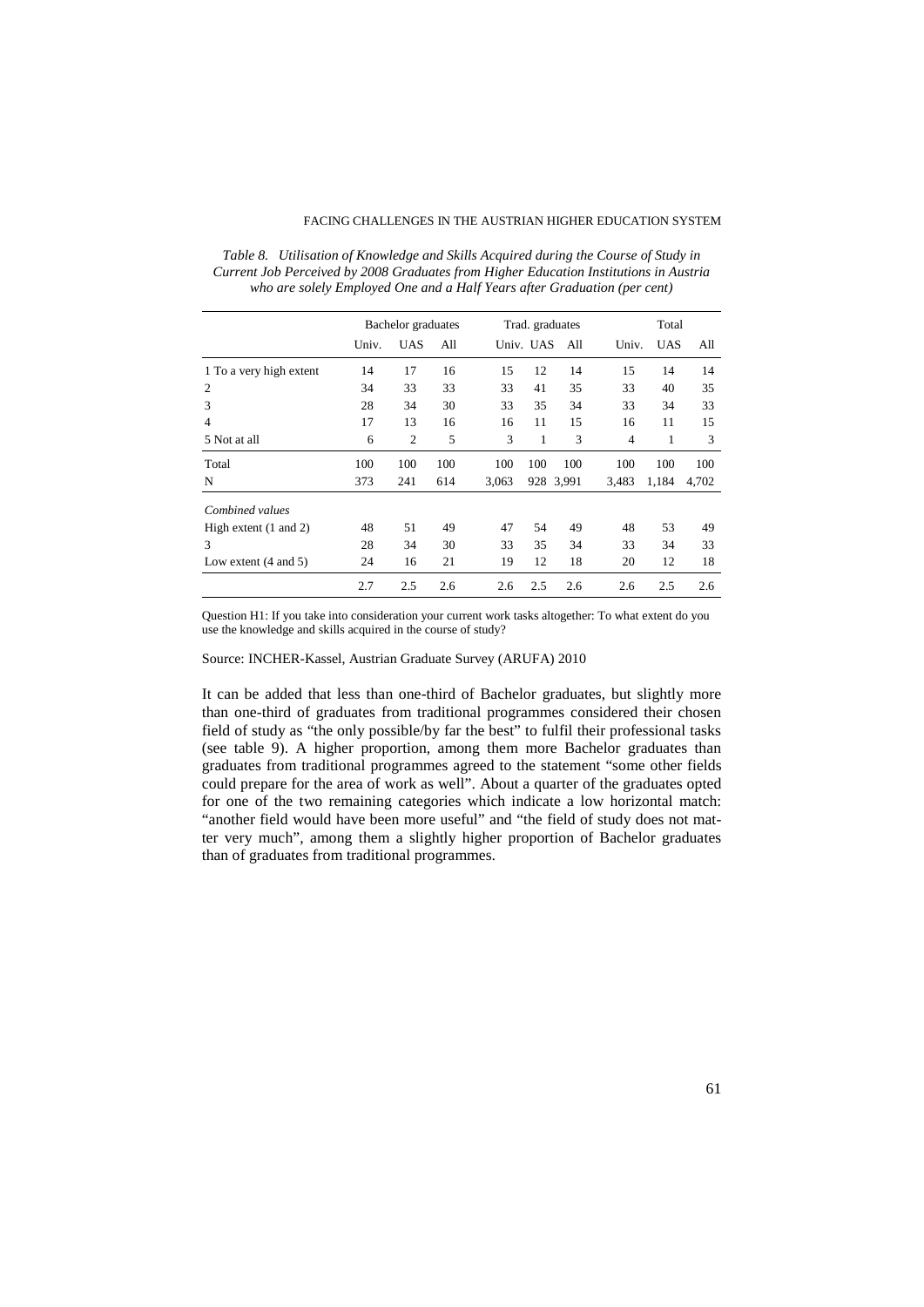|                                                                                                 | Bachelor graduates |            |            |              | Trad. graduates |              |              |              | Total        |  |  |
|-------------------------------------------------------------------------------------------------|--------------------|------------|------------|--------------|-----------------|--------------|--------------|--------------|--------------|--|--|
|                                                                                                 | Univ.              | <b>UAS</b> | All        | Univ. UAS    |                 | All          | Univ.        | <b>UAS</b>   | All          |  |  |
| My field of study is the<br>only possible/by far the<br>best field for my present<br>work tasks | 28                 | 26         | 27         | 40           | 22              | 36           | 39           | 23           | 35           |  |  |
| Some other fields could<br>prepare for the area of<br>work as well                              | 41                 | 48         | 44         | 37           | 57              | 42           | 38           | 55           | 42           |  |  |
| Another field would have<br>been more useful for my<br>present work tasks                       | 11                 | 7          | 10         | 10           | 9               | 10           | 10           | 9            | 9            |  |  |
| In my present work the<br>field of study does not<br>matter very much                           | 20                 | 19         | 20         | 13           | 12              | 13           | 14           | 13           | 14           |  |  |
| Total<br>N                                                                                      | 100<br>369         | 100<br>241 | 100<br>610 | 100<br>3,056 | 100<br>935      | 100<br>3,991 | 100<br>3.472 | 100<br>1,191 | 100<br>4,697 |  |  |

*Table 9. Link between Field of Study and Work Tasks Perceived by 2008 Graduates from Higher Education Institutions in Austria who are solely Employed One and a Half Years after Graduation (per cent)* 

Question H2: How would you characterise the relationship between your field of study and your area of work?

Source: INCHER-Kassel, Austrian Graduate Survey (ARUFA) 2010

Asked to take into consideration "all aspects of their professional situation (status, position, income, scope of duties etc.) related to their current occupation" and to rate on that basis the extent to which their occupation is commensurate to their training, about 60 per cent of the respondents noted a clear link between study and work. This was stated by Bachelor graduates slightly less frequently than by graduates from traditional programmes.

Those who accepted a job that was not linked clearly to their study were asked why they opted for this job. About a quarter each of the Bachelor graduates gave the following two reasons: "This job represents an interim stage, as the respondent is still in the process of occupational orientation" and "the job allows for activities that are flexible in time". Less than one fifth each agreed to the following response categories "this job makes it possible to work in a desired location" and "the current occupation offers greater security. Only slightly more than one tenth stated that they had not yet found a suitable occupation.

In response to the question whether their professional situation corresponded to their expectation at the start of their study almost half of the graduates – both Bachelor graduates and graduates from traditional study programmes stated that their current professional situation was "much better" or "better than expected". Only one sixth of the Bachelor graduates and even slightly fewer of the graduates from traditional programmes considered their professional situation as "worse" or even "far worse than expected".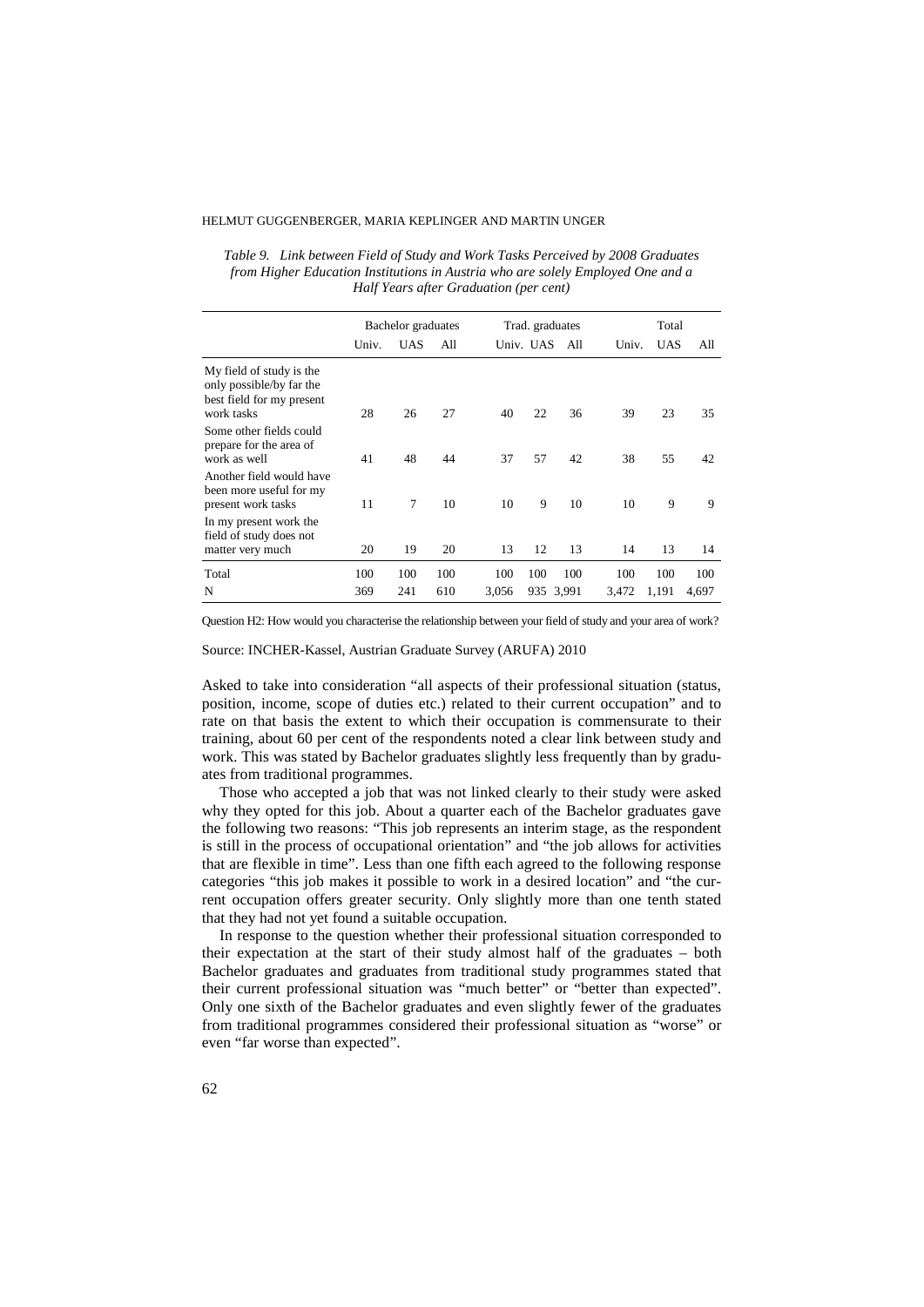# *Job satisfaction*

In response to the question about the extent to which they are *satisfied overall with their professional situation*, graduates from the different types of study programmes and institutional types reacted in a similar way: Around three quarters stated that they were "very satisfied" or "satisfied" (see table 4 and 10). The previous comparative studies *–* CHEERS and REFLEX *–* had already shown that the average job satisfaction of graduates from Austrian institutions of higher education was among the highest of the European countries surveyed.

|                        | Bachelor graduates |                |                |           |     | Trad. graduates |       | Total          |       |  |
|------------------------|--------------------|----------------|----------------|-----------|-----|-----------------|-------|----------------|-------|--|
|                        | Univ.              | <b>UAS</b>     | All            | Univ. UAS |     | All             | Univ. | <b>UAS</b>     | All   |  |
| 1 Very satisfied       | 30                 | 35             | 32             | 29        | 28  | 29              | 29    | 29             | 29    |  |
| $\overline{2}$         | 42                 | 38             | 40             | 44        | 50  | 46              | 44    | 48             | 45    |  |
| 3                      | 18                 | 17             | 17             | 18        | 14  | 17              | 18    | 15             | 17    |  |
| 4                      | 8                  | 8              | 8              | 7         | 5   | 6               | 7     | 6              | 6     |  |
| 5 Very dissatisfied    | 3                  | $\overline{c}$ | $\overline{2}$ | 3         | 3   | 3               | 3     | $\overline{2}$ | 3     |  |
| Total                  | 100                | 100            | 100            | 100       | 100 | 100             | 100   | 100            | 100   |  |
| N                      | 371                | 248            | 619            | 3,086     | 938 | 4,024           | 3,505 | 1,202          | 4,744 |  |
| Combined values        |                    |                |                |           |     |                 |       |                |       |  |
| Satisfied (1 and 2)    | 71                 | 73             | 72             | 73        | 78  | 74              | 73    | 77             | 74    |  |
| 3                      | 18                 | 17             | 17             | 18        | 14  | 17              | 18    | 15             | 17    |  |
| Dissatisfied (4 and 5) | 11                 | 10             | 11             | 9         | 8   | 9               | 9     | 8              | 9     |  |
| Arithmetic mean        | 2.1                | 2.0            | 2.1            | 2.1       | 2.0 | 2.1             | 2.1   | 2.0            | 2.1   |  |

*Table 10. Job Satisfaction of 2008 Graduates from Institutions of Higher Education in Austria (per cent)* 

Question G5: How satisfied are you with your current job?

Source: INCHER-Kassel, Austrian Graduate Survey (ARUFA) 2010

There are some variations by field of study. Less than 70 per cent among university graduates from humanities and social sciences expressed a high degree of satisfaction- both those with a Bachelor (63 per cent) and those with a traditional degree (66 per cent). The same held true for university Bachelor graduates in mathematics and natural sciences (65 per cent) and for graduates from the UAS in engineering (69 per cent).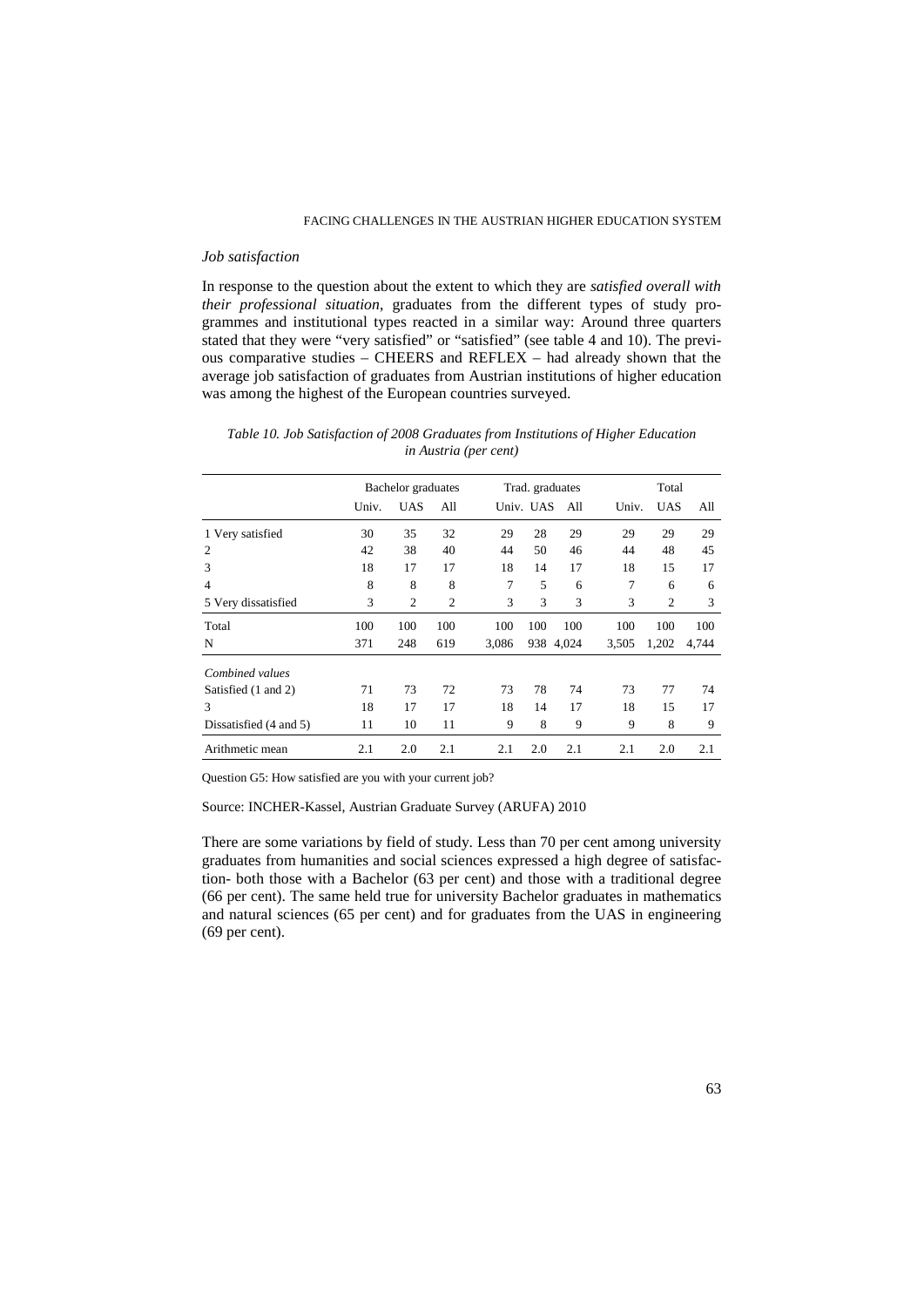#### HELMUT GUGGENBERGER, MARIA KEPLINGER AND MARTIN UNGER

### **CONCLUSIONS**

Two recent headlines can serve to illustrate aspects of the public discourse on academic degrees in Austria: "Increasingly precarious working conditions for academics" (Austria Presse Agentur, 2010); "Rising unemployment among academics despite positive trend" (derstandard.at, 2010). These and similarly striking phrases point to two reasons for public concern: There is "poor" (here: precarious) occupation or "unemployment" (i.e. no occupation) for university graduates. While the first information is based on a study conducted by the Austrian Institute for Research on Vocational Training<sup>12</sup> (see Schneeberger & Petanovitsch, 2010b), the second rests on the labour market statistics that are continuously produced by the AMS (Labour Market Service) – however, neither of these sources suggests such sensational headlines. The results of the project "The Working Situation of Graduates from Universities and Universities of Applied Sciences" can contribute to a factual and data-based discussion about the employability and professional relevance of graduates from higher education institutions in Austria.

In the winter semester of 2008/09 Austrian universities offered a total of 298 Bachelor, 455 Master and 93 Diploma degrees for enrolment; in 2003/04 the relation was still 157 to 198 and 227 (bmwf, 2008a, p. 137). At the time, some universities had already stopped any new enrolments to Diploma degrees (ibid., p. 136). Because the Diploma degrees can be completed within an appropriate timeframe, in addition to having the option to transfer from an initiated Diploma degree to a newly established Bachelor degree course, a certain kind of duality is expected to continue for some time, between graduates from "old", or traditional degree courses and those from "new" degree courses, which comply with the three-tiered Bologna structure.

Moreover, there will continue to be a range of combinations of studying and working: Bachelor, Master and doctoral degrees completed back-to-back; alternating phases of either exclusively studying or working; various manifestations of "students who are gainfully employed" or "gainfully employed persons who study". No doubt, the heterogeneity of forms of studying and of transitional forms will provide a number of challenges for the institutions in the tertiary educational sector – keyword "job-accompanying courses of study", but also new forms of "blended learning" and "e-learning".

In order to identify key features of the new academic degrees, as well as distinctions with the traditional degrees, selected results were presented in this paper – for the most part from the perspective of a comparison of the new Bachelor degree at universities and universites of applied science with the traditional degrees (*Magister*, *Diplom* and *Dipl.-Ing*.) of these types of higher education institution. In some instances, this comparison revealed fewer differences between types of degree than between types of instution.

Two prominent objectives of the Bologna Process, namely the encouragement of international student mobility and the promotion of employability, are the focus of this presentation.

 $^{12}$  Institut für berufliche Weiterbildung (ibw)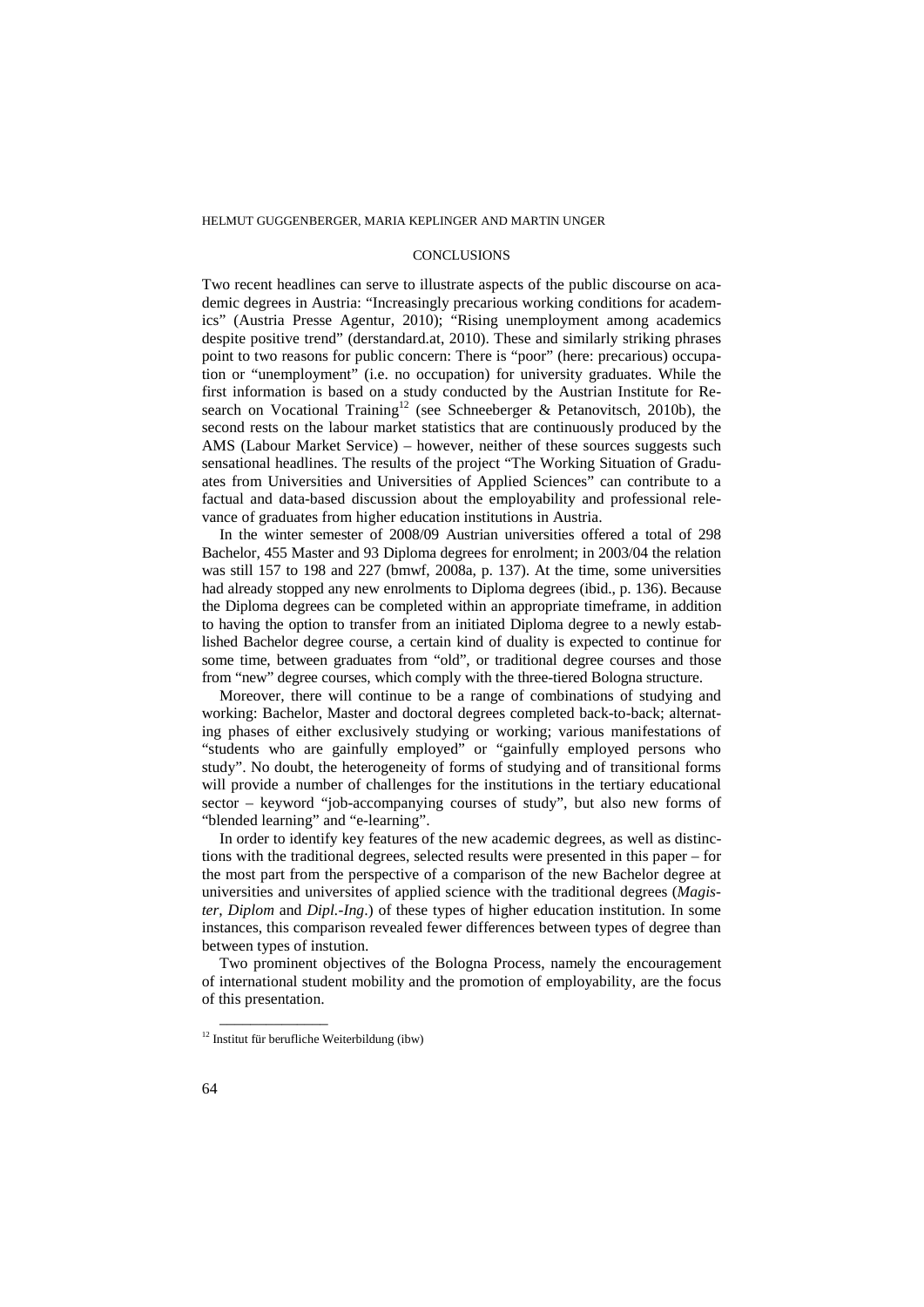What promotes and what impedes student mobility? Some of the newly established degrees or degree programmes include periods abroad for study or training purposes to a greater extent (see Wirtschaftskammer Österreich & Bundesministerium für Wissenschaft und Forschung, 2010, p. 4), and at the individual universities special units provide relevant support to students. The European Credit Transfer System should ensure that the mutual recognition of academic performance (comparability of *workload* or *grades*) gradually becomes less of an issue. However, experience shows that there is still room for improvement and – as our data illustrate – study-related periods abroad are still more of an exception than the rule.

What promotes and what impedes employability, at least after the first cycle (Bachelor level)? On the whole, the Austrian university graduates involved in the ARUFA study seem satisfied with their studies and the associated conditions; a few aspects (such as under-developed job-related elements in the degree, or a lack of awareness about course content) appear to justify criticism. Job satisfaction also appears to be very high – however, we are not in a position to establish a truly "objective" picture based on a survey of students or graduates (it is also possible that respondents have few expectations or a low level of requirements). As far as horizontal (usefulness of qualification) and vertical (adequacy of degree) fit are concerned, no significant problems were revealed; only to a limited extent are Bachelor graduates worse off here with regard to other criteria relating to (emerging) professional success.

Measured against the expectations aroused by the public discourse we find relatively few differences between "traditional" (*Magister*, *Dipl.-Ing*.) and "new" (Bachelor) degrees, nor do we find disadvantages for the latter – depending on the anticipatory attitude, this result may either disappoint or satisfy. We do, however, identify clear differences between the types of higher education institution – which may be largely due to the divergent tasks with which they are endowed (greater scientific or basic research orientation at the universities versus a more pronounced practice and application orientation at UAS) and which may also be ascribed to varying conditions ("open admission to higher education", in part "mass studies" or "admission", "university place management").

Further analyses, for example grouped by fields of study or by strongly represented single degrees or degree programmes, appear to be an obvious next step, and can very well be conducted with the data at hand. A greater level of differentiation by year of graduation would be meaningful in this context. Certainly, the different cohorts face somewhat changed conditions in the (academic) labour market; and certain aspects of gainful employment only become visible in the system of organised occupation after a certain lapse of time.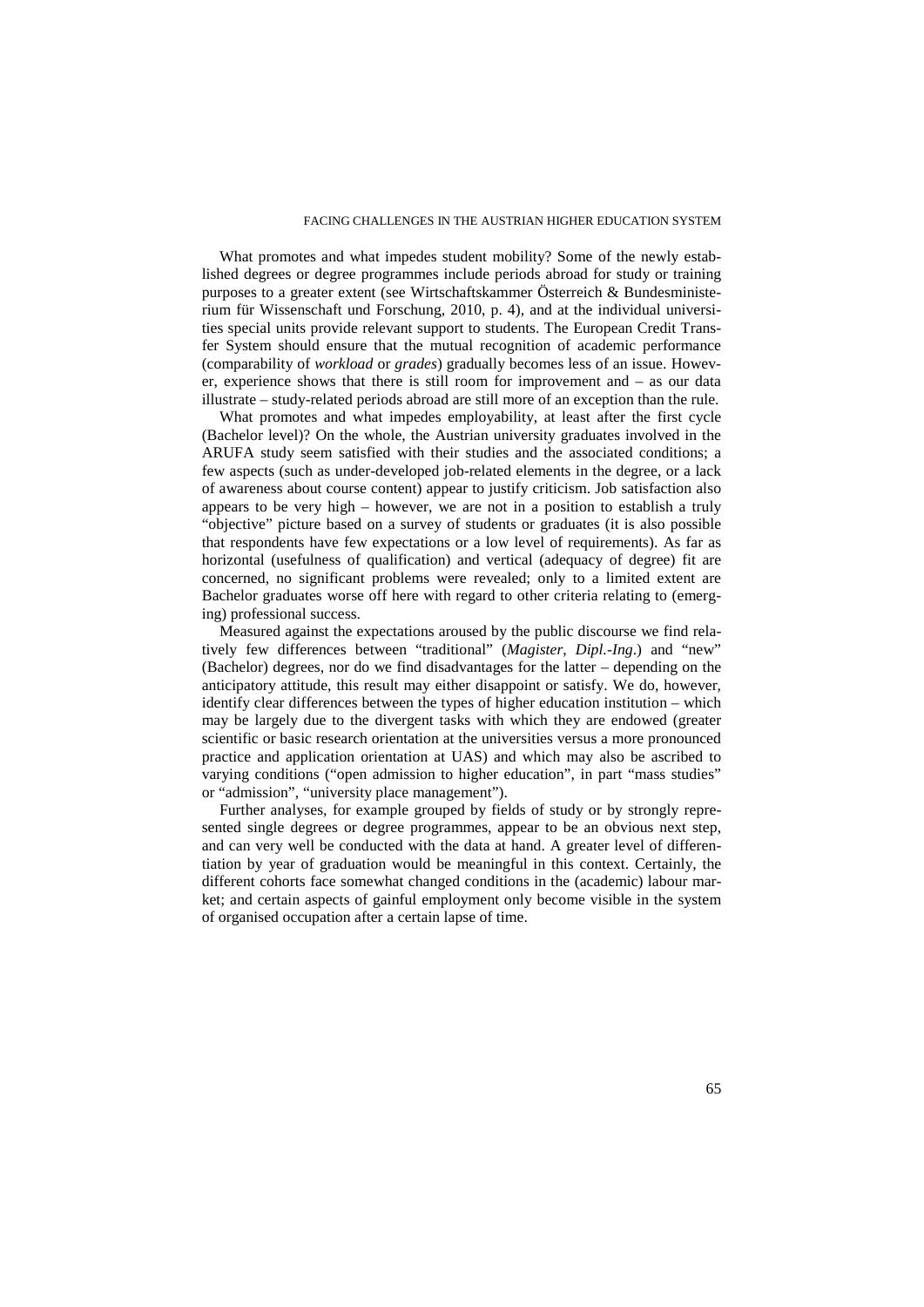## **REFERENCES**

- Austria Presse Agentur (2010). *Immer mehr prekäre Arbeitsverhältnisse bei Akademikern* [Increasingly precarious working conditions for academics]. Retrieved March 22, 2010, from http://www.zukunftwissen.apa.at/cms/zukunft-wissen/schule-und-bildung/meldung.html?id=ZUK\_20100322\_ZUK0046
- Bundesministerium für Wissenschaft und Forschung (2008a). U*niversitätsbericht 2008. 2., korrigierte Auflage* [University report 2008. 2nd rev. edition]. Wien: bmw\_fa
- Bundesministerium für Wissenschaft und Forschung (2008b). *Zukunftsbotschaften des Forschungsministers: Strategische Handlungsfelder für Österreichs Frontrunner Strategie 2020* [Messages for the future by the Minister of Research: Strategic spheres of activity for Austria's Frontrunner Strategy 2020]. Retrieved August 13, 2010, from http://www.bmwf.gv.at/fileadmin/user\_upload/forschung /forschungsdialog/ZUKUNFTSbotschaften\_des\_FORSCHUNGSministers\_0808bmwf.pdf
- Bundesministerium für Wissenschaft und Forschung (2009a). *Universitätsgesetz 2002. Österreichisches*  Hochschulrecht Heft 14 [University act 2002]. Wien: bmw\_f<sup>a</sup>.
- Bundesministerium für Wissenschaft und Forschung (2009b). *Bericht über den Stand der Umsetzung der Bologna Ziele in Österreich. Berichtszeitraum 2000-2008.* [Bologna Progress Report Austria, 2000-2008].Wien: bmw\_fa.
- Bundesministerium für Wissenschaft und Forschung (2010). *Dialog Hochschulpartnerschaft. Empfehlungen zur Zukunft des tertiären Sektors* [Dialogue 'Higher Education Partnership', recommendations for the future of the tertiary sector]. Retrieved August 13, 2010, from http://www.bmwf.gv.at/ fileadmin/user\_upload/Endbericht\_Dialog\_Hochschulpartnerschaft.pdf
- Campbell, D.F.J. & Brechelmacher, A. (2007). *Bachelor Neu und der Arbeitsmarkt. Analyse der Sichtweisen von wirtschaftlichen Unternehmen und von Universitäten und Fachhochschulen. Formulierung von Empfehlungen.* Forschungsprojekt im Auftrag der WKÖ (Wirtschaftskammer Österreich) [The New Bachelor degree on the labour market]. Wien: IFF. Retrieved August 13, 2010, from http://www.uni-klu.ac.at/wiho/downloads/studie\_bachelor\_FINAL.pdf
- derstandard.at (2010). *Arbeitslosigkeit bei Akademikern steigt trotz positiver Tendenz* [Unemployment among graduates increases]*.* Retrieved August 13, 2010, from http://derstandard.at/127733 9011003/Arbeitslosigkeit-bei-Akademikern-steigt-trotz-positiverTendenz
- Eurydice (2009). *Higher education in Europe 2009: Developments in the Bologna Process.* Brussels: Education, Audiovisual and Culture Executive Agency.
- Fachhochschul-Studiengesetz (FHStG) [Fachhochschule Studies Act] (2010). Retrieved August 13, 2010, from http://www.jusline.at/FachhochschulStudiengesetz\_%28FHStG%29.html
- Guggenberger, H., Kellermann, P. & Sagmeister, G. (2001). *Wissenschaftliches Studium und akademische Beschäftigung. Vier Jahre nach Studienabschluss. – Ein Überblick* [Study and graduate employment four years after graduation]. Institut für Soziologie der Universität Klagenfurt. Klagenfurt.
- Guggenberger, H., Kellermann, P., Sagmeister, G. & Steingruber, A. (2007). *Wandel der Erwerbsarbeit in einer wissensbasierten Gesellschaft. Neue Herausforderungen an die Hochschulbildung in Europa. Österreich-Bericht* [The flexible professional in the knowledge society. New demands on higher education in Europe. Austrian report]. Klagenfurt: IfS. Retrieved August 13, 2010, from http://www.uni-klu.ac.at/sozio/bilder/Bericht\_Langfassung.pdf
- Heissenberger, S., Mark, V., Schramm, S., Sniesko, P. & Süss, R.S. (Eds.) (2010). *Uni brennt. Grundsätzliches – Kritisches – Atmosphärisches* [University burning].Wien, Berlin: Turia + Kant.
- Kellermann, P., Boni, M. & Meyer-Renschhausen, E. (Eds.) (2009). *Zur Kritik europäischer Hochschulpolitik. Forschung und Lehre unter Kuratel betriebswirtschaftlicher Denkmuster* [Critique on European Higher Education policy]. Wiesbaden: VS.
- Liessmann, K.P. (2006). *Theorie der Unbildung. Die Irrtümer der Wissensgesellschaft* [Theory of miseducation]. Wien: Zsolnay.
- Prisching, M. (2008). *Bildungsideologien. Ein zeitdiagnostischer Essay an der Schwelle zur Wissensgesellschaft* [Ideologies of education]. Wiesbaden: VS.
- Schneeberger, A. & Petanowitsch, A. (2010b). *Zwischen Akademikermangel und prekärer Beschäftigung. Zur Bewährung der Hochschulexpansion am Arbeitsmarkt*. ibw Forschungsbericht Nr. 153